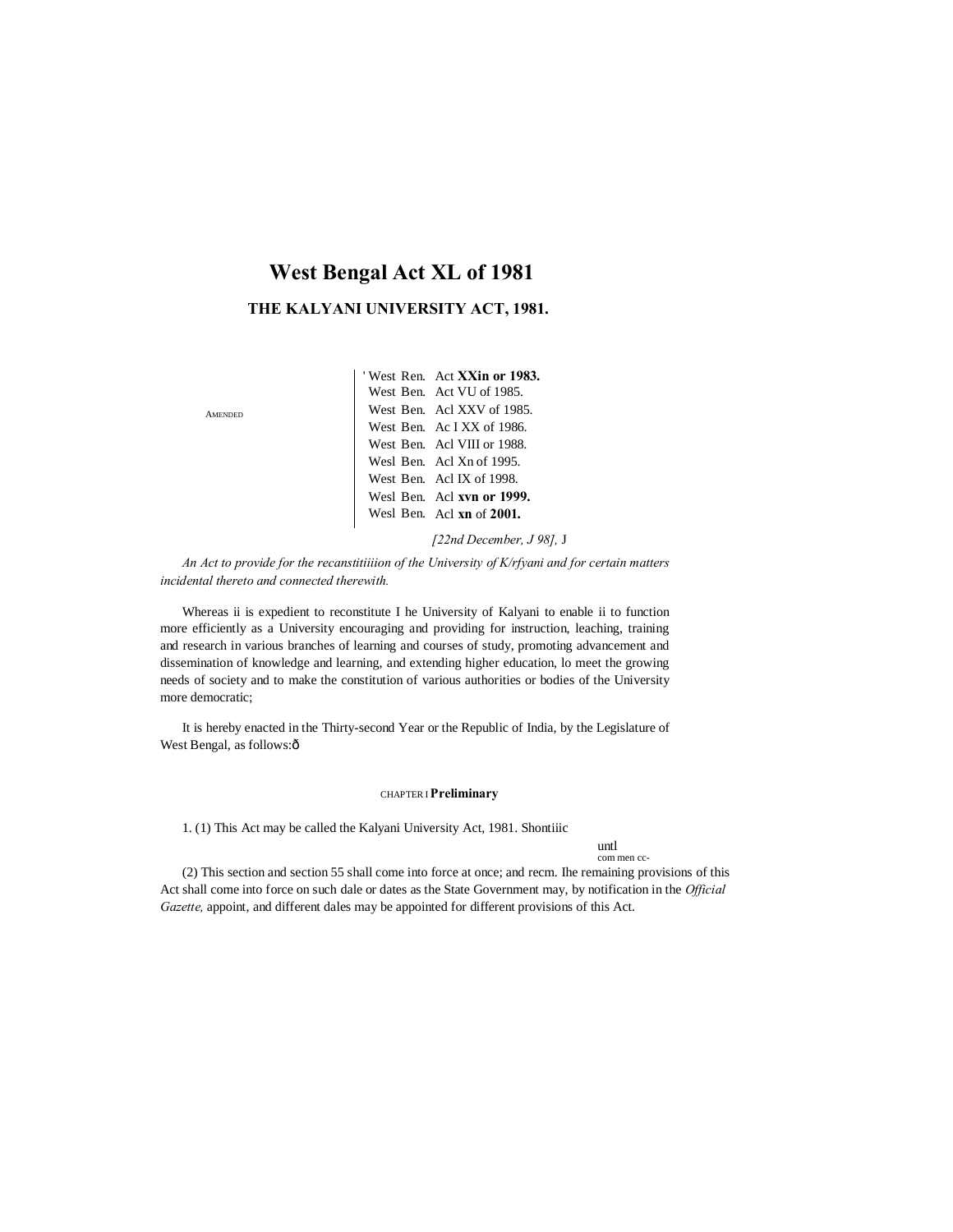<del>jj L uw VS<sup>t</sup>>T<sup>1, t</sup>-»>"S>>Y?V-SSS:-^^^^Q</del>SQS^^^^^^?7"^^+vr^q^^^^^^^^+vr^+<br>^^>^^>>>>>>>>>>>;

310 *The Kalyani University Act, !9&i.*

**[West Ben. Act**

#### *(Chapter L —Preliminary.—Section 2.)*

Definitions. 2. Ill this Act, unless there is anything repugnant in the subject or context ô

- (1) "affiliated" in relation to a collcge or an institution means affiliated to the University of Kalyani as constituted prior to the appointed day and continuing as such immediately before such day or affiliated to Lhe University under this Act;
- (2) "appointed day" means the date referred lo in subsection (5) of section 35;
- (3) "college" means a college established or maintained by, or affiliated to, the University;
- (4) "convocation" means a meeting of the Court Tor the purpose of conferring degrees, titles, diplomas, certificates or other academic distinctions;

'(4A) "districts" means the districts of Nadia and Murshidabad;

- (5) "employee" in relation to the University means any person employed by the University;
- (6) "financial year" means the year ending on the 31st day or March;
- (7) ."Government College" means a college maintained and managed by the State Government;
- (8) "Governor" means the Governor of the State of West Bengal;
- (9) "hall" or "hostel" means a unit of residence Tor students, teachers, officers or non-teaching slarf recognised by the University;
- (10) "Librarian" means, $\hat{\text{o}}$   $\hat{\text{E}}$ 
	- (a) in relation to the University, a Librarian, Deputy Librarian, Assistant Librarian or any other person discharging (he functions of a Librarian on whole-time basis, by whatever name called, appointed or recognised as such by the University, and
	- (b) in relation to a college affiliated to the UniversiLy, a Librarian, Deputy Librarian, Assistant Librarian or any other person discharging the functions of a Librarian on whole-time basis, by whatever name called, appointed or recognised by the University or appointed by such col lege;

'Clause (-1 A) was inserted by s, 2 of the Kalyani University (Amendment) AL1, 199S (West Ben. Ael IX of I99S).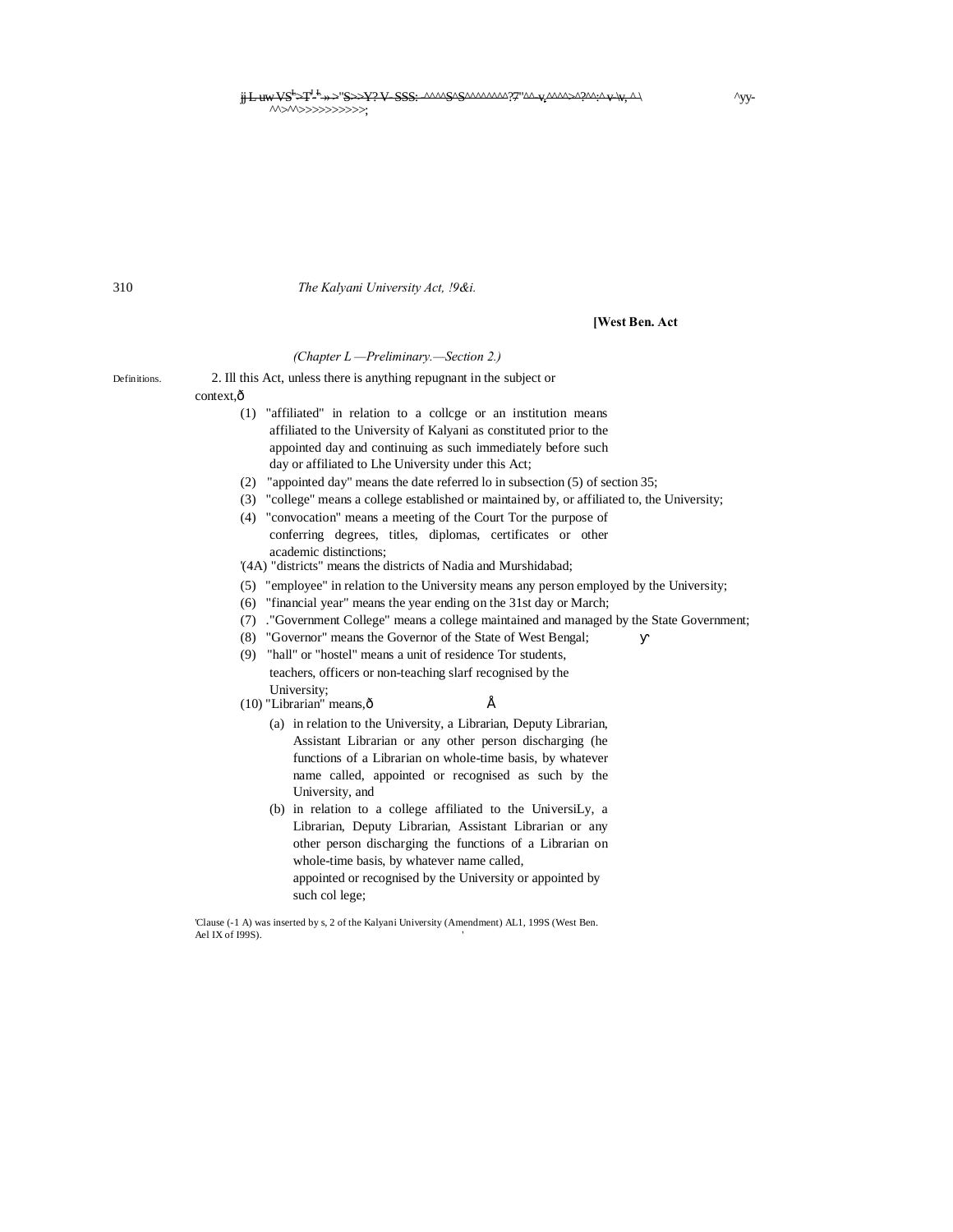### **XL of 1981.]** *The Kalyani University Act, J98J.* **311**

#### *(Chapter I.—Preliminary.—Section 2.) .*

(11) "Minisier" means the Minister-in-charge of Higher i Education appointed as such by the Governor;

 $(12)$  "non-teaching staff" means, $\hat{\text{o}}$ 

- (a) in relation lo the University, the non-leaching staff, nol holding any leaching post (including part-time teaching post), appointed or recognised as such by the University, and
- (b) in relation Lo an affiliated college, the non-lcaching staff, noL holding any teaching post (including part- time teaching post), appointed or recognised by the University or appointed by such college,
- but does not include an officer or a Librarian;
- (13) "prescribed" means prescribed by the Statutes, Ordinances, Regulations or Rules made under this Act;
- (14) "Principal" means the head of a college or or an institution, by whatever name called;
- (15) "registered graduate" means a graduate registered under this Acl, ui least three **months** prior **Lo the daLe of** election of members to the Court, on application in the prescribed form and on payment of a fee or one rupee:

Provided that no person shall be eligible to be registered under this Act unless he has graduated himself from the University at least three years prior to the date of election of members to the Court;

- (16) "regular student" means, $\hat{\text{o}}$ 
	- (a) in relation  $\text{LO}$  the University, a student who has been prosecuting his studies in a post-graduate or undergraduate department of the University under any of the '[Faculty Councils for post-graduate studies or Councils for undergaduaie studies, as the case may be,] and who is nol in default of payment of prescribed tuition fees and other dues of the University till such date as may be notified by the University in this behalf, and
	- (b) in relation to an affiliated college, a student who has been prosecuting his studies in an undergraduate or postgraduate degree class of such college and who is nol in defauli of payment of prescribed tuition fees and other dues of such college till such dale as may be notified by ihe University in this behalf;

'Words within the square bra eke Is were substituted for ihe words " Faculty Councils Ibrposlgraduile and undergraduate studies'' by s. 2of ihe Kalyani University (Amcndmcrnl) Act. ]«99 (Weil Ben. Acl XVII of 1999).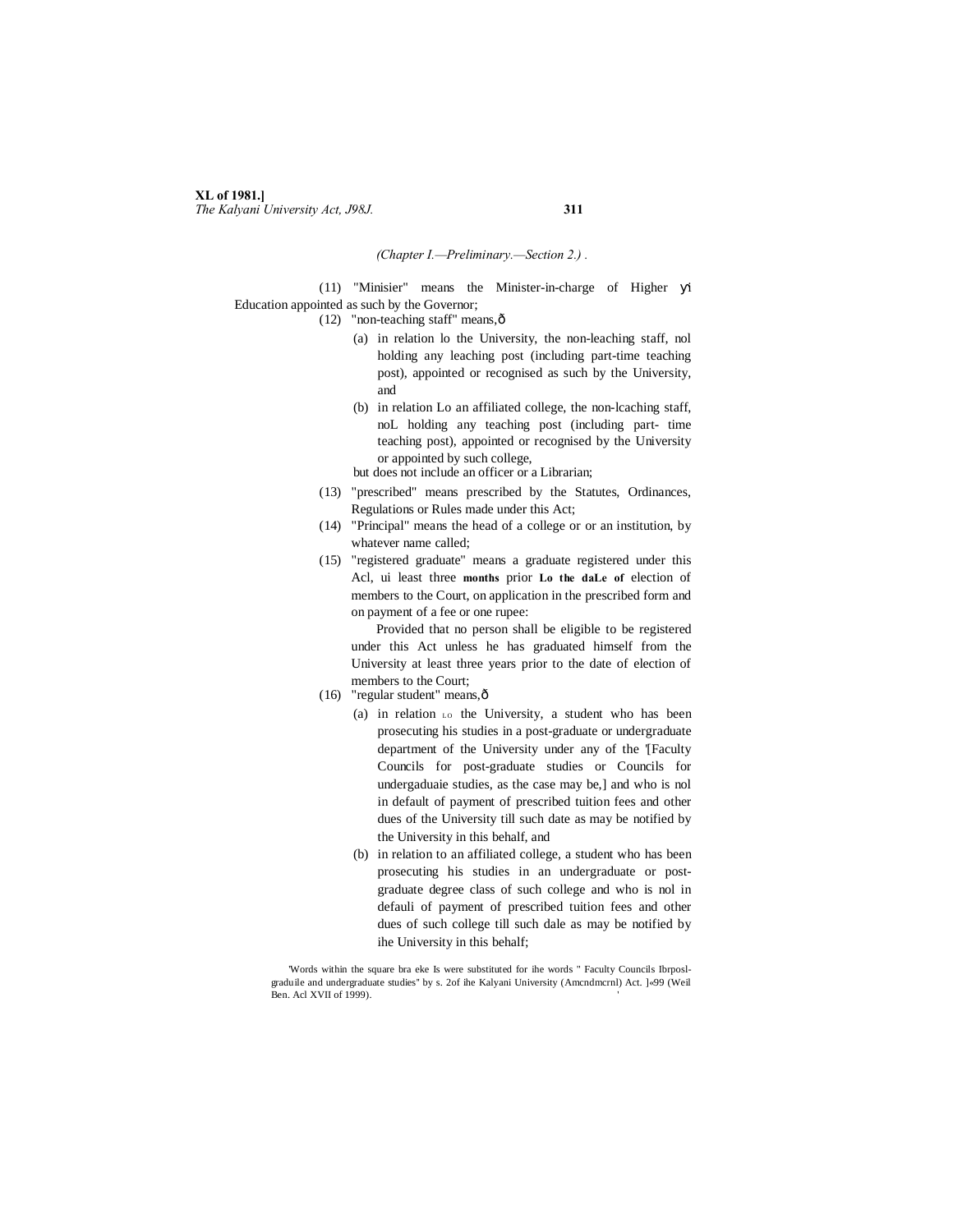312 *The Kalyani University Act, I9SI.*

**[West Ben. Acl**

 $V^{\text{AM}}$ 

*(Chapter //.—The University and its Officers.—Suction 3.)*

(17) "Statutes", "Ordinances", "Regulations" and "Rules" mean, , respectively, die Statutes, Ordinances, Regulations and Rules

or the University made under this Act;

- (18) "Students' Union", in relation to the University or an affiliated college, means the Students' Union constituted in the manner prescribed;
- (19) "Teacher" means a Principal, Professor, Assistant Professor, Reader, Lecturer, Demonstrator,  $T_{\text{U}}$ <sub>DT,</sub> Instructor or any other person appointed or recognised as such by the University, eiLher whole-time or part-time, for ihe purpose of imparting instruction or conducting research in the University or in any affiliated college or institution",
- (20) 'Teacher of the University" means a Professor, Reader, Lecturer or any olher person, appointed or recognised as such by the University, cither whole-time or part-lime, Tor the purpose oF imparting instruction or conducting research in ihe University;
- (21) "University" means the University of Kalyani as constituted under this Act;
- (22) "UniversityLaboratory", "UniversityLibrary", "University Museum" or "University Institution" means a laboratory, a library, a museum or an institution, as the case may be, maintained and managed by the University, whether established by it or nol;
- (23) "University Professor", "University Reader" or "University Lecturer" means a Professor, Reader or Lecturer appointed or recognised as such by the University.

#### CHAPTER I[

#### **The University and its Officers**

3. (1) The Chancellor and the Vice-Chancel lor of the University and the members of the Cojrt and the Executive Council, for the time being, shall constilute a body corporate by the name of the University of Kalyani.

(2) The University shall have perpetual succession and a common seal and shall sue and be sued by the name of the University of Kalyani.

 $\mathbf{u}^{\dagger}$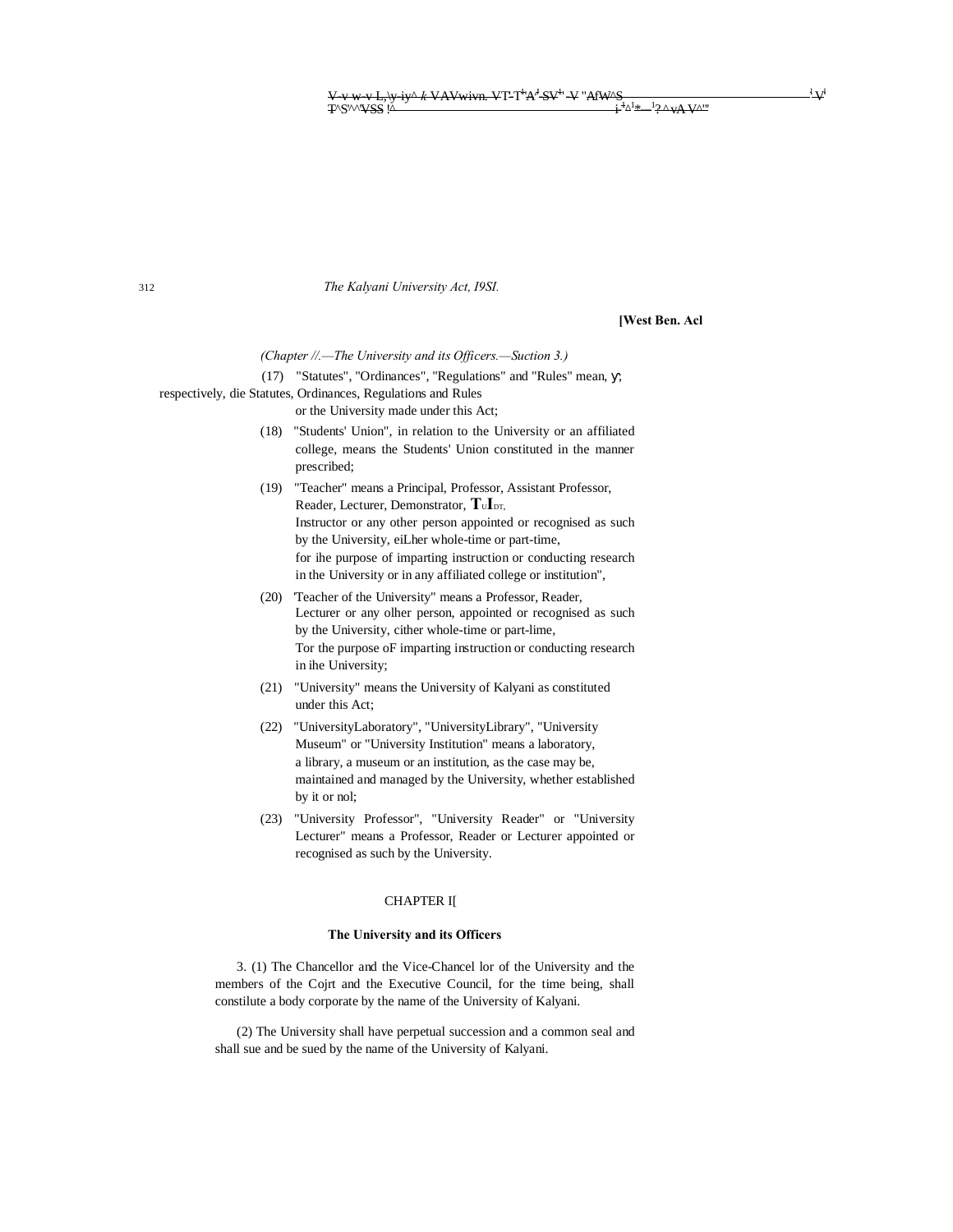#### **XL of 1981.]**

*The Kalyani University Act, J98J.* **313**

#### *(Chapter II.—The University and its Officers.—Section 4.)*

4. The University shall have the following powers, namely: $\hat{O}$  Powers " (1) to encourage and provide Tor instruction. Leaching, training Univcrehy.

> and research in such branches of learning and courses of study as it may think fu, and generally to promole the advancement and dissemination orknowJedge and learning, and the extension of higher education;

- (2) to establish, maintain and manage colleges, libraries, laboratories, museums and such other institutes, institutions or centres for study and research as it may deem necessary;
- (3) to provide for specialisation of studies in colleges and for organisation by colleges of common laboratories, libraries, museums and such other institutes, instiiulions or centres for study and research work;
- (4) to affiliate to itself or to recognise any college, institute, institution or centre;
- (5) to disaffiliate any college, institute, institution or centre in any subject or subjects or to withdraw affiliation or recognition, if necessary;
- (6) to prescribe forcolleges, other lhan Government Colleges, $\hat{o}$ (a) the consliiution, powers and functions of their

Governing Bodies, and '(b) with the approval of the Stale Government, ô

- (i) the terms and conditions of service of Teachcrs,
- Librarians and non-teaching staff, and
- (ii) rules for provident fund;
- (7) to prescribe for colleges the rules for Teachers' Councils  $1^*$  jp  $^*$ \* \* \*
- (8) to provide for the inspection, or investigation into the affairs, of colleges or institutions or centres recognized by it or affiliated to it and to exercise general supervision and control over them;
- (9) to lake for a period not exceeding twelve months the management or any affiliated college, institution or centre,

other lhan a Governmenl College, institution or centre, in order to ensure that proper standard of teaching, training or instruction is maintained therein:

Provided that the University may, if it considers necessary so to do, extend such period so, however, that the aggregate period shall not exceed eighteen months;

'Sub-clause (b) was substituted for original sub-clause by *s.* 8{a)(i) of the West Bengal University Laws (Amendment) Ac:, 1988 (West Hen. Act Vltl or 1988). w.c.H 9.5.1^85,

^The words "and Provident Funds" was omitted by s. B(a)(ii), *ibid.*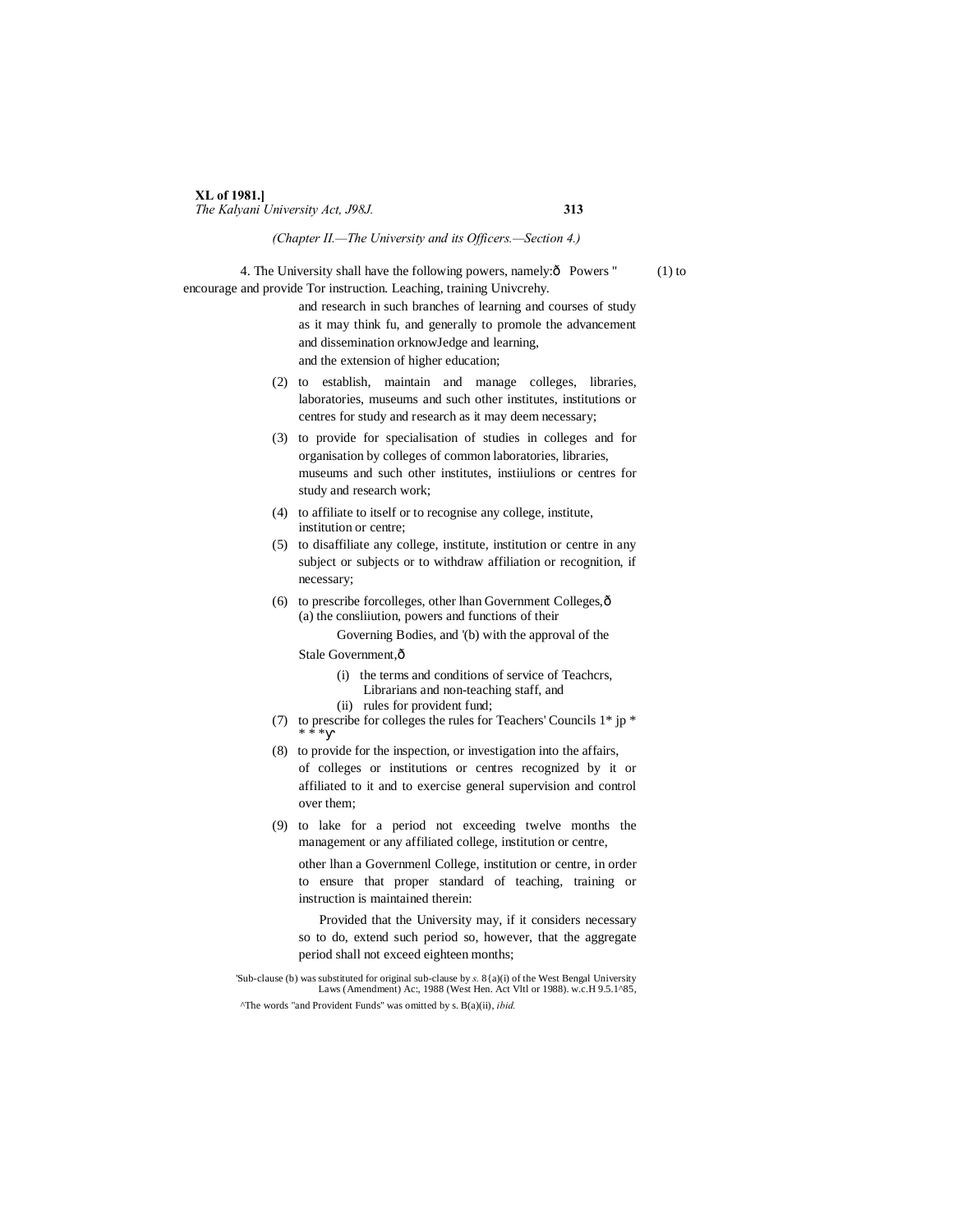*(Chapter II.—The University attd its Officers.—Section 4.)*

(10) to dissolve lhe Governing Body of any affiliated collegc or inslilulicm or centre, other lhan a Government College,

and, pending rcconsiiiuiion of the Governing Body thereof in such manner as may be prescribed, to appoint an Administrator or an ad hoc Governing Body:

Provided lhai the reconstilulion or Lhe Governing Body shall be made wilhin a period of twelve months from Lhe dale of its dissolution:

Provided further that the University may, if it considers necessary so to do, extend sucli period so, however, that the aggregate period shall not exceed eighteen months;

- (11) lo institute and make appointment to Professorship, Readership, Lectureship and other posls required by the University Tor Lhe purpose of imparling instruction or concluding research in Lhe University;
- (12) lo creaic posls, as and when required, of officers and employees of the UniversiLy besides Lhose provided for in this Act;
- (13) Lo prescribe, subject lo lhe provisions of ihis Act, the constitution, powers and duties of lhe Boards of Sludies, the Finance Committee, and other bodies;
- (14) lo prescribe the powers and duties of officers of the University;
- (15) lo prescribe, subject, to the provisions or this Act, Lhe terms and conditions of service, including the rules of conduct and discipline, and the emoluments for all posts of Teachers and other employees of the University; .
- (16) to make provisions for provident fund and other funds for theTeachcrs, officer; and other employees of the University;
- (17) to institute degrees, titles, diplomas, certificates and other academic distinctions;
- (18) to hold examinations and lo confer degrees, lilies, diplomas, certificates and olhcr academic distinctions on persons whoô
	- (a) shall have pursued an approved course of sludy in the University or in an affiliated college unless exempted therefrom in the manner prescribed, and shall have passed the prescribed examinations of the University, or
	- (b) shall have carried on research under conditions prescribed;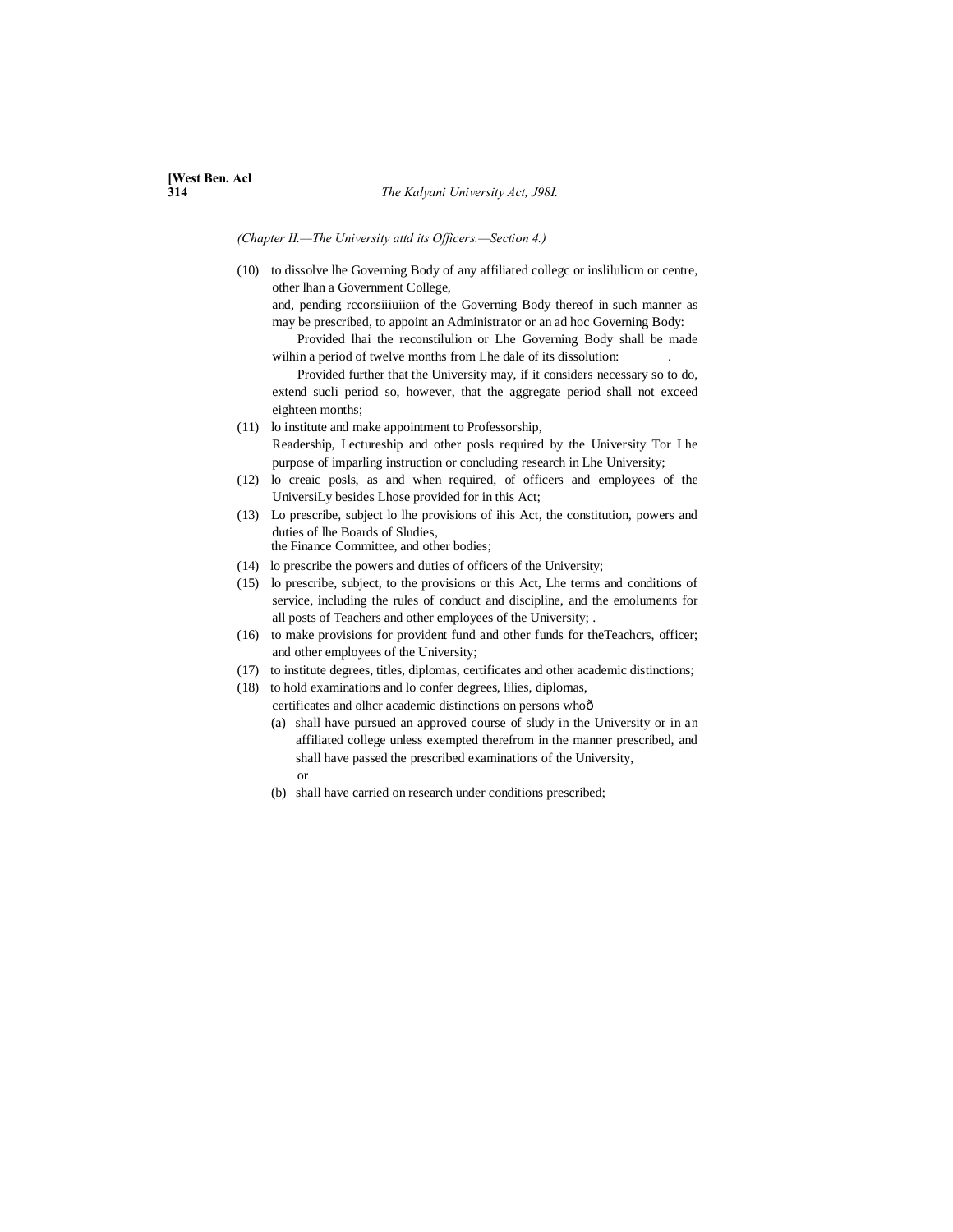#### *The Kalyani University Acl, I9S1.***315**

#### **XL or 1981.]**

*{Chapter 11.—The University and its Officers.*—*Section 4.)*

- (19) lo withdraw or (o cancel degrees, lilies, diplomas, certificates **or** oiher acadcmic distinctions under such conditions as may be prescribed by Slaluics and after giving ihe person arrected a reasonable opportunity **Lo** present liis case;
- (20) **Lo confer honorary degrees or olher academic distinctions under conditions prescribed;**
- (21) to prescribe, demand and receive fees, fines and other charges for examinations and oilier purposes;
- (22) to establish, maintain, manage or recognizc Halls, Hoslels and olher places of residence for ihe students. Teachers, officers or non-tcaching staff of ihe University, to withdraw such recognition, and to lake over the management and maintenance of ihe existing Halls, Hostels or places of residence, recognized by ihe University, with the consent of the authorities thereof
- (23) **Lo provide for the promotion of the health and welfare of students and of discipline among ihem;**
- (24) to make grants Lo Lhe National Cadet Corps and Lhe National Service Scheme from lhe University Fund;
- (25) to enter into an agreement with lhe Slate Government or with the approval of Lhe Stale Government with any other Government or with any person, body or auihoriiy for lhe taking over by the University of the management of any college or institution, including ils assets and liabilities, or for any other purpose not repugnant lo the provisions or this Act;
- (26) lo acquirc, hold and dispose of properly, movable and immovable, and to make grants and advances for furthering any of ils objects;
- (27) loaccepl and administer gifts, endowments and benefactions, for the furtherance of any of its objects for the University or on behulT of any college or institution established by, affiliated lo, or recognized by, the University;
- (28) Lo instilulc awards, fellowships, travelling fellowships, scholarships, studentships, stipends, bursaries, exhibitions, medals and priz.es;
- (29) **Lo** accept grants **from** the Central or any Stale Government or the University Grants Commission, and, with lhe approval of the State Government, also from other sources, lo raise loans, **or** to accept loans from lhe Central or the Stale Government or the University Grants Commission and from other sources: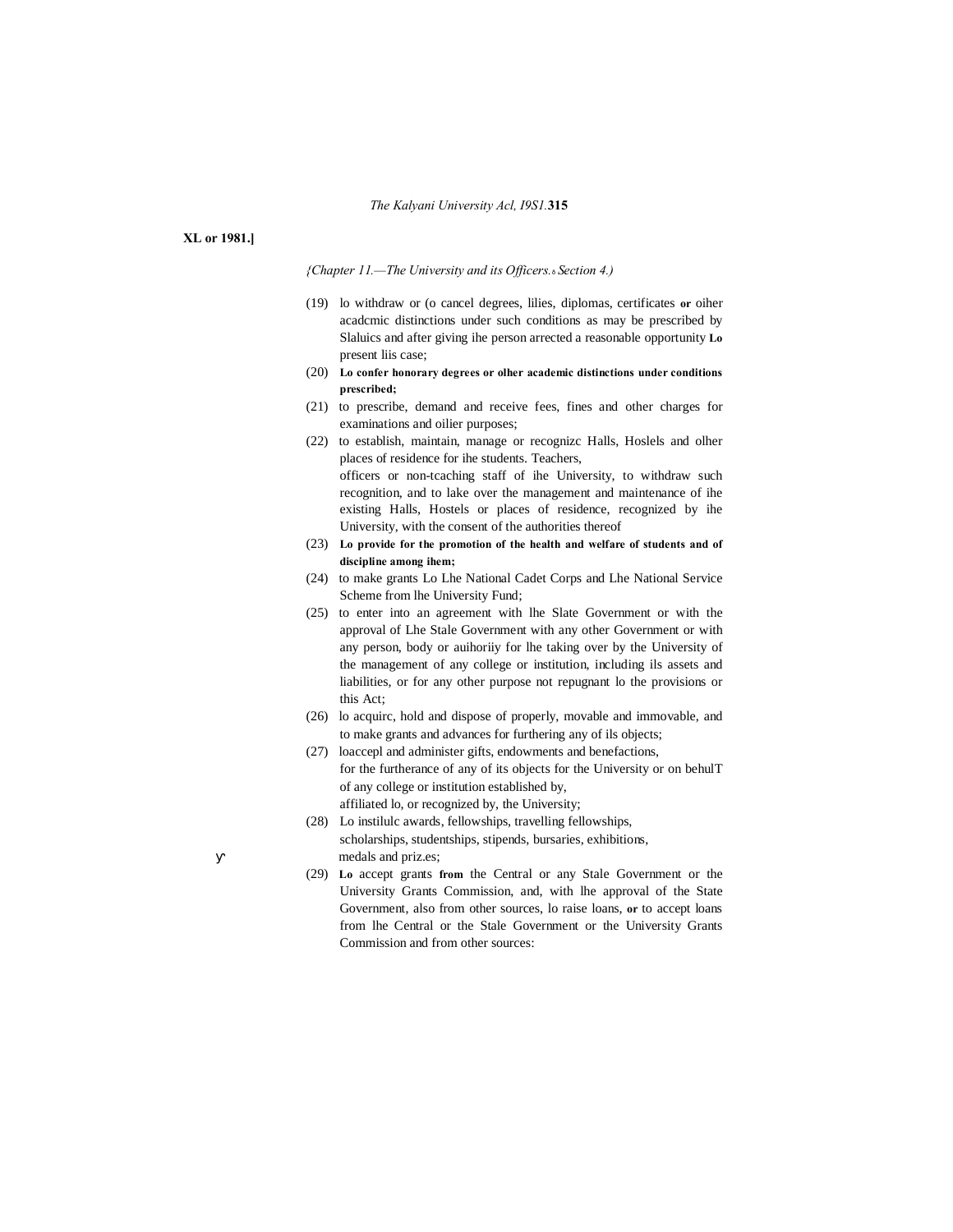**[West Ben. Act**

*{Chapter II.—The University and its Officers.—Section 5.)*

Provided that raising of loans and acceptance of loans from other sources shall require Lhe approval of lhe Slate Government;

- (30) to co-operate with other universities, institutions and cducaiion.il authorities in matters I hut relate to and further the educational objectives of the University;
- (31) generally to do all such acts and (hings as may be necessary or desirable for, or incidental lo, lhe advancement of the objects or purposes of the University.

5. '(I) Save as otherwise provided in this Act, the powers of the University conferred by or under this Act shall not extend beyond the limits of the districts and the local limits of Lhe police station of Bijpur in lhe district of North 24-Parsanas.

*Explanation.*  $\hat{o}$  For the purpose of this sub-section, "local limits of Lhe police station of Bijpur" shall mean the local limits or the police station of Bijpur as declared generally or specifically by lhe Slate Governmeni under clause (s) of section 2 of the Code of Criminal Procedure, 1973, and in force on lhe date of commencement of this Act,

(2) No other University shall have jurisdiction to recognize or grant affiliation to any college or institution or centre within the aforesaid limit.

(3) Notwithstanding anything contained in sub-section (1), any college, institution or centre situated beyond the limits of -[the policc station] referred to therein may, with the sanction of the Slate Government, apply to the University for affiliation and the University may, subject to such conditions and restrictions as it may with the approval of the Stale Government

think fit to impose, affiliate lo itself such college, institution or centre and admit the  $2 \text{ of } I$ TO, same to all the privileges of lhe University.

'(4) Notwithstanding anything contained in any other law for Lhe Lime being in force, with effect from such dale as lhe State Governmeni may, by notification in the *Official Gazette,* appoint in this behalf (hereinafter referred lo in this section as the said date), $\hat{o}$ 

(a) such colleges existing on the said date within the limits of (he districts as may **be** specified in lhe notification, shall— (i) be deemed lo **be** affilialed to the University and shall continue Lo be so affiliated until lhe University otherwise directs; and

'Sub-section (I) wns subs I i luted Tor original sub-section by \_s. ?(I) nf lhe Kalyani University (Amendment) Aci. 1998 (West Hen. Act IX of 199K),

Tht wards within ific square brackets were subitiuilci. fur the words "any police- station" by 5. *3(2), ibid,* ^Sub-section (4) was inserted by s. 3(3), *ibid*

**Jurisdiction** of the University.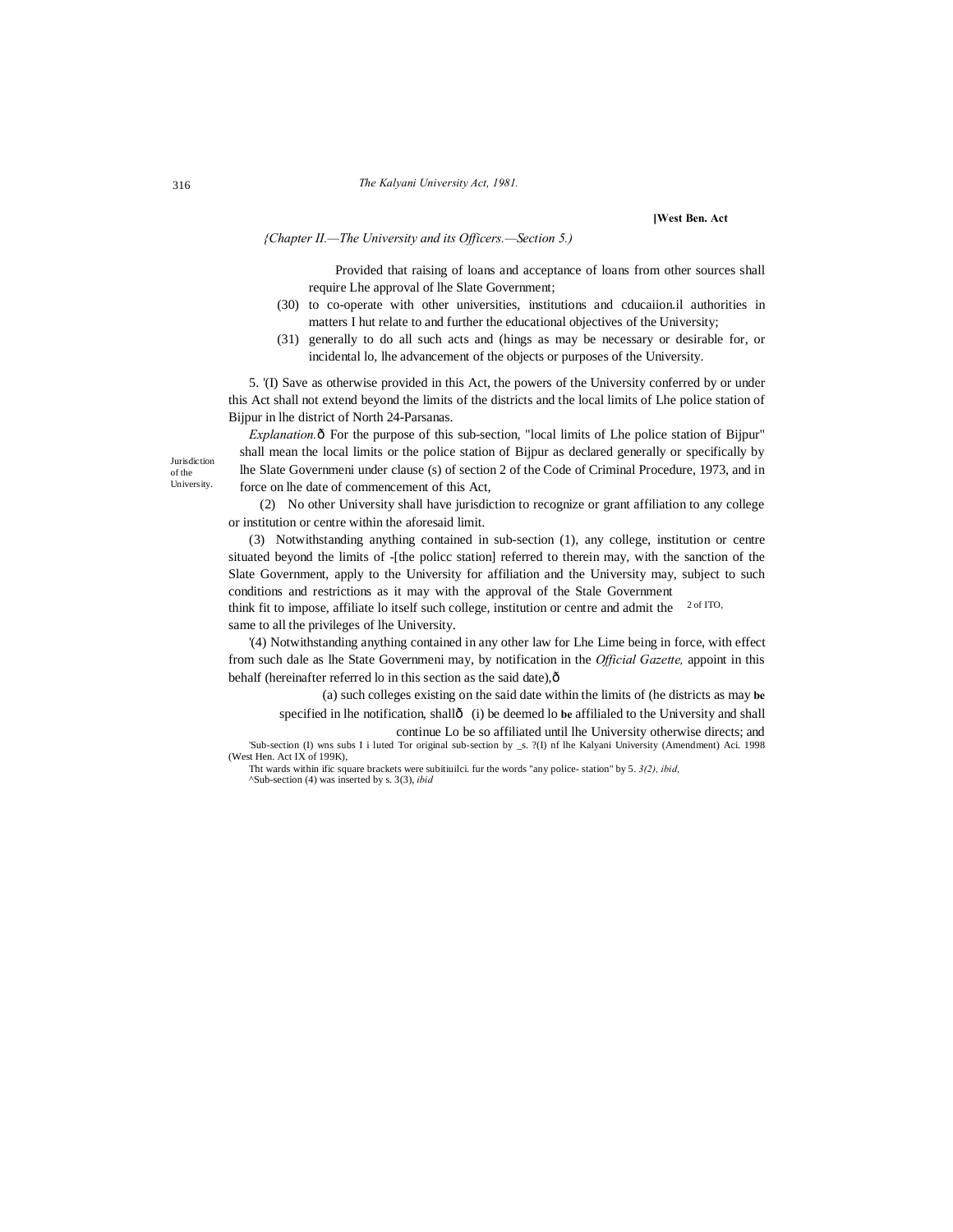### **XL of 1981.]** *The Kalyani University Act, J98J.* **317**

 $* \cdots * * \cdots * \; * \; \mathrel{\mathop:}{} \; \texttt{if} \; \; \texttt{if} \; \; \texttt{if} \; \; \texttt{if} \; \; \ldots \cdots \cdots \cdots$ 

#### *(Chapter [I.—The University and ils Officers.Sec lions 6-8.)*

(ii) cease lo be affiliated lo Lhe University of Calculla or any other University Lo which Lhey may have been ' affiliated before the said date;

(b) any Teacher, Principal or member of the Governing Body of any such college holding, by virtue of his being such Teacher, Principal or member, any office in or under lhe University of Calcutta or any of Lhe authorities of the said University, shall ccase to hold such office, and the vacancy so caused shall be deemed lo be a casual vacancy for Lhe purposes of the Calcutta University Act, 1979;

Wesl Ben Acl XXXVIII of 1979,

(c) no college or institution siLuated within the local limits of the jurisdiction of the University, but not admitted lo its privileges, shall be associated with, or be admitted to, the privileges of any olher university cxccpt wiLh Lhe previous approval of the Slale Government.

Delegation of powers. 6. The Universily may delegate such of its powers as iL may deem expedient to any of ils authorities referred to in section 16 or lo any of ils officers, and may, at any time, withdraw at its discretion any power so delegated.

- 7. The following sliail be lhe officers of lhe Universily: $\delta$  -
	- (1) the Vice-Chancellor;
	- (2) the Registrar;
	- (3) the Finance Officer;
	- '(4) persons holding such other posts as may be approved by **Lhe** Slale Government and declared by Statutes lo be posts of officers of the University.

8. (1) The Governor shall, by virtue of his office, be the Chancellor of the University. He shall be the head of lhe Universily and Lhe President of the Court and shall, when present, preside al lhe meetings of the Court.

(2) The Chancellor shall exercise such powers as may be conferred on him by or under the provisions of this Act.

(3) Where power is conferred upon lhe Chancellor lo make nominations **Lo** any authority or body of **Lhe** University, **lhe** Chancellor shall, lo the extent necessary, nominate persons to represent interests not otherwise adequately represented.

Officers of Iho Universily.

The Chancellor.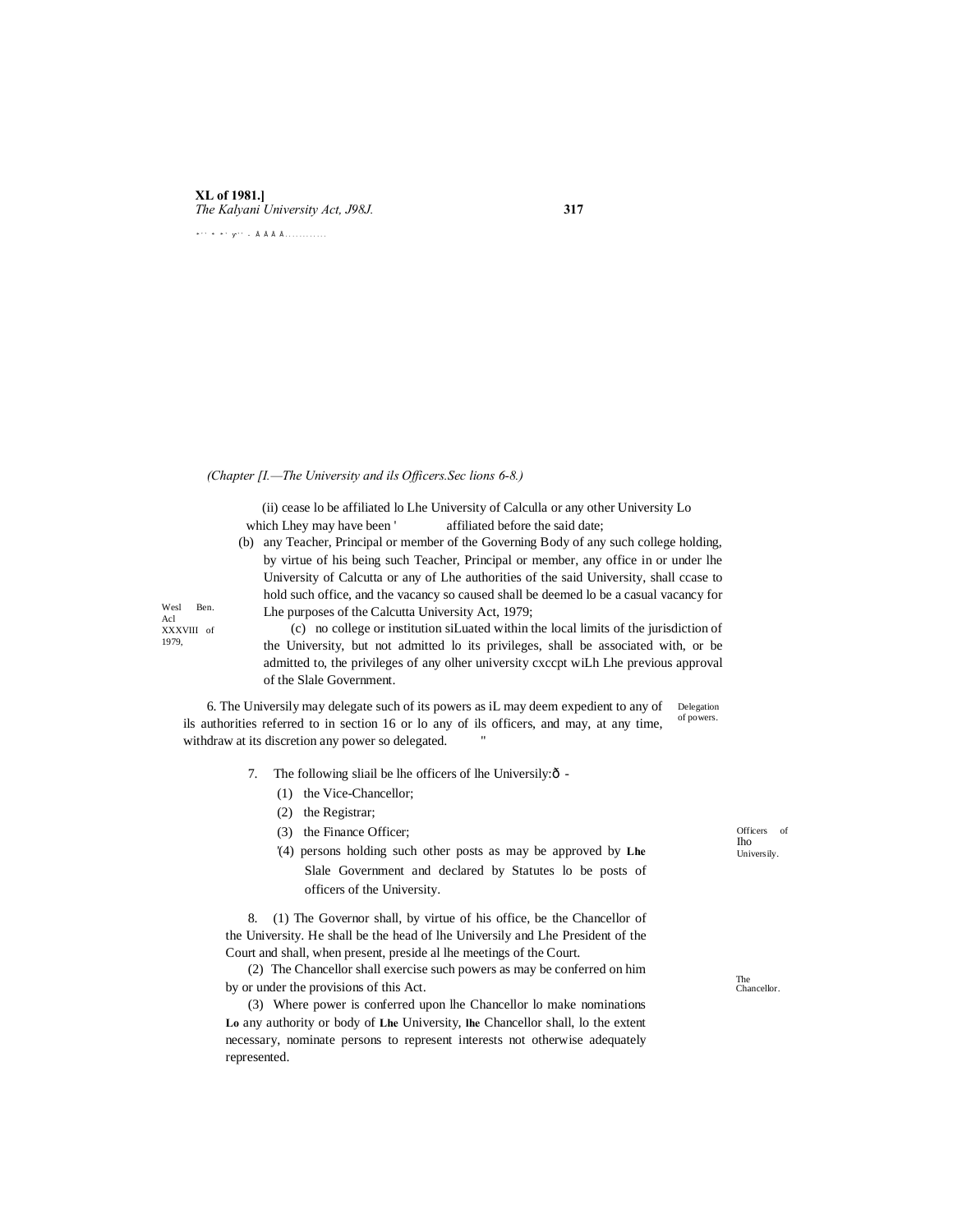(4) Every proposal to confer any honorary degree shall be subject to

confirmation by the Chancellor.<br>
Clause (4) wis subs [limed for original c In use by s. 4 of lhe Knlynni University (Amendment)<br>
Acl, 1998 (Wesl Ben, Acl IX of 1998).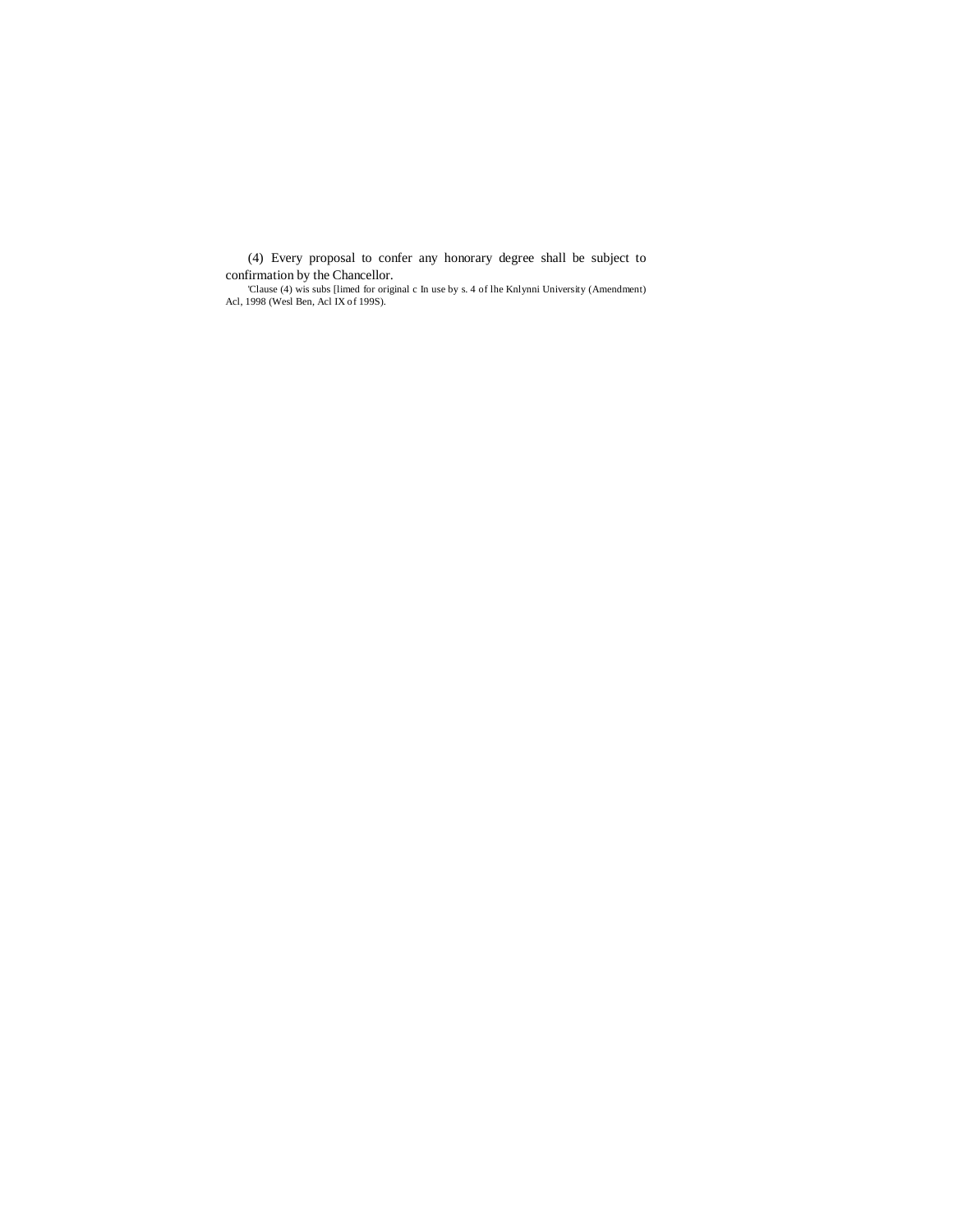#### **[Wcsl Ben.** *The Kalyani University Act, 19Si.*

#### *(Chapter 11.—The University ami its Officers.—Section 9.)*

9. (1) The Vice-Chancellor shall be appointed by the Chancellor on lhe unanimous recommendation of lhe Court. If the Court Tails [o make any such recommendation, the Vice-Chancellor shall be appoimcd by lhe Chancellor in consultation with lhe Minisler from a panel of ihrcc persons to be elected by the Couu in accordance with lhe system or proportional representation by means oF llie single transferable vole.

(2) (a) The Vice-Chancellor shall hold office for a term or four years or till he attains the age of 65 years, whichever is earlier, and shall be eligible for reappointment for another term of four years or till he attains the age o!" 65 years, whichever is earlier.

(b) The Chancellor may, noiwiihstanding the expiration of lhe term of the office of the Vice-Chancellor or his attaining lhe age of 65 years, allow him lo continue in office till a successor assumes office,

provided thai he shall nol continue as such for any period exceeding six months,

(3) The Vice-Chancellor shall be a whole-lime officer of the University and shall be paid from the University Fund such salary and allowances as lhe Chancellor may decide in consultation with the State Government. .

(4) The Vice-Chancellor may resign his office by writing under his hand addressed to the Chancellor.

(5) (a) **ir** the Vice-Chancellor is, by reason of leave, illness or other cause, temporarily unable to exercise the powers and perform the duties of his office, then, during the period of such temporary inability the Chancellor in consultation wilh the Minisler may appoinL any person to exercise the powers and perform the duties of lhe Vice- Chancellor.

(b) When a vacancy occurs in the office of the Vice-Chancellor by reason of dealh, resignation or expiry of the term of his office or otherwise,

then, pending the appointment of a Vice-Chancellor, the Chancellor in consultation with the Minister may appoint any person to exercise the powers and perform the duties or the Vice-Chancellor for any period not exceeding six months.

(6) The vacancy in the office or the Vice-Chancellor occuring by reason of death, resignation or expiry of the term ofhis office or otherwise shall be filled up by appointment of a Vice-Chancellor in accordance wilh the provisions of sub-seclion (1) within a period of six months from the dale of occurrence of the vacancy and such period shall be held to include any period for which a Vice-Chancellor is allowed to continue in office under clause (b) of sub-seclion *(2)* or a person is appointed lo exercise the powers and perform the duties of the Vice-Chanccllor under clause (b) of sub-section (5).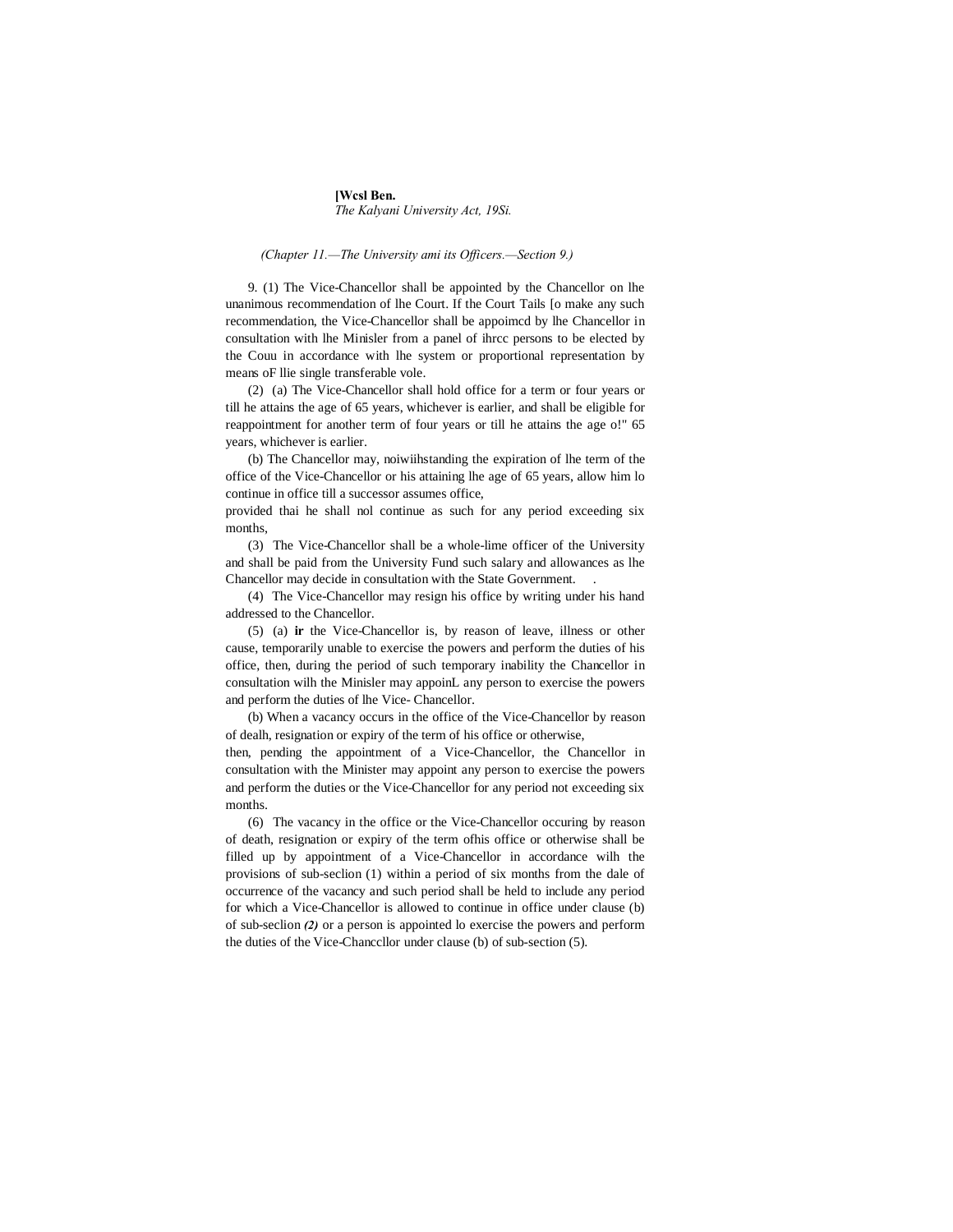|              | The Kalyani University Act. 198J.                                                                                                                                                                                                                                                                                              | 319 |                                            |
|--------------|--------------------------------------------------------------------------------------------------------------------------------------------------------------------------------------------------------------------------------------------------------------------------------------------------------------------------------|-----|--------------------------------------------|
| XL of 1981.] |                                                                                                                                                                                                                                                                                                                                |     |                                            |
|              | (Chapter I!.—The University and its Officers—Section 10.}                                                                                                                                                                                                                                                                      |     |                                            |
|              | 10. (1) The Vice-Chancellor shall be the principal executive and Powers and<br>academic officer of the University and shall, in lhe absence of ihe vie"<br>Chancellor, preside al lhe meeting of lhe Court. He shall, by virtue of Chancellor,<br>his office, be a member and [he Chairman or lhe Executive Council [], Lhe    |     |                                            |
|              | Faculty Councils for post-graduate studies and the Councils for undergraduate<br>studies] and also the Chairman of any other authority or body of lhe University<br>of which he may be a member. He .shall also be entitled Lo be present at and<br>Lo address any meeting of any other authority or body of lhe Universily of |     |                                            |
|              | which he may not be a member, but shall not be entitled Lo vote thereat.<br>(2) The Vice-Chancellor shall have Lhe power ID convene meeLings                                                                                                                                                                                   |     | of the CourL, the Executive Co             |
|              | olher authority or body of the University.<br>(3) it shall be the duty of the Vice-Chancellor lo ensure that lhe<br>and the Rules, are faithfully observed, and lo take such action as may be necessary for this purpose.<br>(4) The Vice-Chancellor shall have lhe power to exercise general control                          |     | <i>j</i> provisions of [his Acl, and lhe S |
|              | and supervision overall other officers of lhe University and over all Teachers<br>and other employees of the University and generally over all the affairs of lhe<br>University.                                                                                                                                               |     |                                            |
|              | (5) The Vice-Chancellor shall exercise such other powers and discharge<br>such other duties as may be delegated lo him by any authority or body of lhe<br>University or as may be prescribed by Statutes, Ordinances,                                                                                                          |     |                                            |
|              | Regulations or Rules.<br>(6) The Vice-Chancellor may lake on behalf of the University such action as he may deem<br>expedient in any matter which, in his opinion,                                                                                                                                                             |     |                                            |
|              | is either urgent or of un emergent nature and shall report the same for<br>confirmation al lhe next meeting of the authority or body which, in the<br>ordinary course, would have dealt wilh the matter:<br>Provided thai if the action taken by the Vice-Chancellor is not approved by                                        |     |                                            |
|              | The authority or body concerned, the mailer shall immediately be referred to<br>the Chancellor whose decision thereon shall be final.<br>(7) The Vice-Chancellor may, with the approval of lhe Execulive<br>Council, al any time delegate any of his powers of the powers referred                                             |     |                                            |

lo in sub-section (6) to any other officer subordinate to him.

1999 (West Ben. Acl XVll or 1999).

studies" by 5. 3(2), *ibid,*

'Words wiihin Ihe square brackets were subitilulcd fnr Ihe words "and ihe Fnculty Councils for post-graduate and undergraduate studies" by s. 3(1) of the Kalyani University (Amendment) Acl.

'Words within the square brackets wett substituted for the words "the Fuculty Councils Tor posi-gradualc and undergraduate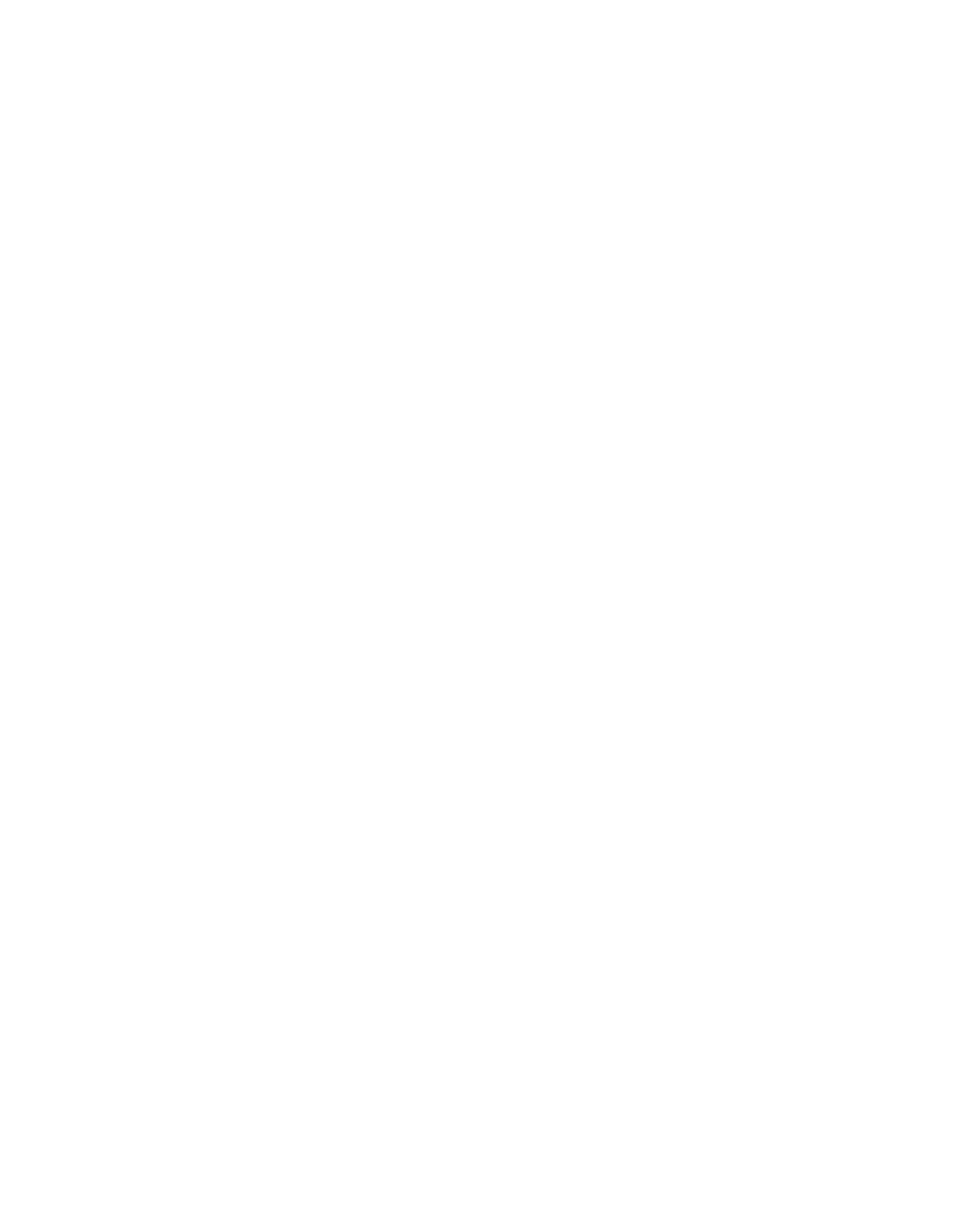**320** *The Kalxaiii University Act, J 98J.*

*(Chapter //.—The University and its Officers.—Seel ions 11-14.)*

**[West Ben. Act**

11. (1) The Registrar shall be a whole-lime officer of lhe University. He shall be appointed by the Executive Council on the recommendation of a Committee consisting of lhe Vice-Chancel lor as Chairman, two nominees of the Executive Council, a nominee or the Chancellor and a nominee of the State Government ("or such period and on such terms and conditions as may prcscribcd by Statutes,

**(2)** The Registrar may resign his office by writing under his hand addressed lo lhe Vice-Chancellor.

**(3) ir** Lhe Registrar is Tor any reason temporarily unable to exercise lhe powers or perform lhe duties of his office, the Vice-Chancellor may, wilh lhe approval of the Executive Council, appoint a Teacher of the University or an officer of the University, temporarily for a total period not exceeding six months, to exercise the powers and perform lhe duties of lhe Registrar.

12. Subjcci lo lhe supervision, direction and general control or lhe Vice-Chancellor, lhe Registrar shall act as the Secretary or Lhe Court as also of the Executive Council and shall excrcise such powers and perform such duties as may be prescribed, or delegated lo him by or under Ihis Act and lhe Statutes, the Ordinances or the Regulations, as lhe case may be.

13. (I) The Financc Officer shall be a whole-lime officcr of lhe University and shall be appointed by the Executive Council on lhe recommendation or a Committee consisting or the Vicc-Chancellor as Chairman, two nominees of lhe Executive Council, a nominee of the Chancellor and a nominee of the Slale Governmeni, Tor such period and on such terms and conditions as may be prescribed by Statutes.

(2) The Finance Officer may resign his office by writing under his hand addressed to the Vice-Chancellor.

(3) ir the Finance Officer is for any reason temporarily unable to exercise lhe powers or perform the duties orhis office, lhe Vice-Chancellor may, **wiLh** the approval of lite Executive Council, appoint a person temporarily for a total period nol exceeding six months, to exercise the powers and perform the duties of the Finance Officer.

Powers and duties of Lliu Finance Officer.

14. (1) Subject lo the supervision, direction and general control of lhe Vice-Chancel lor, lhe Finance Officer shall be in charge of the administration of lhe funds, the finances and lhe properties and assets or the University and or all trusts and endowments; and he shall lake special interest in activities thai aim at raising fimds for lhe purposes or the University and augmenting the resources of the University.

The Registrar,

The Finance Officer.

Powers and dimes of the Registrar.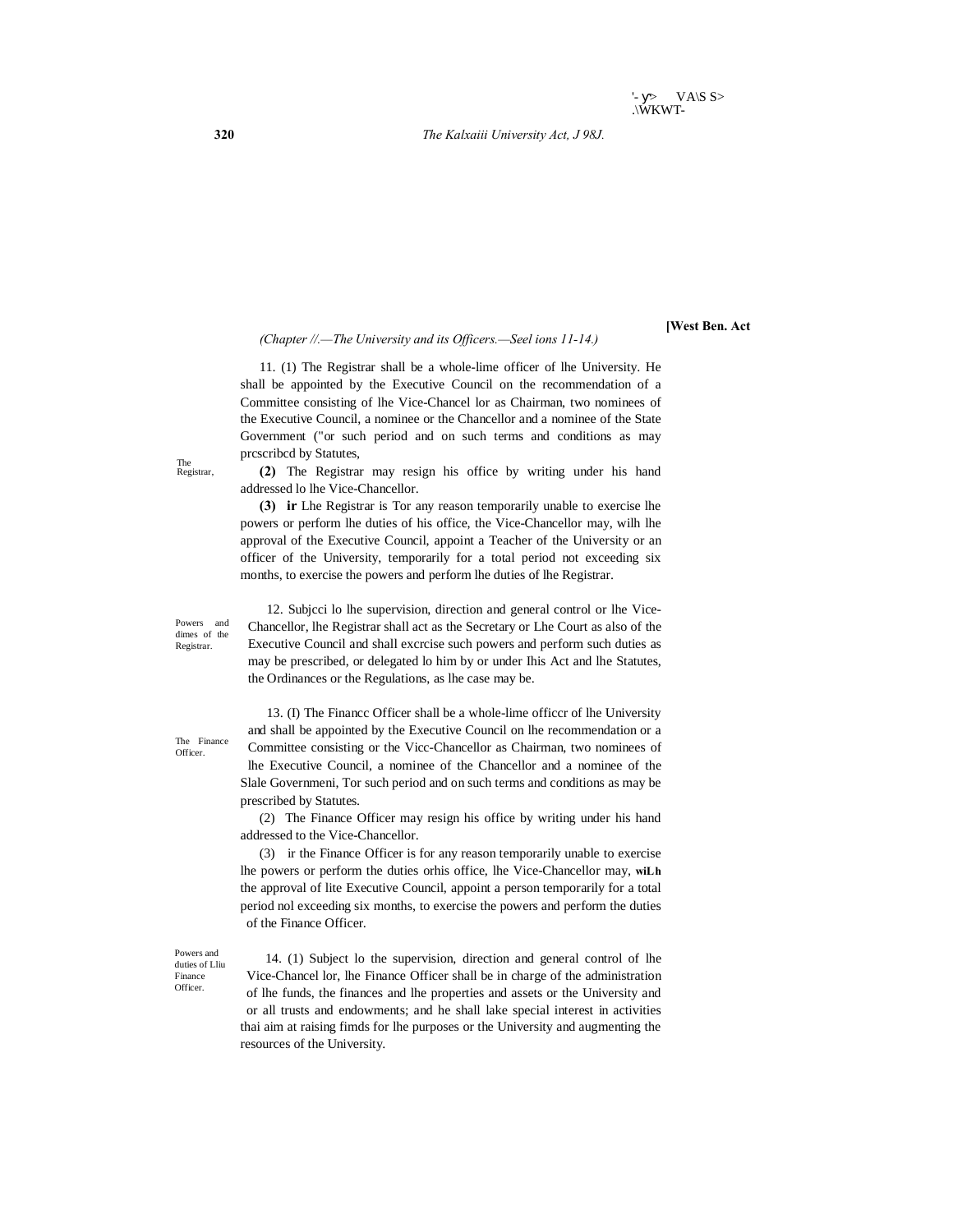### **XL of 1981.]** *The Kalyani University Act, J98J.* **321**

#### *(Chapter 11.—The University and its Officers,—Section 15.— Chapter HI.— Authorities of the Unii'crsiiy.—Sections 16, 17.)*

*(2)* The Finance Officer shall exercise such olher powers and perform such alher duties as may be prescribed, or delegated lo him by or under this Act and the Slalules, lhe Ordinances or the Regulations, as the case may be.

15- In their respective spheres of duties, the Registrar and the Finance Officer shall, subject lo lhe provisions of this Act, have lhe power of supervision and control over all officers and employees serving in departments under their charge and shall exercise such disciplinary power as may be conferred on Ihcm by or under this Acl and the Statutes, lhe Ordinances or the Regulations, as lhe case may be.

#### **CHAPTER III Authorities of the University**

- 16. The following shall be the authorities of the University: $\delta$ 
	- (1) the Court;
	- (2) the Executive Council;

'(3) the Faculty Councils for posi-graduale- studies;

! (3A) the Councils for undergraduate studies;

- (4) the Boards of Studies;
- (5) the Finance Committee;
- (6) such other authorities as may be established under lhe Statutes.
- 17. (1) The Court shall consist of the following members: $\hat{o}$  -
	- (a) *ex officio members*
		- (i) the Chancellor;
		- (ii) the Vice-Chancellor;
		- (iii) the immediately preceding Vice-Chancellor;
		- (iv) the Deans of the  $2$ <sup>[Facully Councils</sup> for posl-graduale studies;]
		- $3(v)$  the Secretary, Department of Higher Education, Government of West Bengal, or his nominee not below the rank of Deputy Secretary to lhe Government of West Bengal;

'Clauses (3) and (3A) were substituted Tor original chusc: (3) by s, *4 of* ilit Kalyani University (Amendment) Acl, 1999 (Wt\i 13cn. Acl XVII of  $l$ \*)99).

! \VdhIs within [tie square brackets were substituted Tor the words "Faculty Councils for postgraduate and undergraduate studies;'" by s, 5(1), *ibid.*

'Clause (v) was substituted for previous clause by s. 5(a) of the Kalyani University (Amendment) Act, 1598 (Wtq Ben, Acl IX of 1998). Prior lo this substitution the words "or his nominee not below the rank or Deputy Secretary to die Government of West Bengal" were inserted, in original clause (v). by s. K(a) of llsc Wesl Bengal University Laws (Amendment) Act, I9B6 (Wesl Ben. Act XX of 19K6).

**Supervisory** powers (if lhe Registrar and the Finance Officer.

Authorities,

The Court.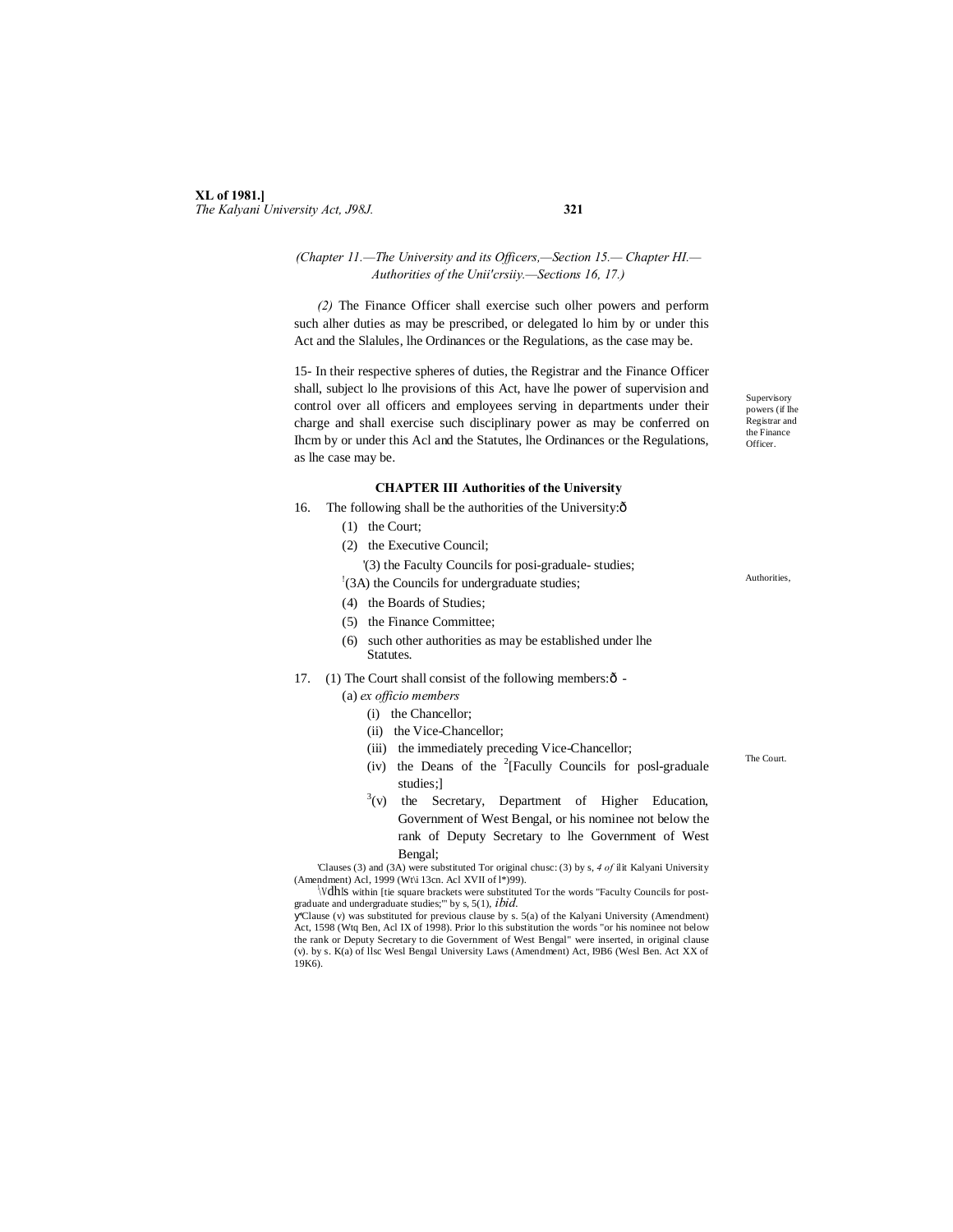#### **[West Ben. Acl**

*(Chapter {{{.—Authorities of the University.—Sec!ion 17.)*

(vi) the Secretary, Finance Department, Governmeni of  $\acute{E}$ 

#### Weal Bengal or liis nominee noi below the rank of

- Deputy Secretary (o the Government of West Bengal;
- (vii) the President, West Bengal Council of Higher Secondary Education;
- (viii) the President, West Bengal Board of Secondary Education;
- (ix) lhe Chairman of the Kalyani '[Municipality;]
- $2(x)$  six Professors of the University Depart men Is, one each. belonging  $D$  any Department under each Faculty Council for post-graduate studies, elected jointly by the Professors of ilie University:

Provided lhal if there is no Department under the Faculty Council for posL-graduale studies concerned, the election or a Professor of a Department under such Faculty Council for post-graduate studies shall be held after the establishment of such Department or Departments, and there shall be deemed lo be a vacancy in lhe office of the member to be HI led up by such .

- Professor until such election .takes place;
- \xi) twelve Teachers of the University Departments other lhan Professors, elected by such Teachcrs of the University from amongst themselves, of whomô
	- (a) Tour shall be from Lhe Depart men Is under Lhe Faculty Council forPosi-Graduale Studies in Arts and Commerce including one from the Commerce Department,
	- (b) four shall be from Lhe Departments under Lhe Faculty Council for Post-Graduate Studies in
	- Science.

'Word within square brackets wns substituted for Lhe words "Notified Area Authority;" by s, 2(1) of lhe Kalyani University {Amendment) Acl, 1995 (Wcs) Ben. Act XII of 1995).

 $^{\circ}$ Clause (x) was substituted for previous clause (x) hy s. 5(2)(a) or the Kalyani University (Amendment) Acl, 1999 (West Ben. Act XVII of 1999). frior lo this substitution [here occurred following clianges, namely: $\hat{o}$ 

- (i) the word 'Tour" was substituted Tor the word "three" by .s,  $2(2)(a)(i)$  of lhe Kalyani University (Amendment) Acl, 1995 (West Ben. Act XII of 1995), and
- (ii) a proviso wa< added by s.  $2(2)(a)(ii)$ , *ibid*,

'Clause (\*i) was substituted for previous clause by s. 3(2)(b) of the Kalyani University (Amendment) Acl. 1999 (West Ben. Act XVllof 1999], Prior 10 litis substitution the clause (need the following changes, namely:6

- (i)  $\mathbf{i}$ **J** ic word "ten" was substituted for the word "nine" by s. 2(2)(b)(**i**) of the Kalyani University (Amendment) Acl, 1995 (West Ben. Acl X/l of 1995),
- (ii) in sub-clatisc (b), die wnrd "Science," was substituted for I be words "Sciencc, . and  $E$ hy s.  $2\{2Xb\}$ (ii), *ibid.*

(iii) in sub-clause (c), t/te words "Education, and" were substituted for the word . "Education;" by s. 2(2)(b)(iii}, *ibid,* and

(iv) after clause (c). clause (d) was inserted by s, 2(2)(b)[iv). *ibid.*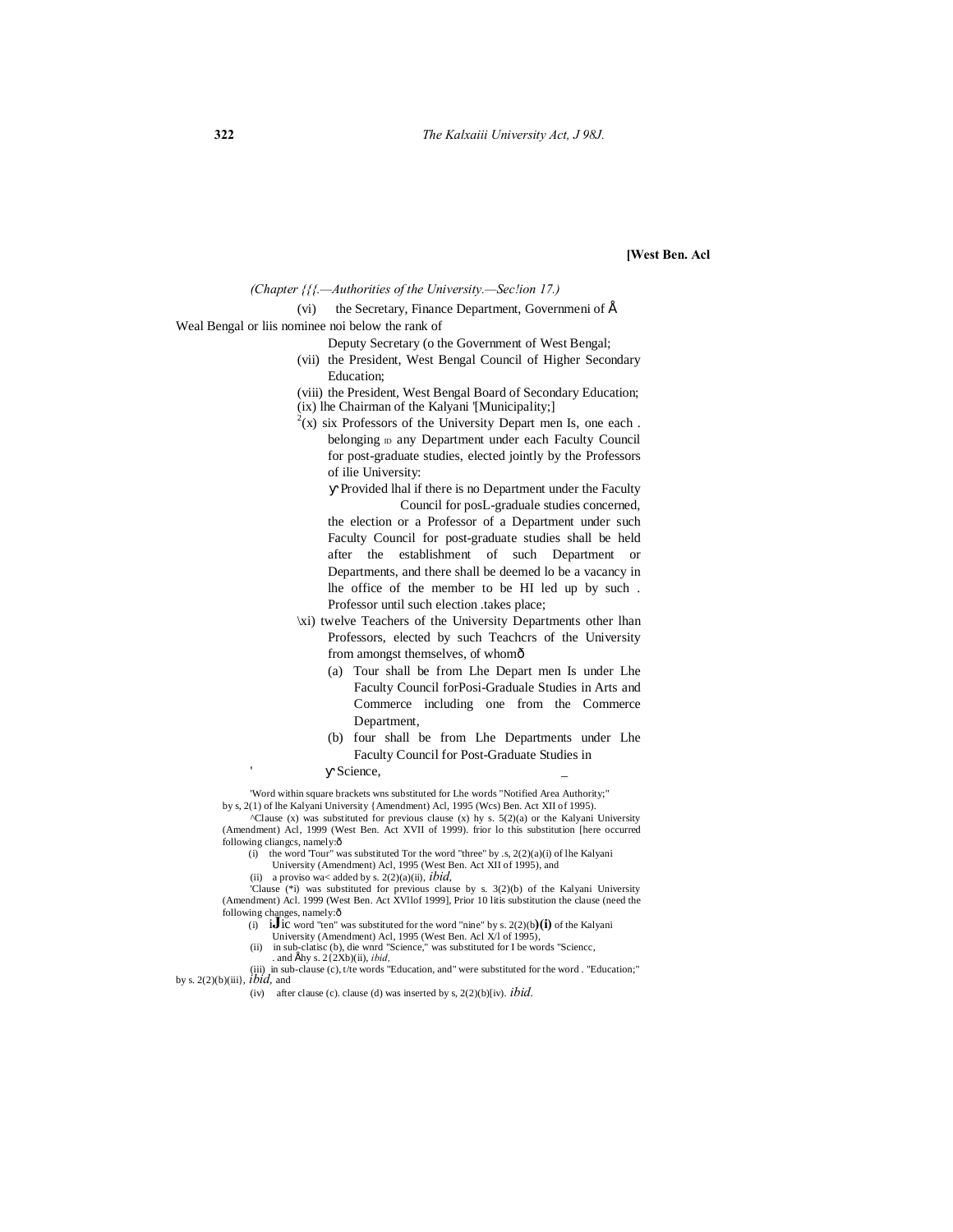#### **XL of 1981.]** *The Kalyani University Act, J98J.* **323**

*(Chapter 111.—Authorities of the University.—Section 17.)*

(c) one shall be from the Departments under the . Faculty Council for PosL-

Graduaie Siudies in

#### Education,

- (d) one shall be from the Departments under ihe Faculty Council for Post-Graduate Studies in Engineering, Technology and Management
- (e) one shall be from lhe Depanmenis under (he Faculty Council Tor Post-Graduaie Studies in Law, and
- (f) one shall be from the Depanmenis under lhe Faculty Council for Post-Graduate Studies in Music and Fine Arts:

Provided that if [here is no Department under the Faculty Council for post-graduate studies concerned, ihe election of a Teacher of a Depart- mcnl under such Faculty Council for posi-graduale siudies shall be held after the establishment or such Department or Department, and there shall be deemed to be a vacancy in tlie office of lhe member to be filled up by such Teacher until such election lakes place;

- '(xii) : [sevcn] Teachers, not being Principals, of whom not raocc lhau one shall belong to any affiliated college, eleclcd by the Teachcrs or affiliated colleges from amongsl themselves;
- '(xiii) four Principals of affilailed colleges, of whom one shall belong to a Teachers' training college and one shall belong to a college teaching in engineering and technology, elecled by the Principals of the affiliated colleges;
- (xiv) two persons elected by registered graduates from amongst themselves;
- (xv) "[two members] of lhe West Bengal Legislative Assembly representing lhe territorial jurisdiction of the University elected by the members of Ihe West Bengal Legislative Assembly;

'Clause (xii) was subsliluted Tor original clause by s. 2(c) of the Kalyani Universily (Amendment) Acl, 1995 (West Ben. Acl XII of 1995).

The word "seven" was substituted for ihe word "five" by s. 5(2)(a) o! ihe Kalyani Universily (Amendment) Acl, 199S (Wesl Ben. Act TX of 199B).

'Clause (.tiii) was first subslilined for original clause by s. 2(d) of the Kalyani Universily (Amendment) Acl, 1995 (West Ben. Act XU of 1995). Then lhe word "four" was subsiiiuied for lhe word "three" by s. 5(2)(b)of lhe Kalyani University (Amendment) Act, 1998 (Wesl Ben. Act IX of 1998). Finally, the present clausc was subsliluted by s. 5(e) of the Kalyani Universily (Amendment) Acl, 1999 (West Ben. Acl XVII of 1999).

'Words within the square brackets were substituted for lhe words "one member" by s. 5(2)(c) of the Kalyani University (Amendment) Acl. 1998 (Wes.t Ben. Acl IX of 199&).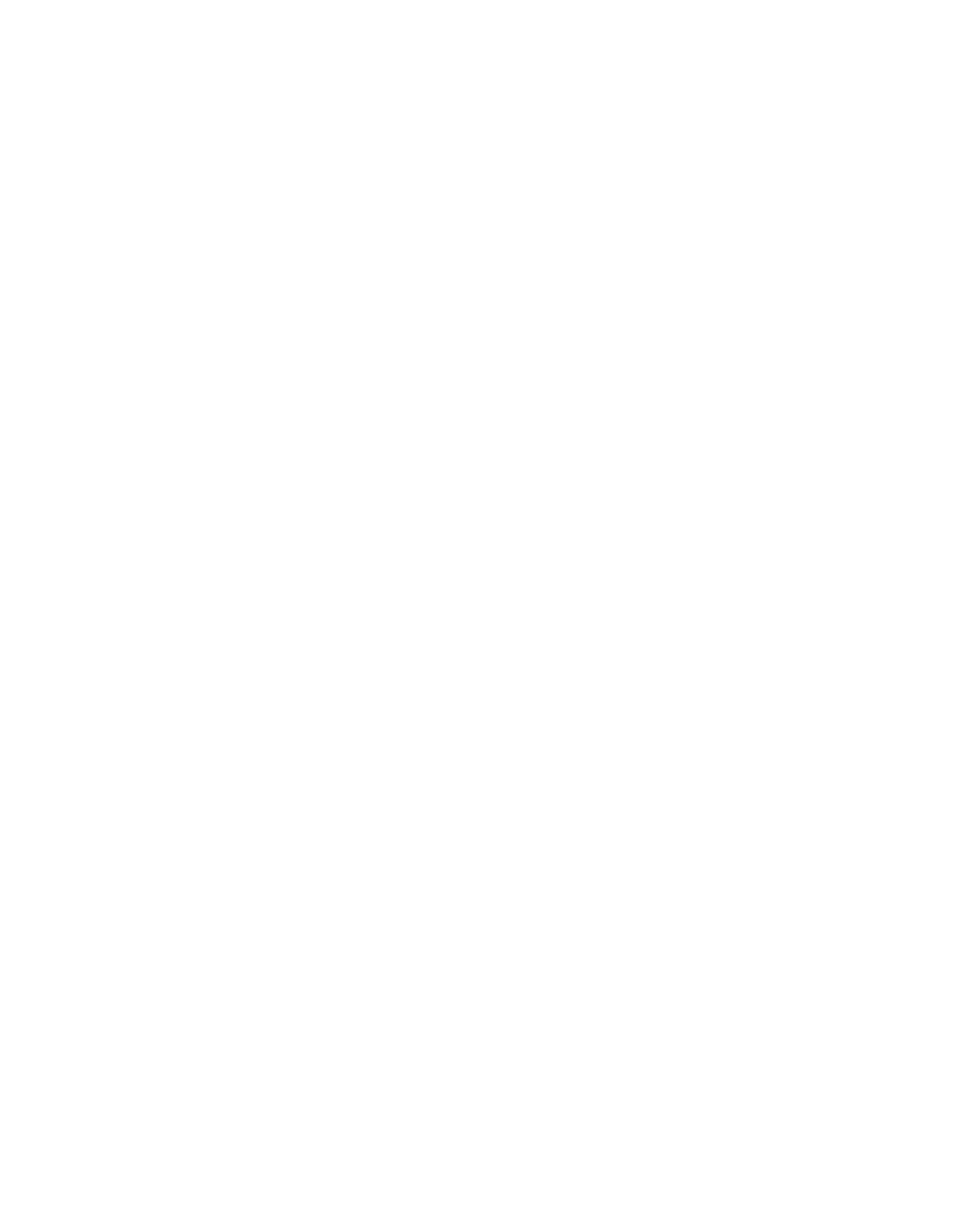#### *The Kalyani Universily Acl, 1981.* **[West Ben. Act**

*(Chapter 111.—Authorities of ihe University.—Seel ion 17.)*

#### **"(**j**;vi) four regular posi-graduale students of Lhe** Universily,

of whom nol more than one shall belong to any Faculty Council for poslgraduatc studies, elected jointly by such students from amongst themselves.

*Explanation.* $\hat{o}$  Notwithstanding anything contained elsewhere in this Acl, a member elected under this clause shall hold office for a period of iwo years from the date of his election or till lie ceases lo be a regular student, whichever is earlier;

(xvii) [two regular students, not belonging to the same college, prosecuting siudies] in undergraduate or post-

graduate degree classes of affiliated colleges elected by an electoral college constituted in lhe manner prescribed.

*Explanation.* $\delta$  Notwithstanding anything contained elsewhere in this Acl, a member elected under ihis clause shall hold office for a period of three years from the dale of his election or till he ceases to be a regular student, whichever is earlier;

(xviii) one Research Scholar or Research Fellow elected jointly by Research Scholars and Research Fellows.

*Explanation I.*ô "Research Scholar" or "Research , Fellow" shall mean a whole-time Research Scholar or

> Research Fellow or **Lhe** Universily who receives a stipend from the Universily. . *Explanation II.* $\hat{o}$  Notwithstanding anything contained elsewhere in this Act, a Research Scholar or a Research Fellow elected under this clause shall cease lo hold office on the expiration of the term of Research Scholarship or Research Fellowship, as the case may be;

- (xix) ihree members elected by the members of the non- teaching staff of the Universily from amongst themselves;
- (xx) one member elected by lhe officers of the Universily from amongst themselves;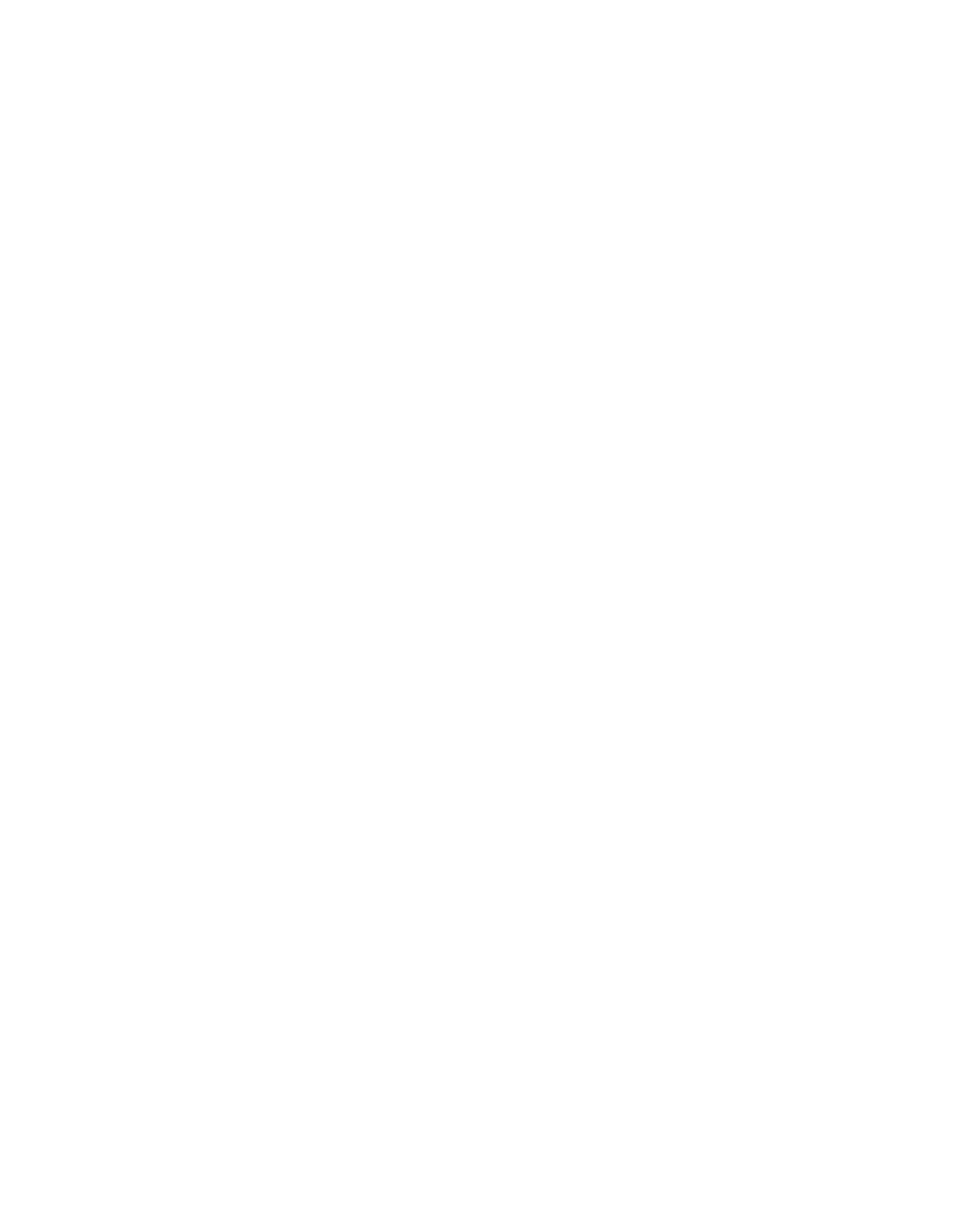*The Kalyani University Aa, 1981.* **325 XL of 1981.]**

*(Chapter 111.—Authorities of the University.—Section IS.)*

- '(xxa) one member elccied by lhe Librarians or lhe University ., and of Lhe colleges affiliated Lo llie Universiiy from amongst themselves;
- (xxi) -[three members] dccled by the members of the nonleaching staff af the colleges affiliated lo the University from amongst themselves;
- (xxii) Tour persons to be nominated by lhe Slaie Governmeni of whomô
	- (a) one shall be a member of a registered trade union within lhe lerriiorial jurisdiction of lhe Universiiy,
	- (b) one shall be member of a peasants' association within the lerriiorial jurisdiction of lhe University,
	- (c) one shall be a member of a primary school leachers' association wiiliin lhe territorial jurisdiction of the University, and
	- (d) one shall be a member of a secondary school teachers' association within the territorial jurisdiction of the University;
- (xxiii) iwo persons having special interest in lhe University education nominated by the Chancellor.

(2) All elections to lhe Courl shall be held in the manner prescribed by Statutes.

18. (I) Subject to such conditions as may be provided by or under Powers nnd the provisions of Ihis Acl, the Court shall exercise the following powers functions of the Court, and perform Lhe following functions: $\hat{o}$ 

- **'(i) Lo initiate proposals for the establishment of any Faculty** Council for post-graduaie studies or any Council for undergraduate studies and lo establish University Departments, institutions, centres, libraries, laboratories, workshops and museums for study and research;
- (ii) to creaie and instituie, wilh the approval of the Slate Government, Professorships, Readerships, Lectureships, and such posts including posts of officers as may be necessary for the establishment of lhe University Departments, institutions, centres, libraries, laboratories <sup>J</sup>[, workshops] and museums referred to in clause (i);

'Clause (\*xn) was inserted by s. 5(2)[il) or the Kalyani Universiiy (Amendment) Acl, 190S (West Ben. Act IX of 1998).

HVords within the sf|ii.irc brackcu v.e'e sutatilulcd for the ivonJs "one member" by s. 5(2)(c). *ibid.*

 <sup>1</sup> lhe word "four" was subs li lined for lhe word "Ihrce" by s. 2(2)(c)(i) of (he Kalyani Universily (Amendment) Acl, 1995 (We-Sl Ben. ActXTI of 1995), and (ii) a proviso was added by s.  $2(2)(c)(ii)$ , *ibid.* 

<sup>&#</sup>x27;Words within ihe square brackcw weru subslilulcd far Lhe words "one regular student prnsccuting his siudies" by s. 2(2)(Q, *ibid.*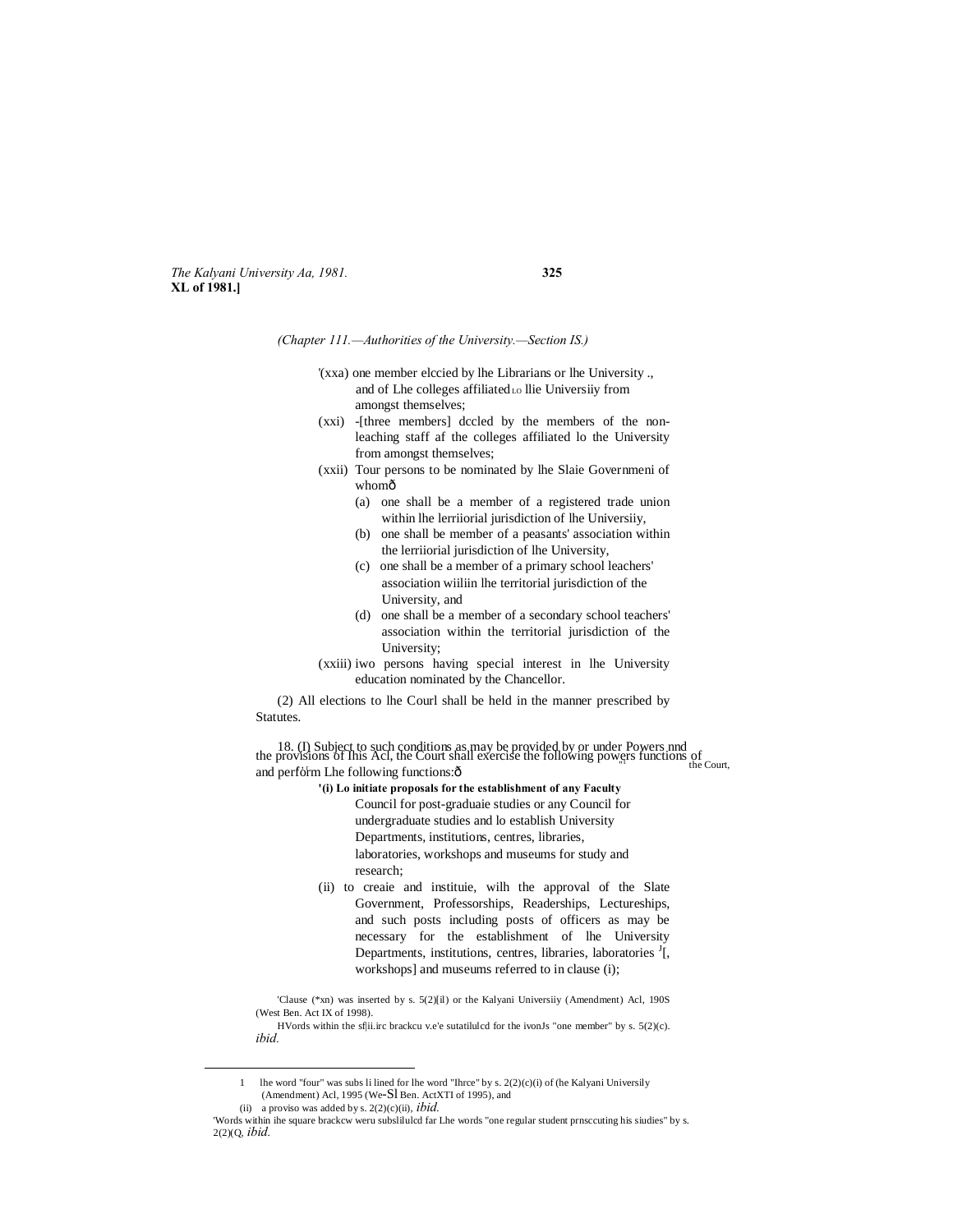The Kalyani University Aa, 1981. XL of 1981.]

#### 326

'Clause (i) was firs I subiiituted by s. 3(1) of the Kalyjni Universiiy (Amendment) Act, 19^5 Clause (1) was first studient by s. 5(1) of the Karyjn University (Amendment) Act, 19°5<br>(West Hen. Act XII of lb>95). Theri: d: terms and claim and the present of the present of the Ralyani University (Amendment) Act, 1999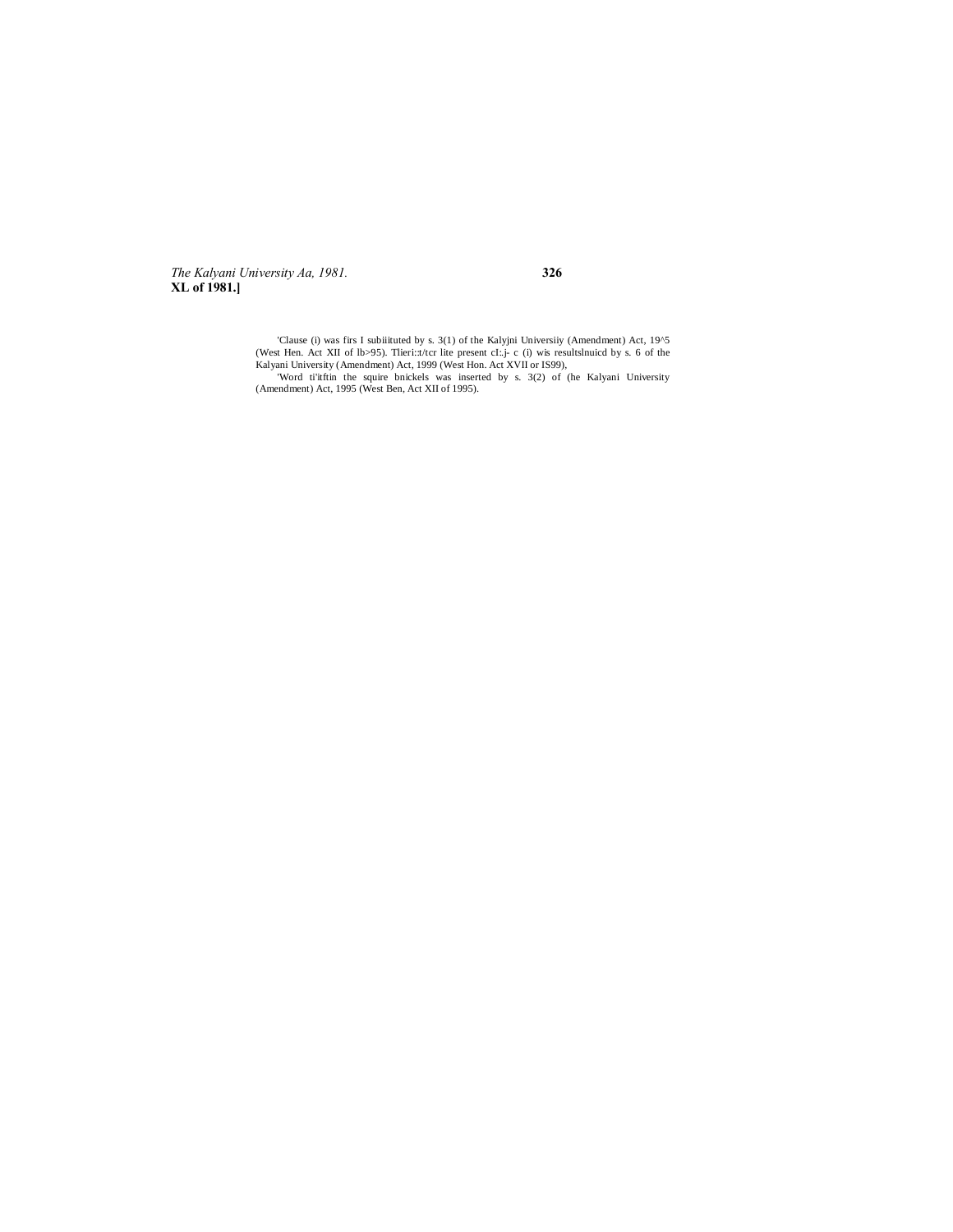#### **327** *The Kalyani University Act. 1981,* **[West Ben. Ac!**

*(Chapter til.—Authorities of the University,—Section 18J*

(iii) (o institute degrees, lilies, diplomas, certificates and other academic

distinctions;

(iv) io institute fellowships, travelling fellowships, scholarships, studentships, stipends, bursaries,

exhibitions, medals and prizes to be awarded out of the University Fund;

- (v) to confer degrees, titles, diplomas, certificates and other academic distinctions on persons whoô
	- (a) have pursued prescribed courses of studies or have been exempted therefrom in the manner prescribed,

and have passed such examinations as may be prescribed; or

- (b) have carried on research in accordance with such conditions as may be prescribed;
- (vi) to withdraw or to cancel degrees, titles, diplomas, certificates or olher academic distinctions under such conditions as may be prescribed by Statutes and after giving the person affected a reasonable opportunity to present his case;
- (vii) to confer honorary degrees or other academic distinctions;
- (viii) to consider the Annual Statement of Accounts, the Audit Report in respect of the Annual Statement of Accounts, the Internal Audit Report and the Annual Budget approved by Lhe Executive Council and to pass such resolutions relating thereto as may be considered necessary;

Provided that for the purpose of passing a resolution adopting, modifying or rejecting the Annual Budget,

it shall be necessary for a majorily of lhe total membership of the Court Lo vole in favour of the resolution;

- (ix) to consider ihe Annual Report as prepared by the Executive Council and to pass such resolutions relating thereto as may be considered necessary;
- (x) to consider, and advise on, such other reports from the Executive Council or any other body as may be made to it;
- (xi) ' to consider, and advise on, proposals from lhe Executive Council For entering into agreement with the Government or, with the approval of Lhe Slate Government, with any person, body or authority for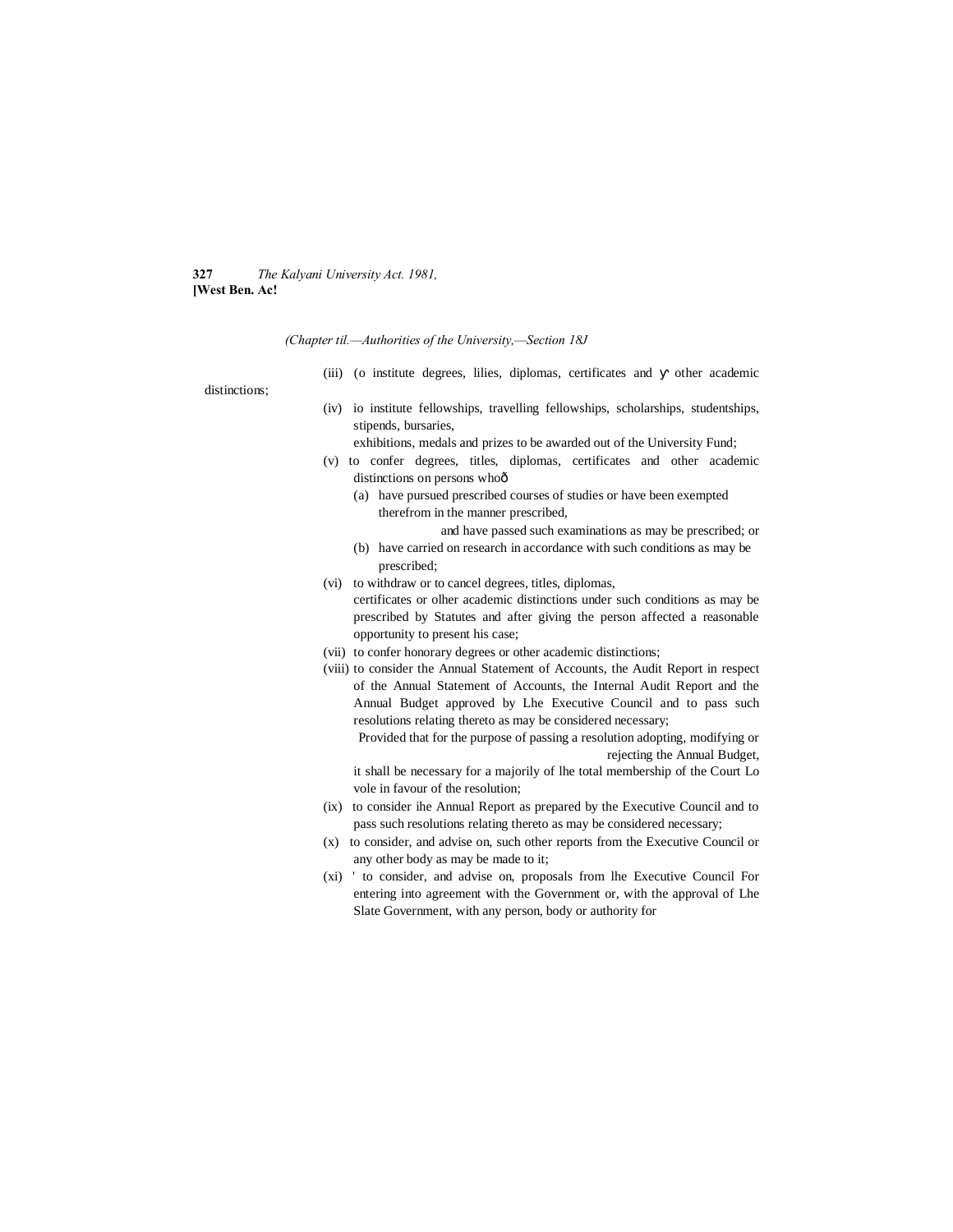**[West Ben. Acl XL of 1981.]**

*(Chapter III.—Authorities of the University',—Section 19.)*

die taking over by ilie University of the management of any college or institution, including its assets and liabilities, or for nny other purpose not repugnant to the provisions of this Act;

- (xii) to consider, and advise on, proposals from the Executive Council for co-operation with olher universities, institutions and educational authorities in matters (hat relate to or further the educational objectives of the University;
- (xiii) to consider and suggest measures for ihe improvement of the administration and finances of the University, and generally for the furtherance of its objectives;
- (xiv) . to make rules for lhe transition of ils own business;
- (xv) lo exercise all other powers and perform all other functions conferred and imposed on lhe Court by or under ihis Act.

(2) The Court shall not cxercise lhe powers and perform the functions referred lo in clauses (i) to (vii) or sub-section (1) except on the recommendation of the Executive Council, but may send proposals in respect thereof to the Executive Council for its recommendation.

(3) The Court shall have Lhe power lo review the action of the

Executive Council, save where the Execuiivc Council has ucled in accordance with the powers conferred on il by or under this Act:

Provided thai if any question arises as to whether lhe Executive Council has acicd in accordance with the powers conferred on it by or under this Aci, **Lhe** mailer shall be decided by reference **Lo** the Chancellor whose decision shall be final.

19. (1) The Court shall meet at least thrice in a financial year, other Meeting of than for convocation, on dales to be fixed by the Vice-Chancellor. One <sup>llc</sup> Court, of such meetings sliall be held before March and shall be callcd ilie Annual Meeting. The Court may also meet al such other times as ii may,

from time to lime, decide.

(2) One-third of the lata! number of members oT the Court *plus* one shall be a quorum for a meeting of the Court:

#### Provided **thaL such quorum shall nol** be required **at a convocation.**

(3) The Vice-Chancellor may, whenever he thinks fit, and shall, upon a requisition in writing signed by not less than one-third or Lhe total number of members of the Court, convene a meeting of the Court. A meeting on such requisition shall be held wiLhin fifteen days of lhe receipt of the requisition by the Vice-Chancel lor.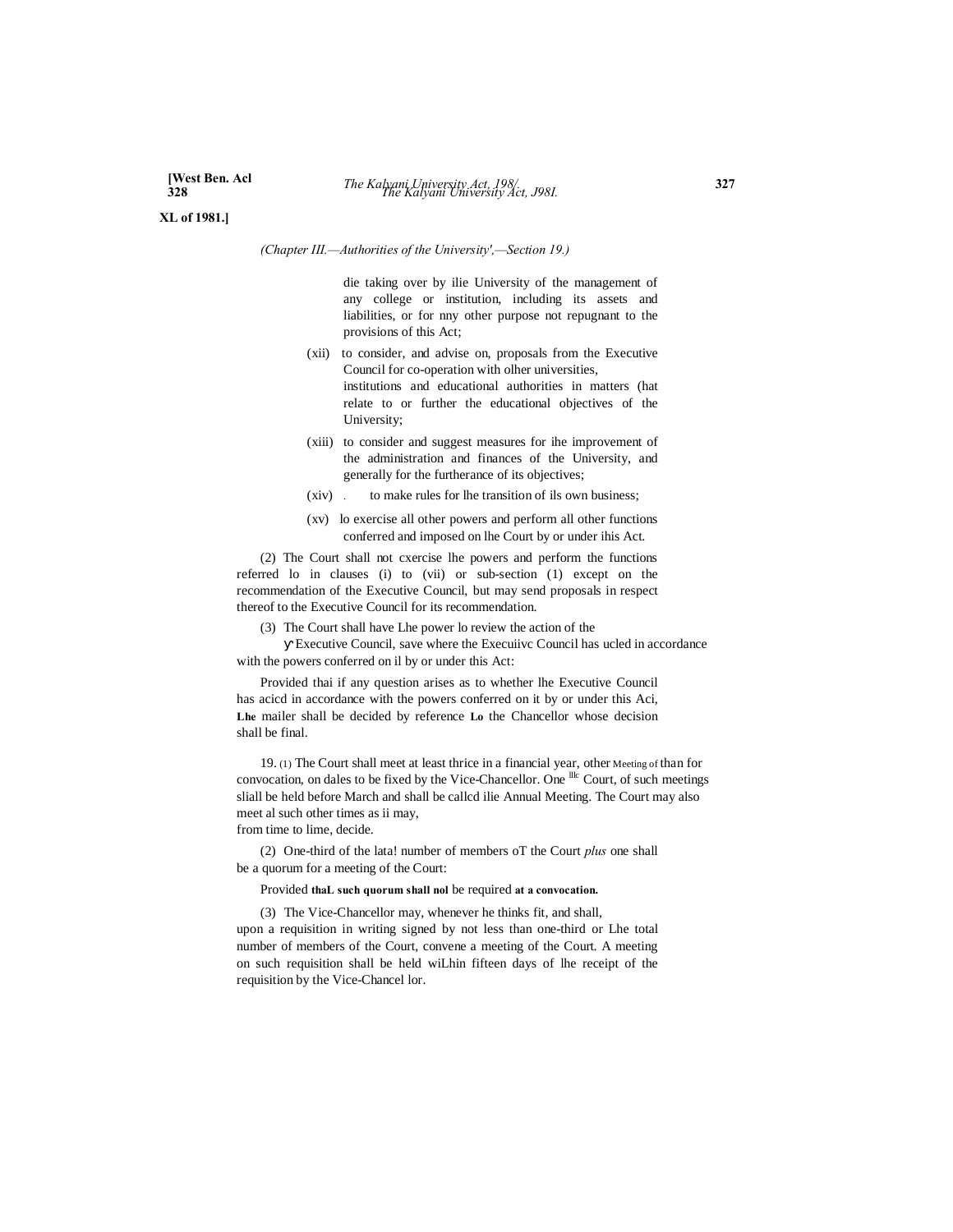#### *(Chapter HI,—Authorities of lhe University.—Sec lion 20.)*

Exec Li live<br>Council.

The 20. (1) The Executive Council shall consist of Lhe following

 $n$  **members:** 

*(a) ex officio members*

- (i) [lie Vice-Chancellor;
- (ii) the Deans of lhe '[Faculty Councils for post-graduate studies;]
- -(iii) lhe Secretary, Department of Higher Education,

Government of West Bengal, or his nominee not below the rank of Deputy Secretary to the Government of West Bengal; .

- (iv) lhe Secretary, Financc Department, Government of WcsL Bengal or his nominee not below the rank of Deputy Secretary lo the Government of West Bengal;
- (v) the President, West Bengal Council of Higher Secondary Education;

*(b) other members*

<sup>1</sup>(vi) six Professors of the Universiiy noL belonging to the same Faculty Council for post-graduate studies elected jointly by the Professors of the University: Provided that if there is no Department under the Faculty Council for postgraduate studies concerned,

the election of a Professor of a Department under such Faculty Council for post-graduale **sLudies** shall be held after the establishment of such Department or Departments, and there shall be deemed lo be ;i vacancy in **Lhe** office of the member to be filled up by such Professor until such election lakes place;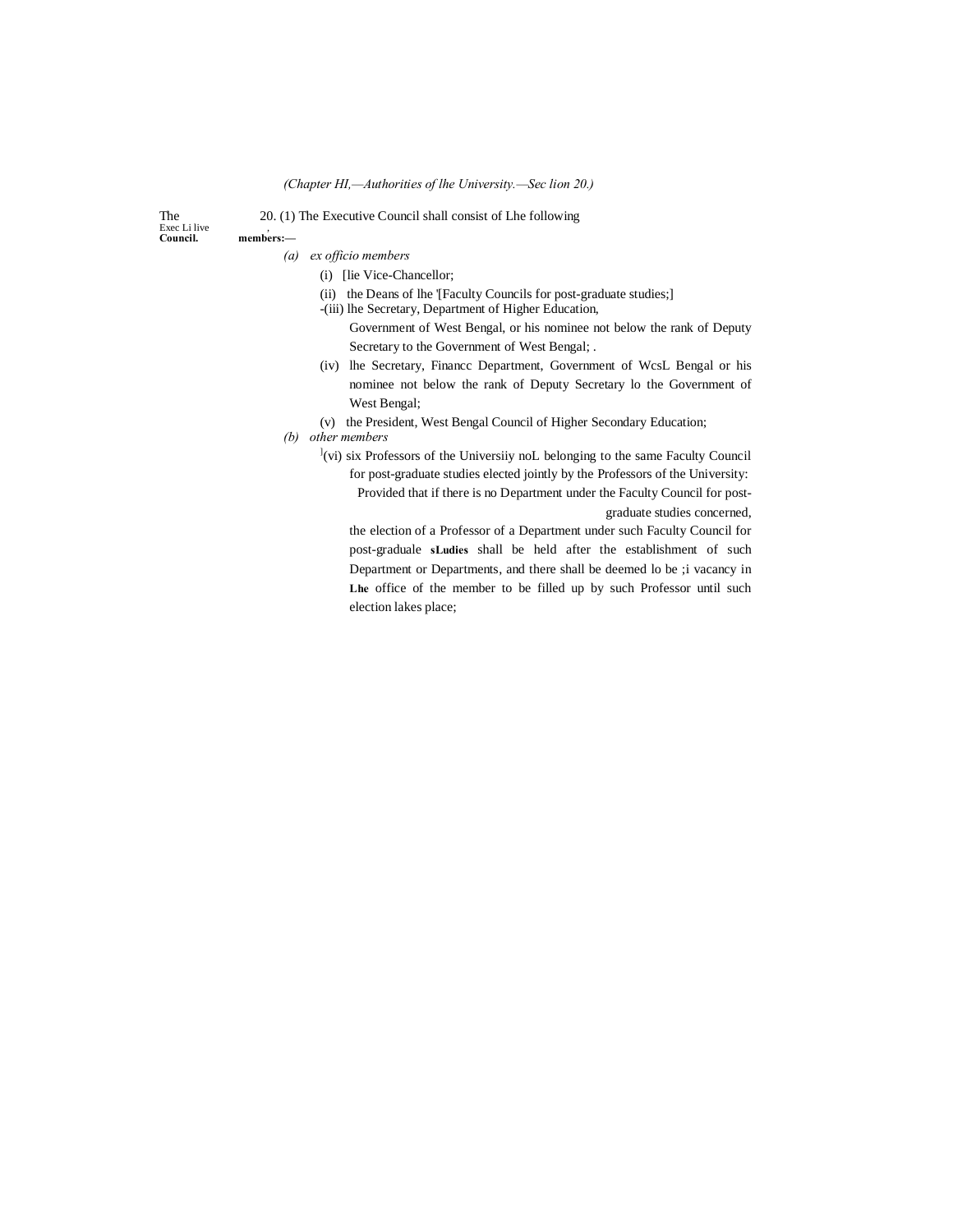# *The Kalyani Universily Act, i9SI. (Chapter Hi.—Authorities of the University.—Section 20.)*

1981, (vii) '[six Teachers of lhe Universily] olher than Professors of whom al least one shall be from each of lhe -[Faculty Councils for posl-graduaic studies], elecied jointly by such Teachers or the University as arc members of liie -[Faculty Councils for post-graduate studies] from amongsi themselves:

'Provided lhai if there is no Department under Faculty Council for post-graduate siudies concerned, Lhe election of a Teacher of a Department undersuch Facuhy Council for post-graduate studies shall be held after Lhe eslablishmeni of such Department or Departments, and there shall be deemed to be a vacancy in the office of the member lo be filled up by such Teacher until such election lakes place;

- $J(viii)$  two Tcachers or lhe Universily, olher than Professors, nol belonging lo the same <sup>2</sup> [Faculty Council for posi-graduale siudies,] elecied by such Teachers as are members of lhe Conn from amongsi themselves;
	- (ix) one person, other than a Teacher or a student or a member of the non-teaching staff or an officer, elected by the members of lhe Court from amongst themselves:
	- (x) the member elected under clause (xv) of subsection (I) of section 17;
	- (xi) the member elccicd under clause (xx) of subsection (1) of section 17;
	- (xii) one non-leaching staff of lhe Universily elected jointly by such non-icaching siafr or lhe Universily and lhe arfiliated colleges as are members or the Court from amongst themselves;
	- $(xiii)$ <sup>3</sup>(a) (i) two Teachers, other than Principals, of
		- affiliated colleges, elected by such Teachcrs, other **Lhan** Principals, of affiliated colleges as are members of **lhe** Court from amongsi themselves,

 2 the word "four" was substituted for the word "ihree" by s. 4(1 )(n) of the Kalyani University (Amendment) Act, 1995 (Wcsl Ben. Ael XII of 1995),

and

<sup>(</sup>iii a proviso was added bv s. 4([Hb). *ibitl.*

**<sup>&#</sup>x27;Sub-**clause (a) was first substituted by s. **4(4)** of the Kalyani University (Amendment) Acl. 1995 (Wesl Ben. Acl XII of 1995). Then, lhe same was resubsliluled by s. 7{2)(d) or lhe K.'ly.ini University (Amendment) Acl, 1999 (Wesl Ben. Act XVII or 1999).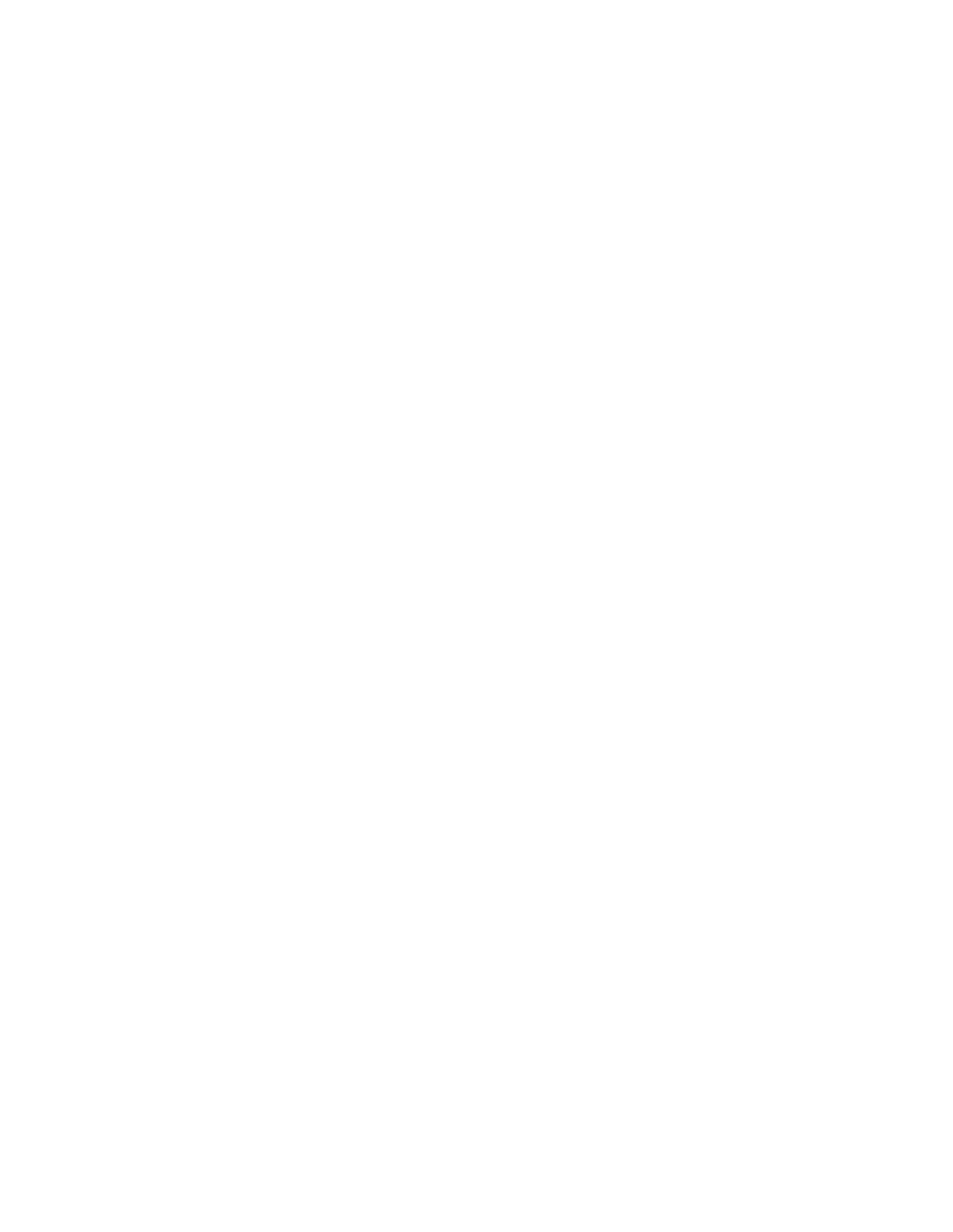#### **[West Ben. Acl**

**330** *The Kalyani University Act, J98I. (Chapter HI.—Authorities of the University.—Section 2 J.)*

- (ii) two Principals of affiliated colleges clected by such Principals of affiliated colleges us arc members of the Court from amongst themselves, and
- (iii) five Teachers, other than Principals, of whomô
	- (A) four shall be the members of the Council for Undergraduate Studies in Arts, Science, Commerce,

Education, Law, Music and Fine Arts, and

- (B) one shall be lhe member oF the Council for Undergraduate Studies in Engineering and Technology,
	- elected by such Teachers as are members of the Councils For undergraduate studies;

Provided that if there is no Teachcr who is a member of ibe Council for undergraduate studies conccmed, the election of a Teacher shall be held after the office of lhe member oT such Council for undergraduate studies is filled up, and there shall be deemed lo be a vacancy in lhe office of the member or the Executive Council to be Filled up by such Teachcr until such election takes place;

(b) one post-graduate studenl elected by such students as are members of the Courl From amongst themselves;

(xiv) one person nominated by the Chancellor.

(2) All elections lo the Executive Council shall be held in Lhe manner prescribed by Statutes.

(3) One-lhird of the tolal number or members of liie Executive Council *plus* one shall be a quorum for a meeting of the Executive Council.

21. Subject **Lo** the provisions of this Act, the Executive Council shall exercise the following powers and perform the following functions: $\hat{o}$ 

(i) to initiate proposal for the making of Statutes and Ordinances including proposals for amendment or repeal thereof, in **Lhe** manner hcrcinaficr provided;

Powers and functions of lhe Executive Council.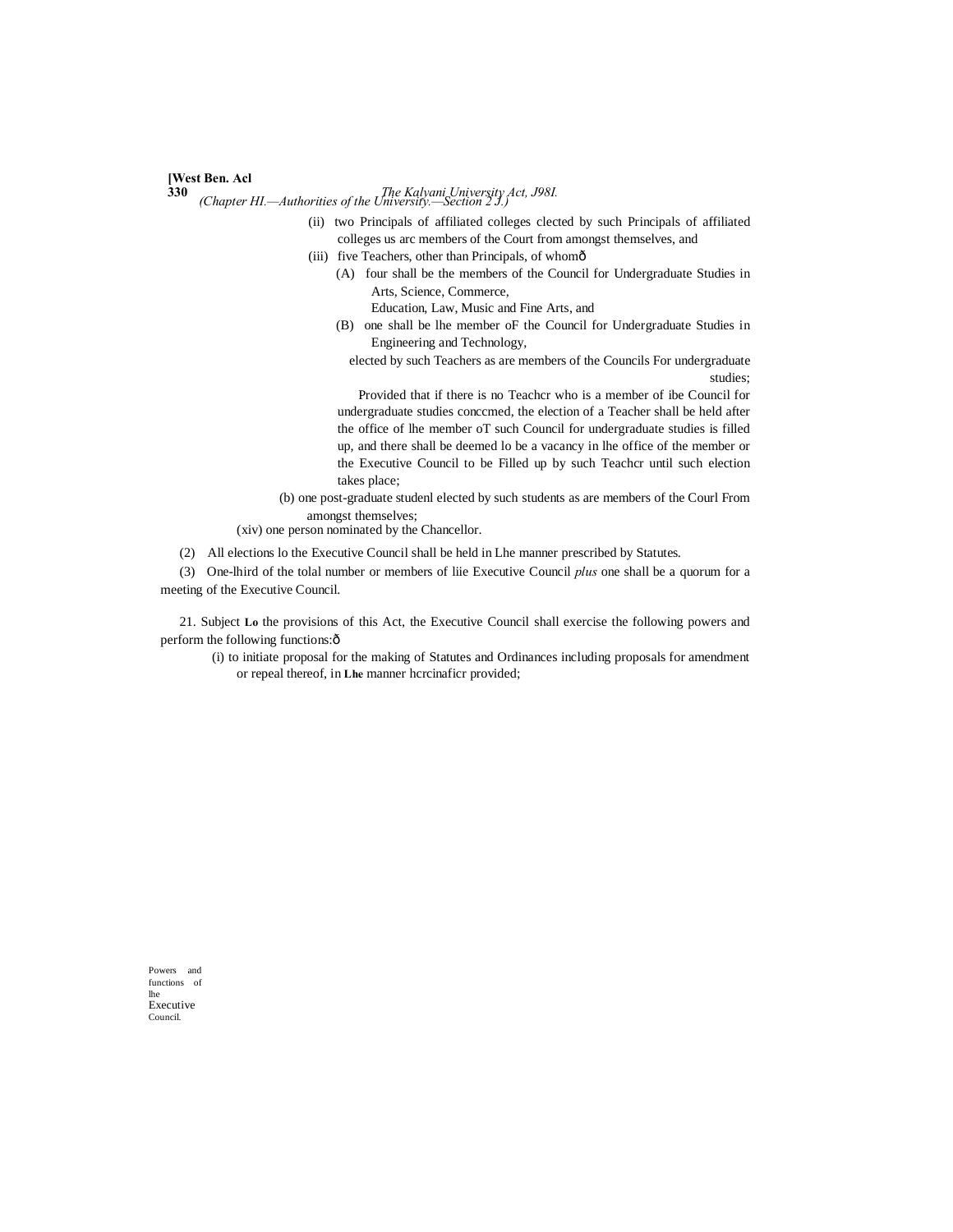#### *XL* of 1981.] *(Chapter ///.—Authorities of the University.—Section 21.)*

- *The Kalyani University Act, J98J.* **331** '(ii) lo **recommend** lo **Lhe** Court llie initiation of action **for** I lie establishment **of** a Faculty Council **for** post-graduuic studies **or** Council **for** undergraduate studies **and,** after consulting the respective Faculty Council for post-graduate studies, the establishment **of** (he University Departments, institutions, centres, libraries, laboratories and museums **for** study **and** research;
- (iii) to maintain Universiiy Departments, University institutions. University libraries, University laboratories and Universiiy museums;
- (iv) to establish, maintain, manage and recognize Halls and Hostels;
- (v) to direct the inspection oT University libraries, University laboratories, -[University workshops,] University museums, Halls and Hostels;
- $4$ (va) to approve lhe results or examinations on the recommendation of the Faculty Councils for postgraduate studies and the Councils Tor undergraduate studies, as the case may be;
- (vi) lo recommend lo the Court, after consulting the respective  $\rm{^A[Faculty}$  Council for post-graduate studies,] the institution of fellowships, travelling fellowships, scholarships, studentships, stipends, bursaries, exhibitions, medals and prizes, the expenses of which shall be met from (he University Fund, and lo award the same after institution thereof by the University;
- (vii) lo recommend to the Court after consulting the respective '[Faculty Council for post-graduate studies,] the creation and institution of Professorships, Readerships, Lectureships and such posts as may be necessary for the establishment of the University Departments, institutions, centrcs, libraries, laboratories  ${}^{5}$ [, workshops] and museums referred lo in clause (i) of subsection (1) of section 18;
- *(Chapter ill—Authorities of the University.—Section 21.) \_*
- (viii) lo create, with lhe approval of the Slate Government, posls of officers, Teachers anil other employees of lhe University or lo recommend to lhe Court Tor creation of posls of officers and Teachers of the University; '
	- (ix) lo prescribe with lhe approval of lhe Slate Government,] the minimum qualifications Tor posls of officers, Teachers and other employees of the Universily;
	- $(x)$  lo appoint Teachers, officers and other employees of the University and  $\alpha$  fix iheir emoluments **and** define their duties **and** other terms **and** conditions of service in accordance with the Statutes and lhe Ordinances and to suspend, discharge or otherwise punish in accordance with the Statutes and lhe Ordinances such Teachers, officers and other employees;
	- (xi) to puss appropriate orders on the basis of the recommendation or Lhe respective -[Council for undergraduate siudies] regarding affiliation of a college or an institution in one or more subjects or withdrawal of affiliation or recognition of a college or an institution or temporary lake over of the management of an affiliated or a recognised college or institution;
- (xii) to make draft of Statutes, on the recommendation of lhe respective<sup>3</sup> [Council for undergraduate siudies] for colleges

olher than Govern men L Colleges, prescribing (he constitution, powers and functions of their Governing Bodies;

 <sup>4</sup> the words "the initiation action for the tslablishmen) of Faculty Councils for Post-Graduate and Undergraduate Studies and," were inserted by s. 5(1 )(a) oT the Kalyani University (Amendment) Acl, 1995 (West Ben. Act XII of 1995), and

<sup>&#</sup>x27;Word within die square brackets was inserted by s. 5(3) of I lie Kalyani University (Amendment) Acl. 1995 (West Ben. Act XII of 1995). 'Words wiihin lhe square brae kc is were inserted by s, 7(2) of Lhe Kalyani University (Amendroenl) Acl, 1998 (Wesl Ben, Acl IX of !99B),

<sup>-</sup>Words wiihin lhe square brackcls were subslilulcd for Itic words "1'acully Council for posi-graduale and undergfidualc siudies" bv s. 8(4) of lhe Kaiy.ini University (Amendment) Act, 1999 (Wesl lien. Act XVII of 1999).

<sup>^</sup>Words wiihin the square brackets were subslilulcd for the word.\*; "Faculty Council Tor posL-gradualc and undergraduate sluttics." by s. 8(5), *ibid.*

<sup>&#</sup>x27;Word williin lhe iquarc brackets was marled by s. 8(b)(1) or lhe Wesl Bengal University Laws (Amendment) Act. 1988 (Wesl Hen. Act VIII or 1988), we f. 9.B.19B5-

<sup>&#</sup>x27;Clause (xiv) was subsliluted by s. 8(b)(ii), *ibid.*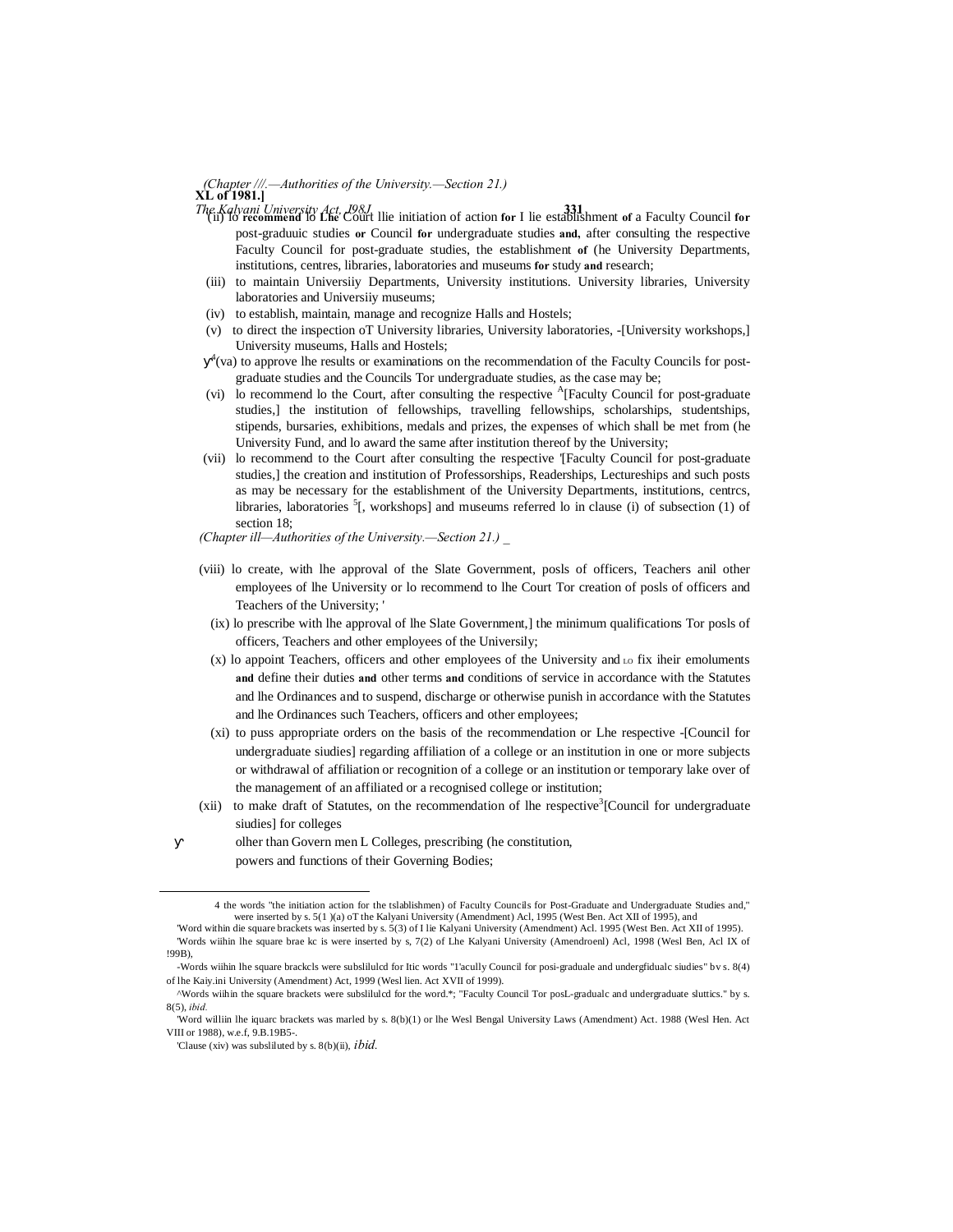**[West Ben. Acl**<br>332 (xiii) to determine, with the approval *Rtalybn Slale* Government, the terms and conditions of service of ""[Teachers,] Librarians and non-leaching staff of all colleges otherlhan Government Colleges;

! (xiv) to make rules for Teachers' Council for colleges and, with the approval of **Lhe** Slale Government, rules for provident fund for colleges olher than Government Colleges;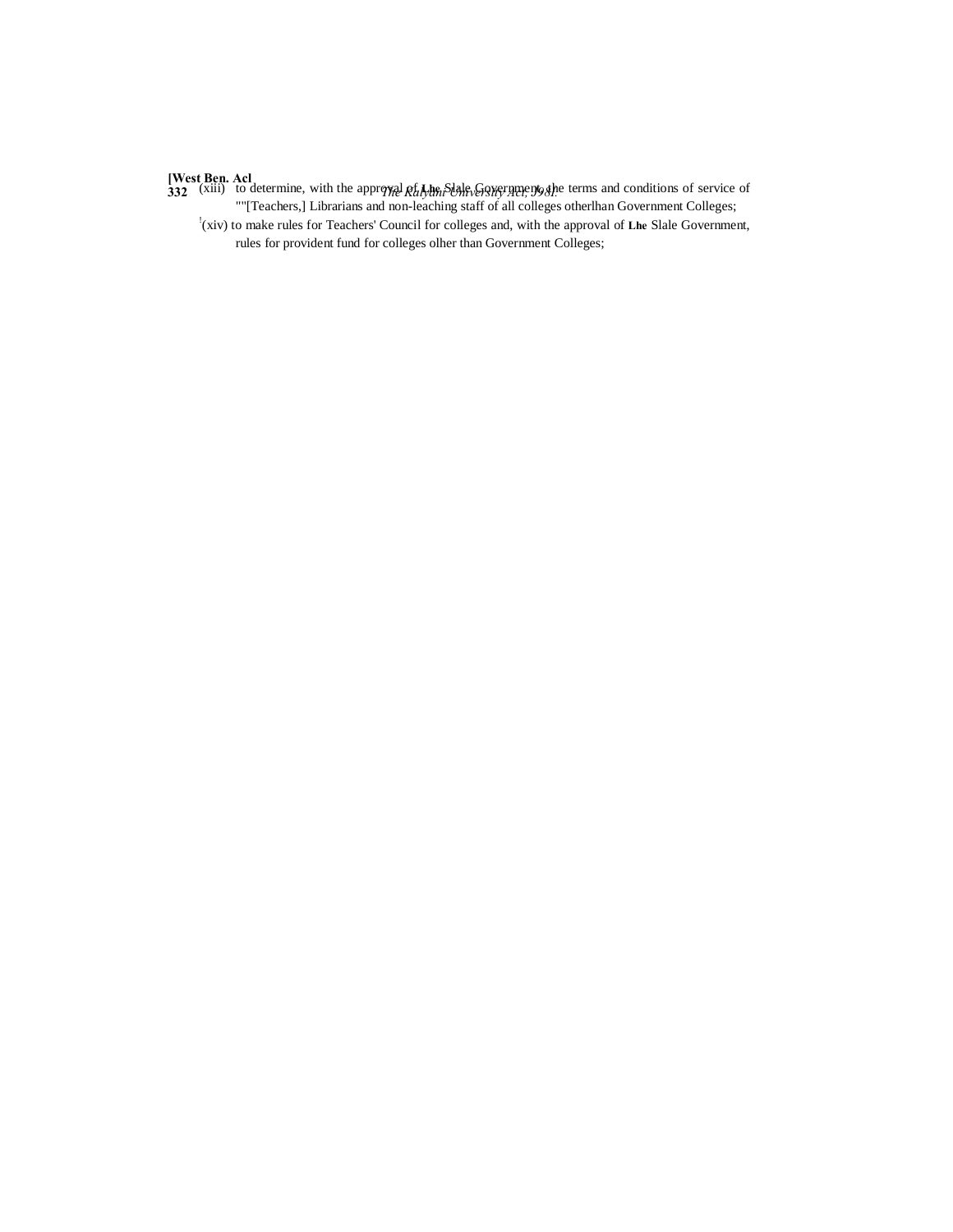#### *, The Kalyani University Acl, 1981.* **333**

#### **XL of 1981.]**

*(Chapter III.—Authorities of the University.—Section 21.)*

- (xv) lo prescribe and collect Tees or charges for the registration of students and iheir admission lo courses of studies organised by tile University, Tor holding examinalions, for lhe grant of degrees, diplomas and certificate.';, and for other like purposes;
- (xvi) to recommend to the Court after consulting the respective '[Faculty Council for post graduate slitdies or Council for undergraduate studies, as the case may be,] the institution of degrees, title.":, diplomas, certificates and oiher academic distinctions;
- (xvii) to recommend to lhe Court, on the advice of the appropriate body, lhe conferment of degrees, titles, diplomas, certificates and otheracadcmic distinctions on persons who have pursued prescribed courses of studies or have been exempted therefrom in the prescribed manner, and have passed such examinations, or have carried on research under such conditions, as may be prescribed;
- (xviii) to approve the constitution orreconstimtioii of the respective department of teaching in the University on the recommendalion of the respective : [Facul(y Council for post-graduate studies;]
- (xix) to recommend to the Court the conferment of honorary degrees and other academic distinctions;
- (xx) to make regulations regarding the courses of studies and the division oT subjects after obtaining and considering the recommendation of the '[Faculty Council for posl-graduate studies or lhe Council for undergraduate studies, as Lhe case may be,] in this regard;
- (xxi) lo make regulations regarding the examinations which shall be recognized as Lhe equivalent examinations held by the University;
- (xxii) lo make regulation regarding all oilier mailers which may be or arc required Lo be prescribed or provided for by regulations;
- fxxiii) to make regulations regarding ihe conduct of examinations held by the University and the condition under which students may be admitted to the different course of studies of, and the examinations held by the Universiiy;

The words wilhin (he square brackets were suhslilined for lhe words "Faculty Councils for (Mslgrndualc and undergraduate studies."' by *s.* 8(6) or llic Kaiyani University ( Amendment Acl. 1999 {Wesi Ben. Acl XVII of 1999).

The words wilhin lhe square brackets were substituted for rhc words "Faculty Councils for poslgruilualc and undcrgmduale sludies." hy s. 8(7). *ibid.*

The words within lhe square brackets were suWiiutcd for lhe words "Faculty Councils Tor postgradualc and undergraduate studies'" by s. U(8), *ibid.*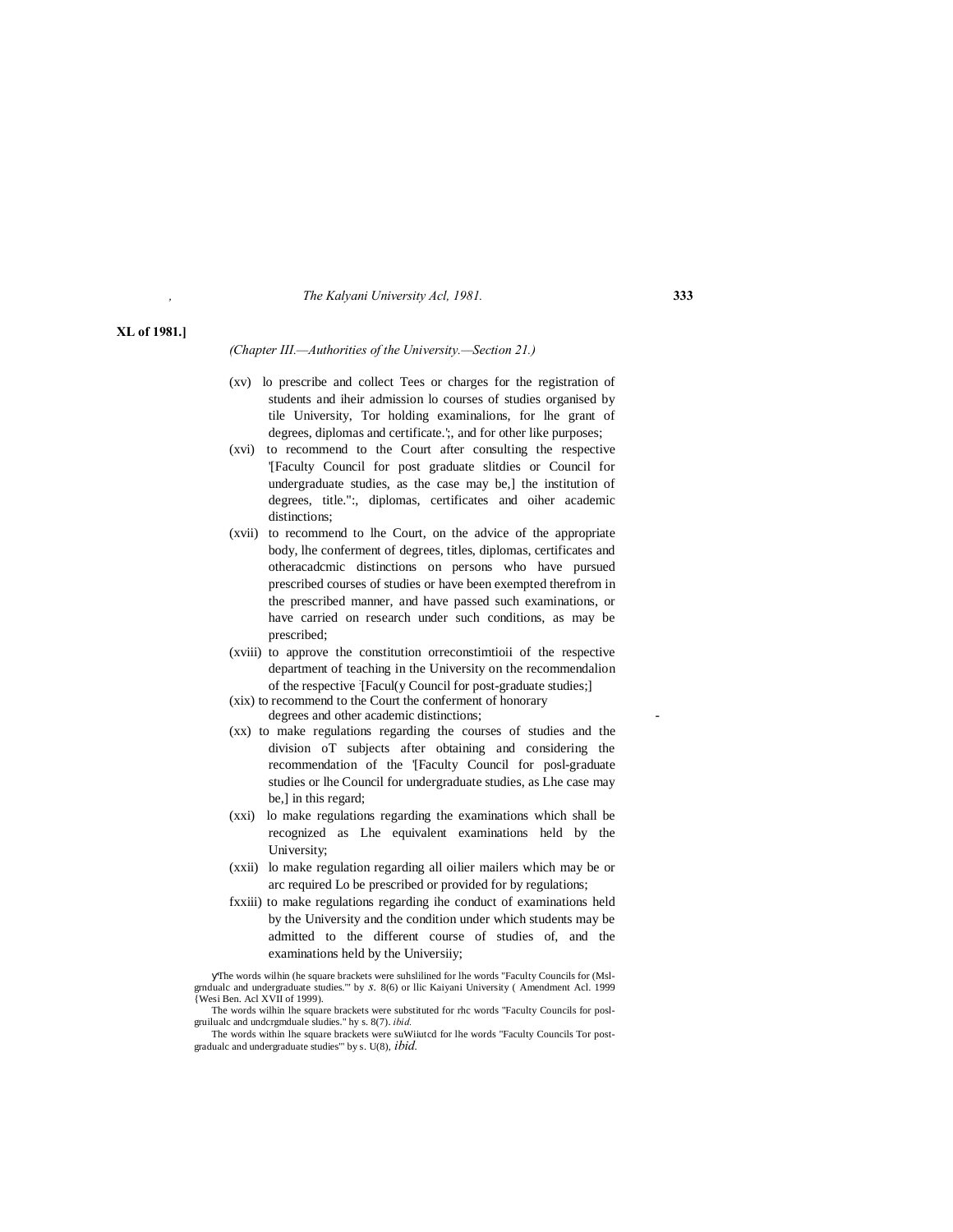#### *334 The Kalyani Universily Acl, 1981. .*

**[West Ben. Act**

#### *(Chapter III.—Authorities of the University.—Section 21.)*

- **(xxiv)) Lo provide for co-operation and reciprocity among colleges,** institutions and laboratories and lhe Universily so as to foster lhe development of academic life and lo'ensure lhe lullesi utilisation of the leaching resources available on lhe recommendation of ihe respective '[Faculty Council for post-graduate studies or Lhe Council for undergraduate siudies, as the case may be;]
- (xxv) to give directions regarding lhe form, custody and use of lhe common seal of the Universily;
- (xxvi) io acquire, hold and dispose of property, moveable and immovable, and lo administer all assels, properties and funds of the Universily. and to undertake all measures necessary or desirable For the conservation or augmentation of the resources of lhe Universily;

Provided thai for the purpose of disposing of any properly valued at not less than one lakh of rupees, previous approval of the Court shall be necessary;

- (xxvii) to accept and administer gifts, endowments and benefactions for the furtherance of the purposes of this Act;
- (xxviii) io accept grants and, with lhe approval of the Slate Government, lo raise or accept loans on behalf of the Universily and **Lo** make granis or advances from **Lhe** University Fund or olher special funds maintained by the University; -
- (xxix) to enter into an agreement with the Slate Government or wilh ihe approval of the Slale Government with any other Government or wilh any person, body or authority for lhe taking over by the University of the management of any . collcge, institution or centre including its assels and liabilities, or for any other purpose not repugnant lo the provisions of this Act on the recommend a lion of Lhe Faculty Council for postgraduate and undergraduate siudies concerned;
- (xxx) to manage the Press Establishment, the Publication Bureau and the Employment Bureau or the University, if any, and Lo cxcrcise general supervision over Students' Unions, Universily Extension Boards, University Sports Board and other bodies instituted by the University;
- (xxxi) Lo approve lhe Annual Statement of Accounts, the Audit Report in respect of the Annual Statement of Accounts, the Internal Audit Report and the Annual Budget of the Universily and to submit the same to the Court for consideration;

<sup>&#</sup>x27;The words wiihin lhe square hrackets were subsIilULtd for the words "Faculty Council for postgraduate and undergraduate siudies:" by s. 5(9) of the Kalyani University (Amendment) Act, 1999 (West Ben. Acl XY1E of 1999).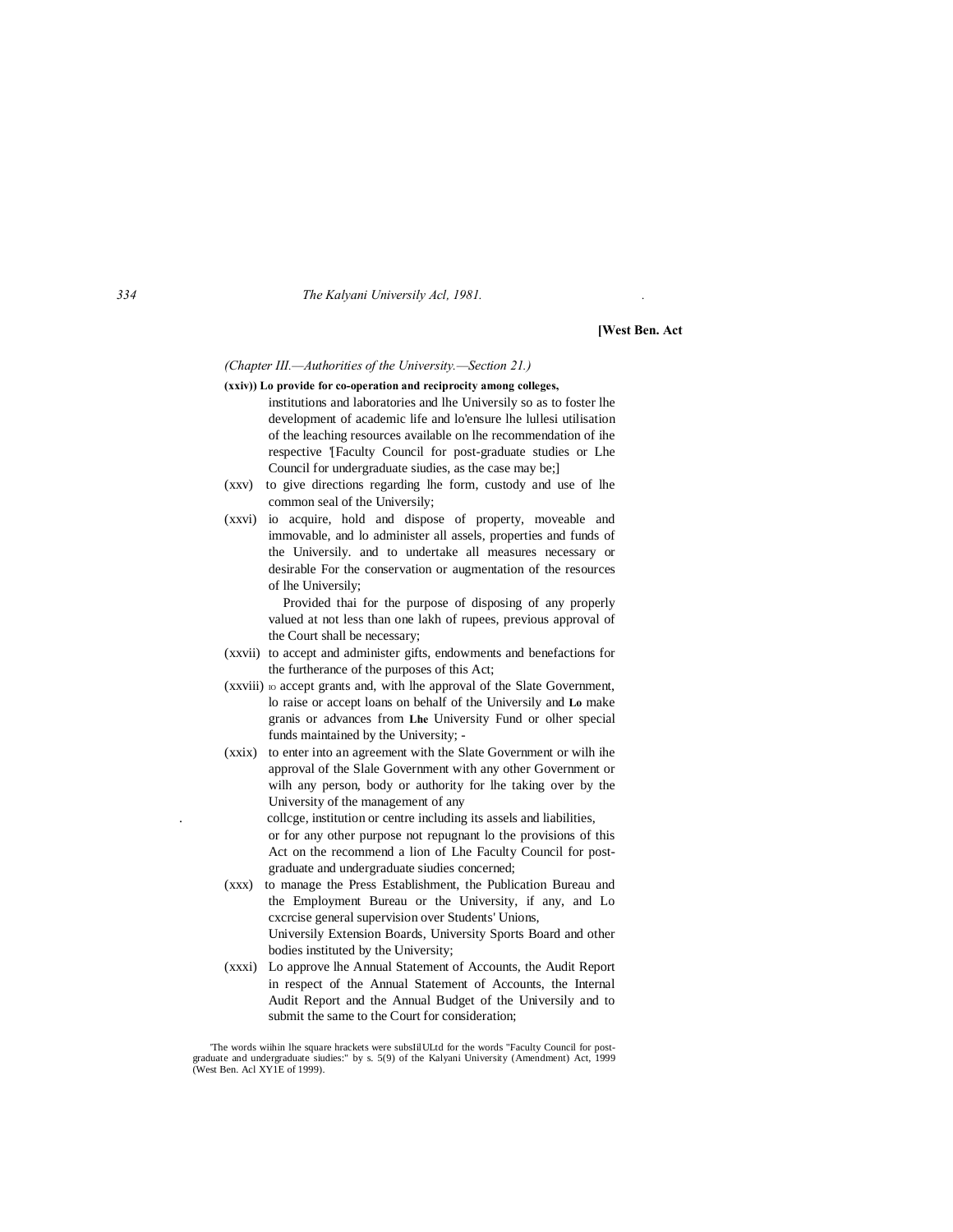### **XL of 1981.]** *The Kalyani University Act, J98J.* **335**

#### *(Chapter III.—Authorities of the University.—Section 22.)*

- (xxxii) to prepare ilie annual report and submit Lhe same to the Court for consideration:
- (xxxiii) lo make due provision Tor the health, welfare, residence and discipline of students and Iheir relationship wilh the University and to provide for such other training of studenls as may be considered desirable;
- (xxxiv) Lo co-operale wilh other universities, institutions, associations, societies- or bodies on such terms and for such purposes, not inconsistent with the purposes of this Act, as it may delermine;
- (xxxv) lo make rules for the transaction of ils own business;
- (xxxvi) lo exercise all other powers and perform all olher funclions conferred and imposed on the Executive Council by or under this Acl;
- (xxxvii) to exercise general supervision over '[the Faculty Council for post-graduate siudies and the Council Tor undergraduate siudies] and give such directions Lo these Councils for lhe due discharge of Iheir respective duties as it may consider necessary.
- *-12.* (1) There shall be lhe following Faculty Councils for postgraduate

#### studies:ô

(a) lhe Faculty Council for Post-Graduate Studies in Arts and Commerce;

The Faculty Councils for postgraduate studies.

- 
- (b) the Faculty Council for Post-Graduate Siudies in Science; (c) the Faculty Council for Post-Graduate Studies in Education;
- (d) the Faculty Council for Post-Graduate Studies in Engineering, Technology and Management;
- (e) the Faculty Council for Post-Graduate Siudies in Law; and
- (f) ihe Faculty Council for Posi-Graduale Siudies in Music and Fine Arts.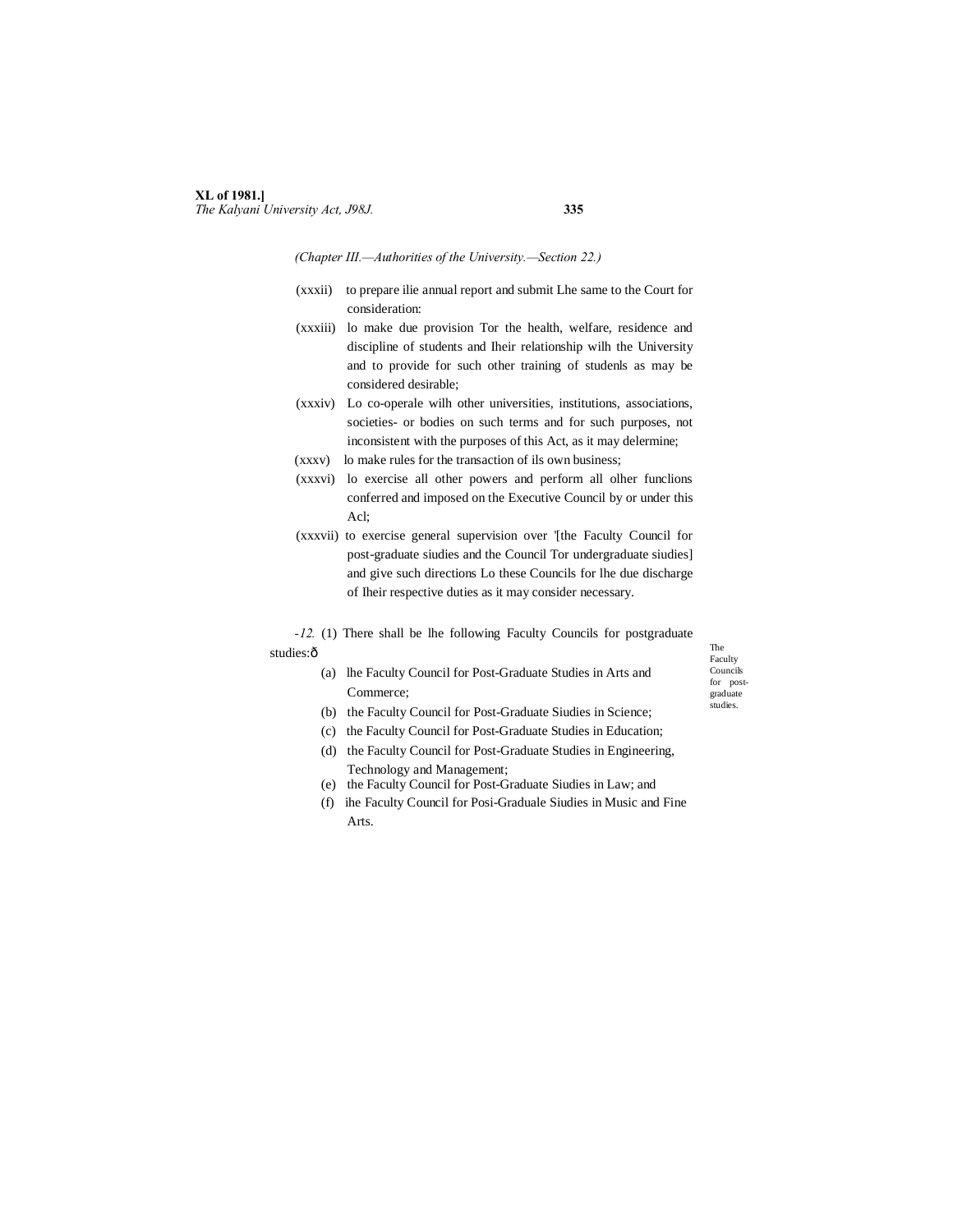The Kalyani University Act, 1981.

[Wesi Ben. Act

#### (Chapter III.--Authorities of the University.-Scvlian 22,)

(2) Each Faculty Council for Post-Graduaie Studies, other lhanô . (a) Lhe Faculty Council for Post-Graduate Studies in Education,

- (b) the Faculty Council for Post-Graduate Studies in Engineering, Technology and Management.
- (c) the Faculty Council for Post-Graduate Sludies in Law, and
- (d) the Faculty Council for Post-Graduate Studies in Music and Fine Arts.

shall consist of the following members:ô

- (i) the Vice-Chancellor-ô Chairman;
- (ii) the Dean of the Faculty Council for posi-gfaduale sludies concerned:
- (iii) the Head or Heads of the Department or Departments

concerned, if any;

336

- (iv) lhe Professor or Professors! of the Department or Departments concerned, iT any;
- (v) one Teacher participating in lhe post-graduate leaching in lhe subject or subjects concerned, ir any, from constituent colleges or professional colleges, nominated by the Vice-Chancellor;
- '(vi) five Teachers of lhe University, not being Professors, from lhe Departments of the University under lhe Faculty Council for post-graduate sludies concerned, elecied jointly by such Teachers from amongsi themselves:

Provided (hat not more than one such Teacher shall be clecled from any such Department;

- (vii) one person having special knowledge in (he subject or subjects concerned, nominated by the Vice-Chancellor;
- (viii) ihree Teachers participating in undergraduate leaching in the subject or subjects concerned, elected by the members of the Council for undergiaduale studies concerned.
- (3) A Faculty Council for Post-Graduale Sludies inô
	- (a) Education, or
	- (b) Engineering, Technology and Management, or
	- $(c)$  Law, or
	- (d) Music and Fine Arts,
	- shall consist of lhe following members: ô
	- (i) lhe Vice-Chancellorô Chairman;
	- (ii) the Dean of the Faculty Council for posL-graduale studies concerned:
	- (iii) lhe Head or Heads of the Department or Deparlments concerned, if any:

'Sub-clause (vt) was subililuled for the previous sub-clause (vi) by a, 2(a) of llic Kalyani

<sup>6</sup> c la u sc (d) was u tided lo sub-section (J) by 5. (i (1) of the Kalyjni University (Amendment) Act. 1995 (West Ben.  $\mathbf{A}^{1*}$ i XII Of 1995), and

<sup>(</sup>ii) sub-seelion  $(3A)$  w; is iiddt'd by s.  $6(2)$ , *ibid.*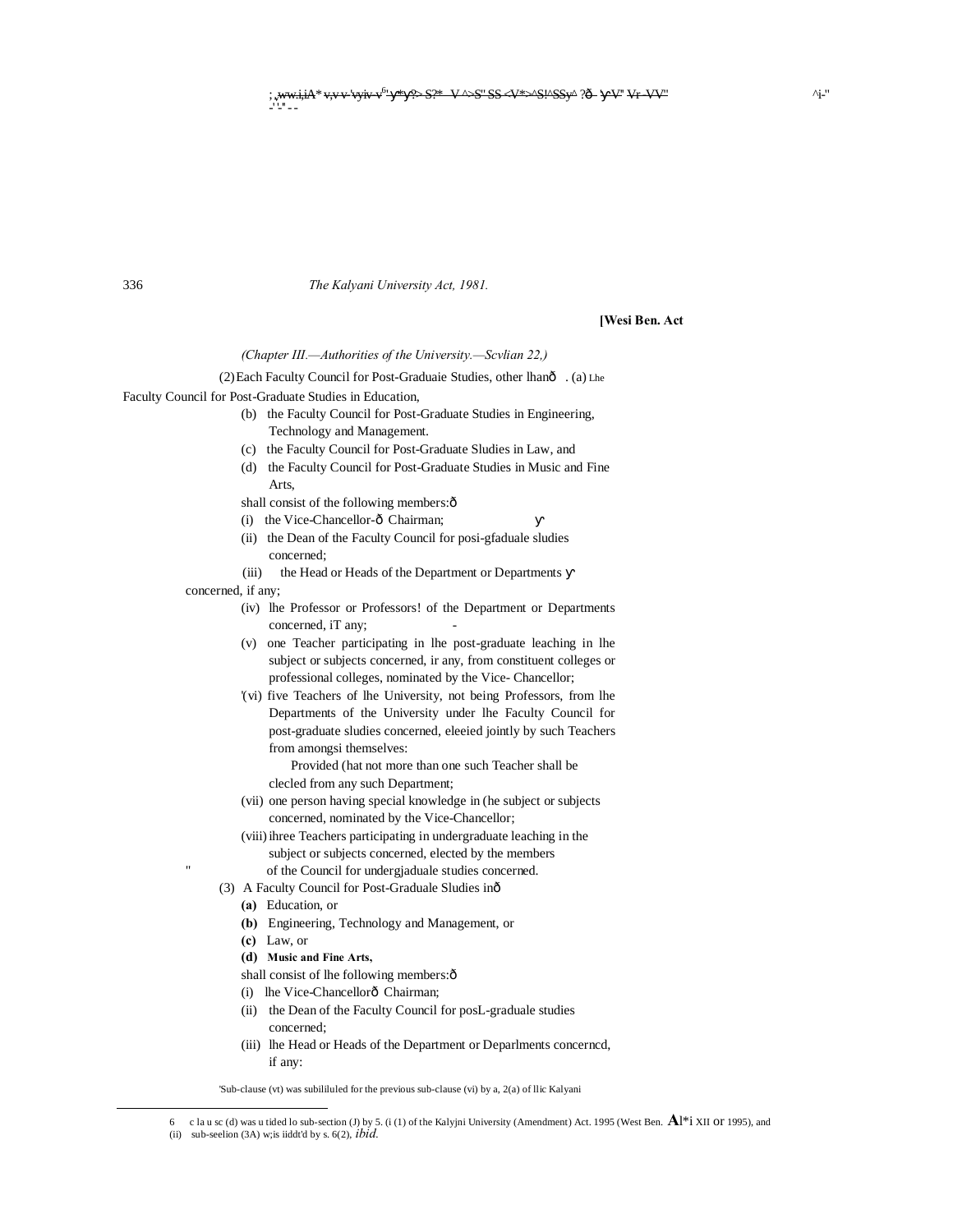**XL of 1981.]** *The Kalyani University Act, J98J.* **337**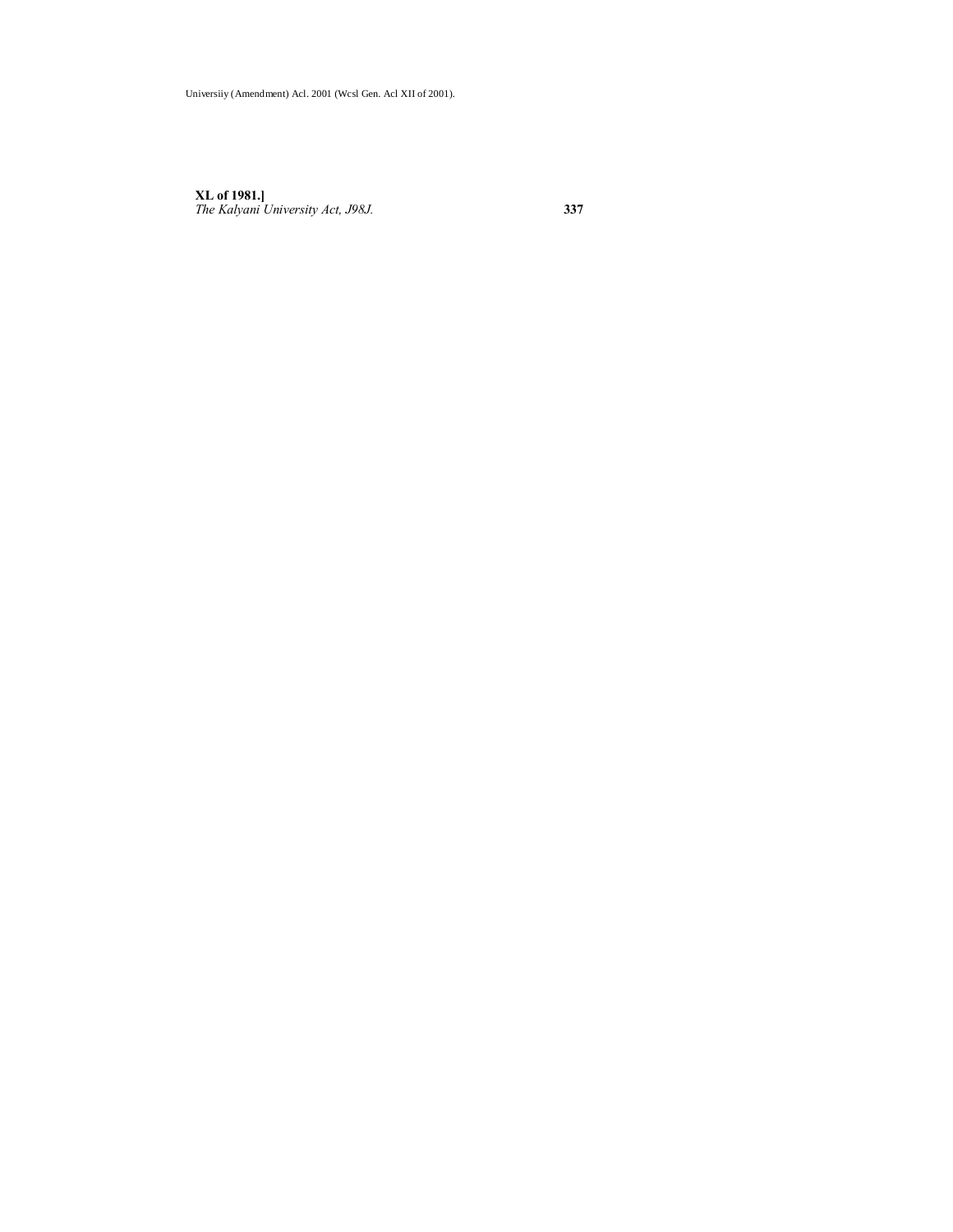#### *<sup>1</sup> (Chapter HI.—Authorities of the University.—Section 22.)*

(iv) the Professor or Professors of lhe Department or Departments concerned, if any;

Provided that if die re is no Department under the Faculty Council for posi-graduale studies concerned, the Professor or Professors of such Department or Departments of constituent colleges or professional colleges, as the case may be, shall be the member or members or the Faculty Council for post-graduate studies concerned, and shall cease to be such member or members on the establishment or any such Department or Departments of ihe Universily, and any vacancy caused by such cesser of membership shall be a casual vacancy;

- (v) iwo Teachers, not being Professors, participating in postgraduate teaching in the subject or subjects concerned, if any, in constituent colleges or professional colleges, as the case may be, nominated by **Lhe** Vice-Chancellor;
- '(vi) two Teachers of lhe University, nol being Professors, from lhe Departments of the University under lhe Faculty Council for post-graduate siudies concerned, elecied jointly by such Teachers from amongsi themselves:

Provided that not more than one such Teacher shall be elected from any such Department;

- (vii) one person having special knowledge in the subject or subjects concerned, nominated by the Vice-Chancellor;
- (viii) three Teuchcrs participating in undergraduate teaching in the subject or subjects concerned, elecied by lhe members of the Council for undergraduate studies concerned.

(4) Each Faculty Council for posc-graduale siudies shall have a Secretary to be appointed by the Execuiive Council.

(5) One-third of the total number of members of a Faculty Council for post-graduate studies shall be a quorum Tor a meeting of the Faculiy Council.

<sup>&#</sup>x27;Sub-cluusc (vi) was .subslilulcd for ihe previous sub-clause (vi) by s. 2(b) oT ihe Kalyani University (Amendment) Acl, 2001 (Wcsi Ben- Acl XII of 2001).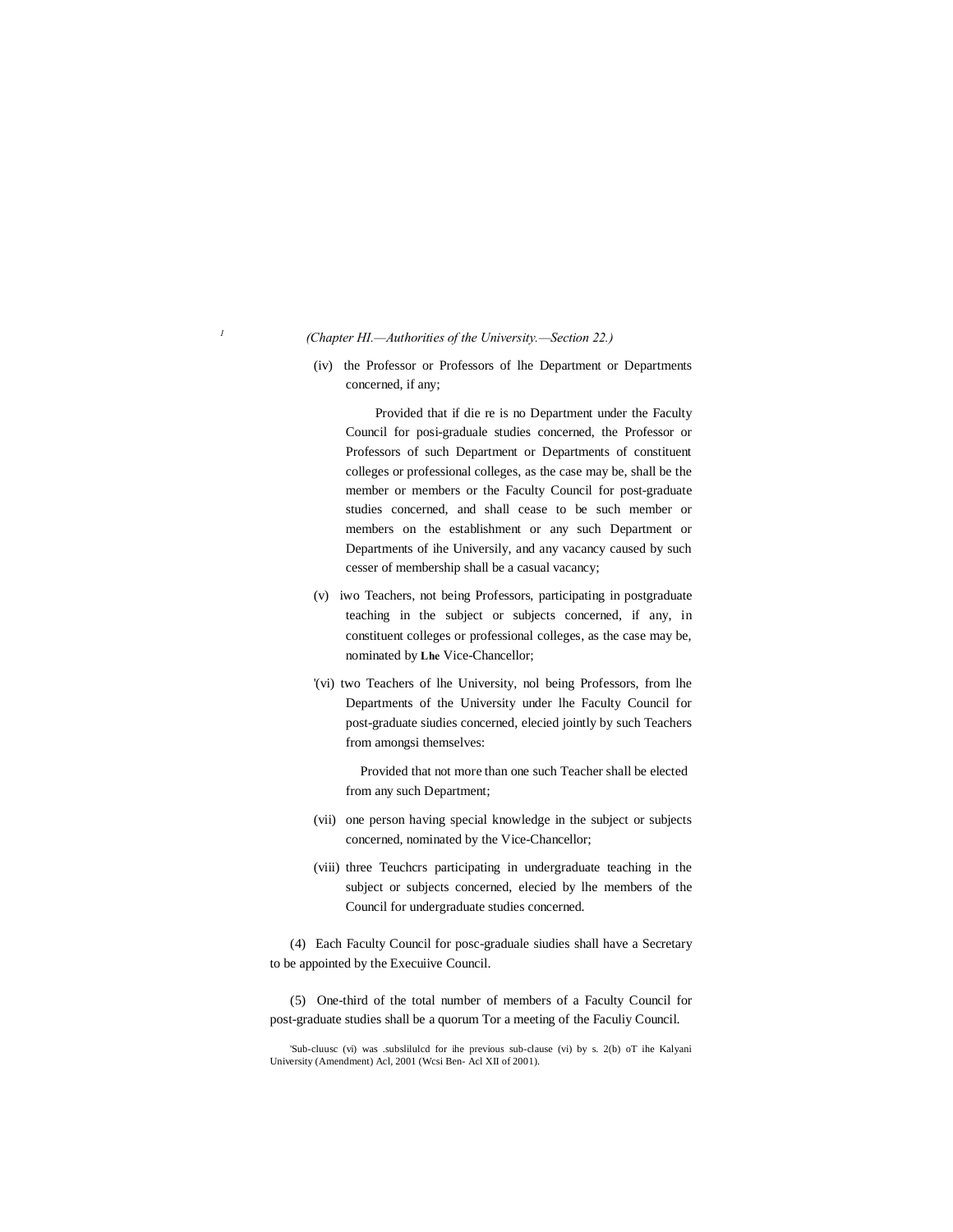**XL of 1981.]** *The Kalyani University Act, J98J.* **339**

338 *The Kalyani University Act, 1981.* [West Ben. Acl i *(Chapter III.*—*Authorities of the Universiiy.*—*Section 23.)* <sup>i</sup> Power\* ^ 123. Subject to the provisions of Lhis Act, and the Statutes, lhe j ilipF.iculiv Ordinances and the Regulations, a Faculty Council for post-graduate  $P^{0.51}$ . graduate duties:ô (i) lo make proposals to the Executive Council for lhe establishment of UniversiLy Departments, institutions, centres, libraries, laboratories and museums for study and research lo be maintained by the UniversiLy; (ii) Lo recommend lo the Executive Council lhe creation and institution of Professorships, Readerships. Leciurcrships and other teaching posls and lhe duties and emoluments thereof; (iii) to make proposals to **Lhe** Executive Council Tor the promo **Li** on of research and, through special committees, if any, constituted for the purpose, lo call for reports on such research work from persons engaged therein, and to make recommendations lo lhe Executive Council thereon; fiv) to recommend to the Executive Council the minimum qualifications for lhe posts oT Teachers and Teachers of the University; (v) Lo make proposals to the Executive Council regarding provisions Lo be made for enabling lhe UniversiLy lo undertake specialisation of studies and for organisation of common laboratories, libraries, museums, institutes of research and other institutions, maintained by the University; **(vi)** Lo consiilute or reconstitute the departments of leaching wilh lhe approval of lhe ExecuLive Council; **(vii)** to make provisions for lectures and instructions for students of constituent colleges and University Laboratories and also for other persons who are not such siudenis; **(viii) I**d advise the Executive Council on lhe institution of degrees, lilies, diplomas, certificates and other academic distinctions; **(ix)** lo consider the results of examinations leading Lo lhe conferment of any post-graduate degree, diploma or certificate of the UniversiLy. and lo recommend such results lo the Executive Council for approval; **(x)** lo provide for the inspection or **Lhe invesiigaLion** into the affairs of any Department of lhe University or any institution

> established, maintained or managed by lhe University and submit report to the Execuiive Council; 'Section 23 w.is subslilined for original section by s. 9 of the Kalyani University (Amendment) Act, 1996 (West Ben. Acl IX of 1998). Prior lo ibis substitution, the word "workshops" was inserted,

> in clause (vii). by s. 1 of the Kalyani University (Amendment) Act, 1995 (West Bcr., Act XII of 1995).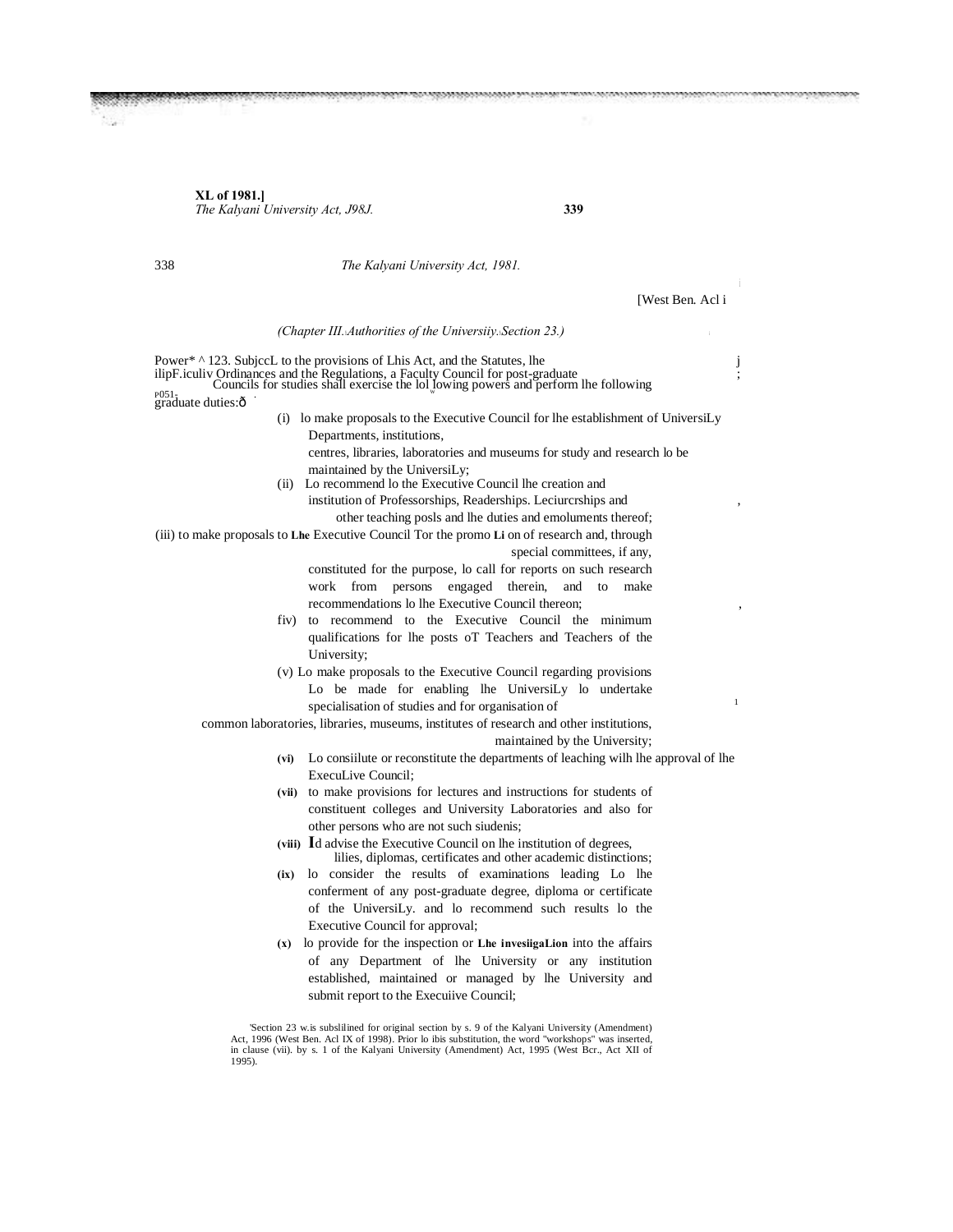*(Chapter HI.—Authorities of the University.—Section 23A.)*

- **(xi)** to have general supervision over the Boards of Studies attached lo the Faculty Council;
- **(xii)** lo Frame rules relating lo the courses or post-graduate studies and the division of subjects in regard thereto and **Lo** recommend to the Executive Council the making of Regulations in Ihis behalf;
- **(xiii)** to appoint, if required by **Lhe** Executive Council, after considering lhe views of lhe Boards of Siudies atlached to lhe Faculty Council, Boards of Examiners in the subjecLor subjects relating to post-graduate studies, including lhe subjects for doctoral thesis and prizes and medals;
- **(xiv)** LO call for such reports or information as the Faculty Council may consider necessary for efficient discharge of **its duLies** from lhe teaching departments, research uniis or Boards of Studies;
- **(xv)** to consider any educational matter relating **lo** lhe Faculty Council and to arrive at decisions or make recommendations pertaining thereto **Lo Lhe** appropriate authority or officer;
- **(xvi)** lo maintain contact with the corresponding Council for undergraduate siudies Tor the purpose of sharing ideas and ensuring co-ordination;
- **(xvii)** to submit each year its annual report lo the Executive Council;
- **(xviii) to make rules for the transaction of its own business;**
- (xijt) to exercise all other powers and perform all other functions conferred and imposed on it by or under this Acl;
- (xx) to delegate to **Lhe** leaching departments, research units, and Board of Siudies atlached to it the responsibility for such academic matters as respectively concern such departments, units and Boards;
- (xxi) to recommend to the Executive Council the conferment or postgraduate degrees, diplomas and certificates.
- '23A. (1) There shall be the following Councils for undergraduale The
	- (a) the Council for Undergraduate Siudies in Arts, Science, studies. Commerce, Education, Law, Music and Fine Arts;
	- (b) the Council Tor Undergraduate Siudies in Engineering and Technology.

'Sections 23A and 23U were firsl inserted hy s, 10 of I lie Kalyani Univcn;uy (Amendment) Acl, 1993 {Wesl Ben. Acl IX of ]99S). Thercnflcr, scclion 2 3. A was subslilulcd by s, ID of lhe Kalyani Universily (Amcndmcnl) Aa, 1999 (Wesl Ben. Acl XVII of 1999).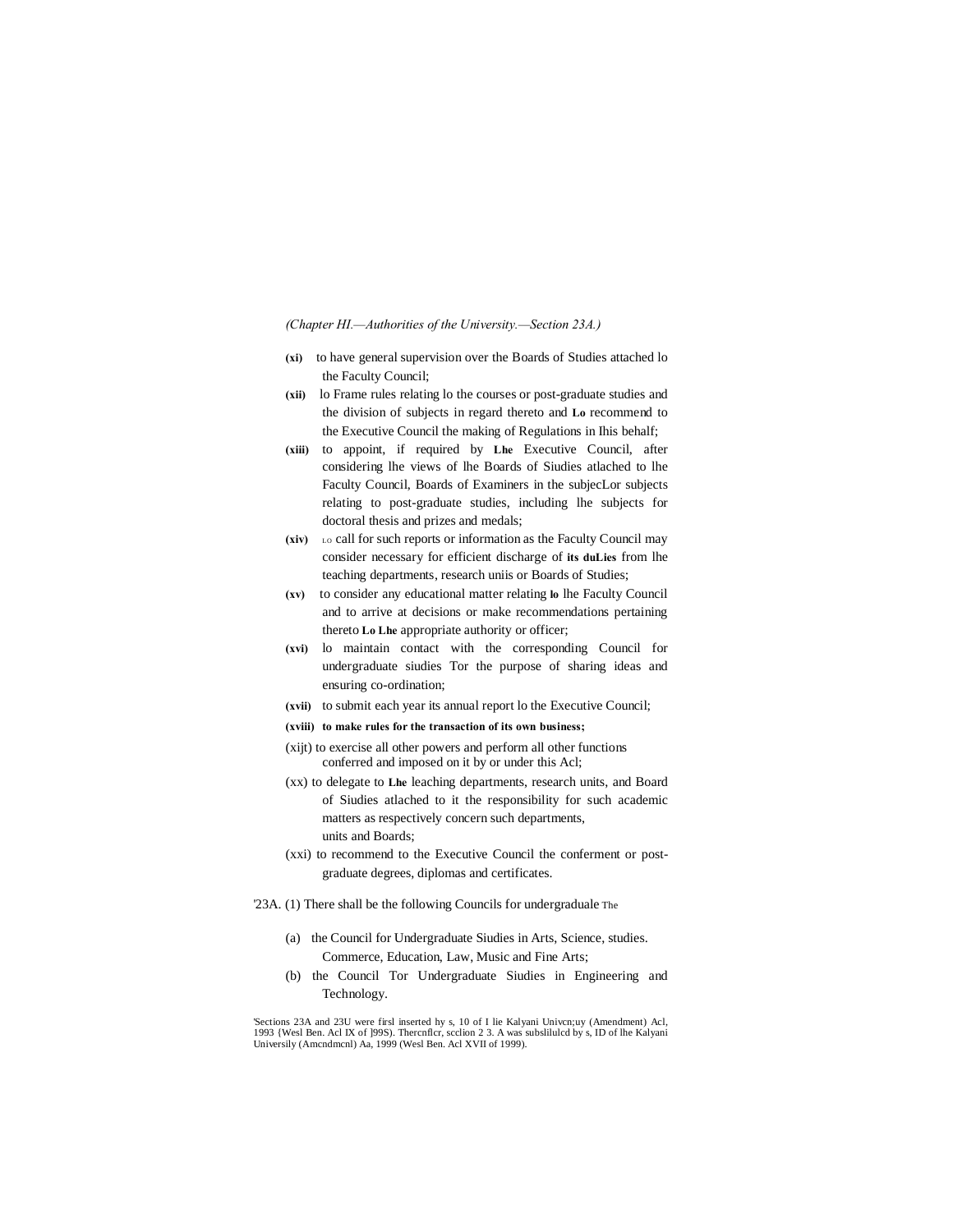#### **[Wcsl Ben. Act**

*341 The Kalyani University Act, 1981.*

*(Chapter ffl.—Authorities of the University.—Section 23A.)*

(2) The Council for Undergraduate Studies in Arts, Science,

Commerce, Education, Law, Music and Fine Arts shall consist or the **following members:—**

(a) the Vice-Chancellorô Chairman:

(b) the Deans of the Faculty Councils for Posi-Graduate Studies in Arts and Commerce, Science, Education, Law, and Music

and Fine Arts;

- (c) ten Teachers of affiliated colleges imparting teaching in Arts, Science, Commerce, Education, Law, and Music and Fine Arts, of whom one shall be from a Teachers' training college, one shall be from a Law college, and one shall be from a college, if any, leaching Music and Fine Arts, elected by the Teachers of such colleges;
- (d) five Teachers participating in posl-graduate teaching in lhe subject or subjects concerned, one each from each Faculty Council Tor post-graduate studies concerned, elected by the members of the Faculty Councils for posL-graduate sludies concerned from amongst themselves;
- (e) five Principals, of whom three shall be from the undergraduate colleges or Arts, Science, and Commerce, one shall be from a Teachers' training college, and one shall be from a Law college or from any collegc teaching Fine Arts or Music or both, elected jointly by Lhe Principals of such colleges;
- (f) two persons having special knowledge in the subject or subjects concerned, nominated by Hie Vice-Chancellor.

(3) The Council for Undergraduate Sludies in Engineering and Technology shall consist of the following members: $\hat{o}$ 

- (a) the Vice-Chancellorô Chairman;
- (b) the Deans of the Faculty Council for Post-Graduale Sludies in Science and Engineering, Technology and Management;
- (c) six Teachers, not belonging to the same Department, participating in leaching in the subject or subjects conccrned, elected by the Teachers of engineering and technological colleges from among si themselves;
- (d) two Principals of engineering and technological colleges, elected jointly by the Principals of such colleges;
- (e) the Head or Heads of lhe Department or Departments concerned, if any;
- (0 two persons having special knowledge in lhe subject concerned, nominated by the Vice-Chancel lor.

(4) Each Council for undergraduate sludies shall have a Secretary lo be appointed by lhe University.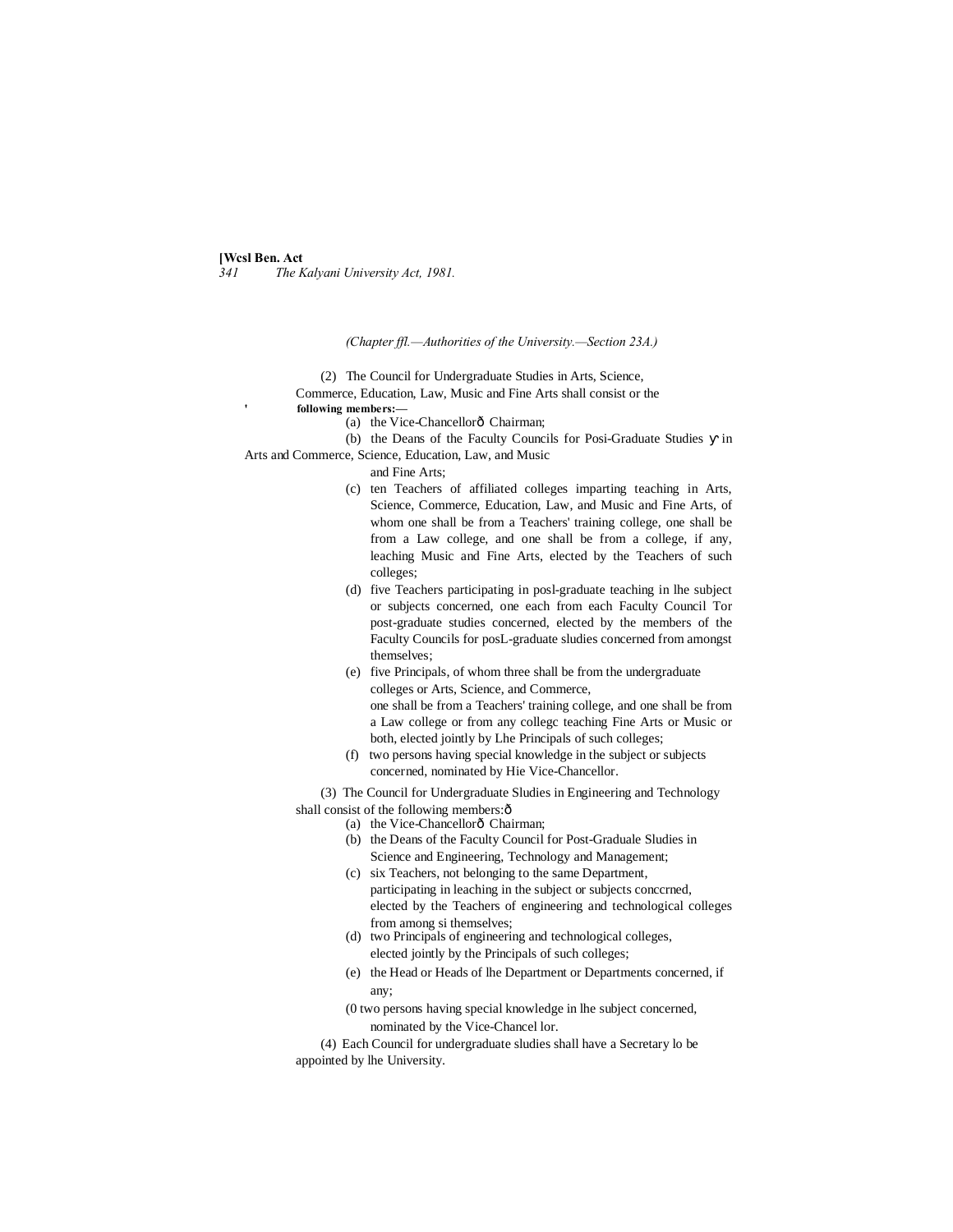#### **1981.J**

*(Chapter III.—Authorities of the University.—Scclion 23B.)*

(5) All elections lo lhe Councils for undergraduate siudies shall be ; held in ihe manner prescribed by the Statutes.

(6) One-Lhird of [he Loial number of members of a Council for undergraduale studies shall be a quorum for a meeting of the Council.

'23B. Subject Lo lhe provisions of this Act, and the Statutes, the rowers and Ordinances and Lhe Regulations, a Council for undergraduate siudies [h"Qi"ndls shall exercise Lhe following powers and perform the following functions: $\hat{o}$  Tor

undergraduate

- (i) lo recommend to Lhe Executive Council the affiliation of a siudies, college or an institution in one or more subjects;
- (ii) to ensure annual inspection of colleges;
- (iii) **Lo exorcise general supervision over Lhe colleges lo ensure that the conditions of affiliation arc properly fulfilled, the standard of leaching is uniformly maintained and syllabuses as prescribed are properly completed wiihin Lhe academic year;**
- (iv) Lo fix the last date of admission of students lo different courses of studies and the date of commencement of examinations in consultation with other Councils for undergraduate studies;
- (v) **Lo** appoint Head Examiners, Examiners, Paper**-seiLcrs,** Scrutineers, Co-ordinaiors Convenors, Tabulators and olher persons under lhe general supervision of the Executive Council;
- (vi) to consider lhe results of examinations below the postgraduate level leading lo the conferment or any degree, diploma or certificate of the University, and lo recommend such results lo lhe Executive Council for approval;
- (vii) to recommend **Lo** the Executive Council the disaffiliation or withdrawal or affiliation of any college in respect of any subjcct or subjects, if, on receipt of a written report from aleam of Inspectors appoinied by Ihe Universily, lhe Council is of opinion that proper standard of leaching is not maintained or conditions of affiliation are **nol** properly fulfilled or the results of lhe candidates sent up by Lhe college for any examination are unsatisfactory or Ihe collcge has failed to comply with the directives of lhe Councils;
- (viii) to establish, maintain and manage halls and hoslels of undergraduate colleges;

'Set<sup>1</sup> fool-nolc 1 on page 339, (inte.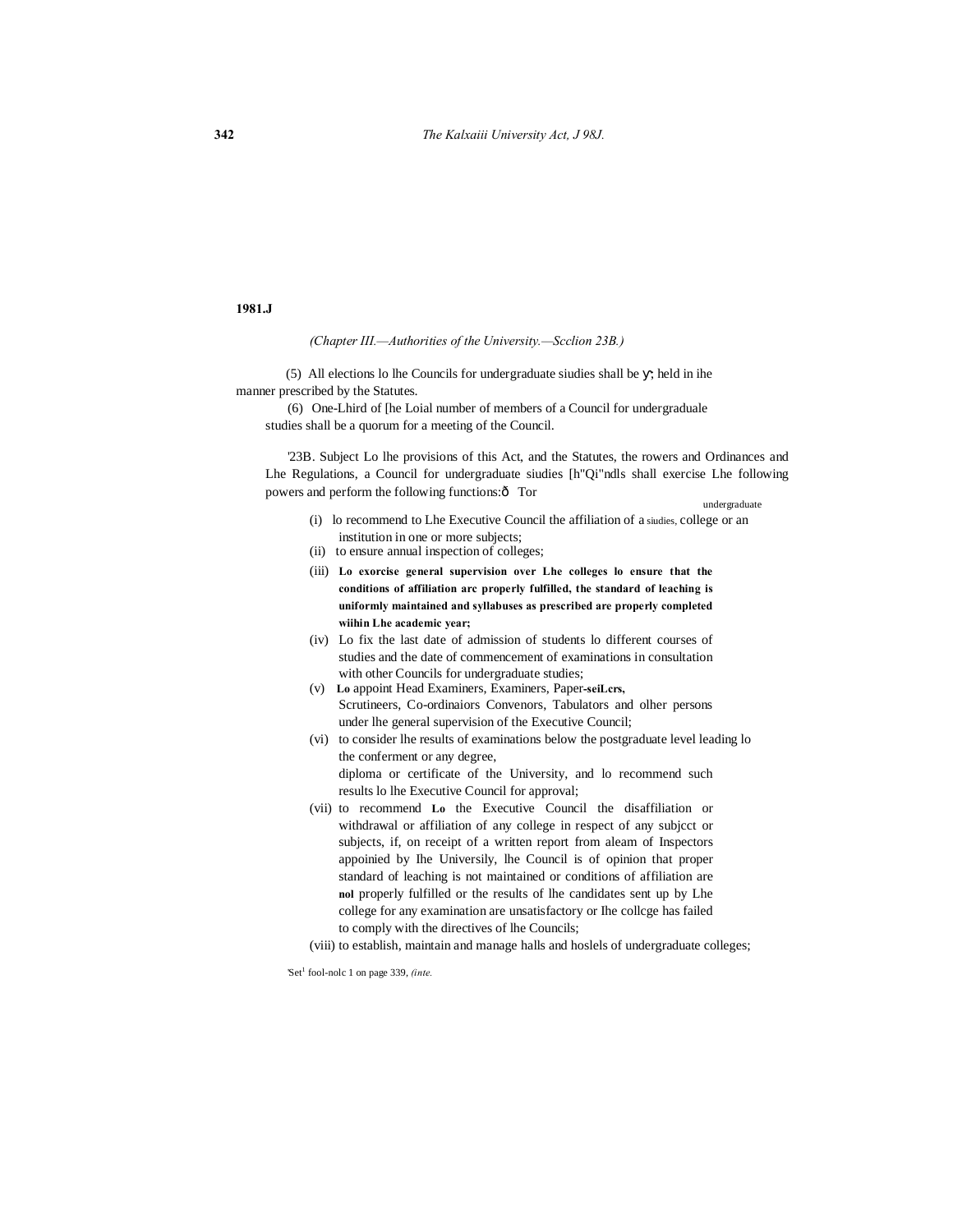*Tile Kalyani University Act, 1981.* **343**

**[West Ben. Act**

*(Chapter 111.—Authorities of !he University.—See I ion 23B.)*

(ix) lo recommend lo the Executive Council the temporary take '\* over of the management of an affiliated or a recognised

- col lege or institution, other than a Government College, in consultation with [lie Executive Council in order to ensure that proper standards of leaching, training or instruction are maintained therein;
- (x) lo provide for the inspection or investigation into lhe affairs of undergraduate colleges or institutions, recognised by the Council or affiliated to the University, and lo exercise general supervision and control over ihem;
- (xi) lo make due provision for health, welfare, residence, and discipline of students and their relationship wilh colleges and Lhe University and to provide for such training or students as may be considered desirable;
- (xii) to recommend to Lhe Executive Council the dissolution or lhe Governing Body of an affiliated collcge or institution, other Lhan a Government College, and pending re constitution
- ' of lhe Governing Body, the appointment of an Administrator or an *ad hoc* Governing Body; "
- (xiii) to collect fees for examination, condonation or short percentage for appearing at an examination as non-collegiate student, murk sheet, late admission, change of examination centre, scrutiny of answer script, and changc of name or surname, and any other charge For registration and migration of students and grant of diplomas, certificates or any other documents at such rate as may be prescribed by the Executive Council;
- (xiv) to exercise supervision to ensure that all properties and funds of the Council are properly controlled and administered;
- (xv) to extend facilities and other assistance including exhibits of records, books of accounts, ledgers and any other documents to officers deputed by the University for inspection;
- (xvi) to approve the annual report of the activities of the Council during the previous academic year and submit the same to the Execuiive Council on or before such dale as may be fixed by the Executive Council;
- (xvii) lo abide by, and implement promptly, the decisions that may be arrived at by the University from time to lime in rag aid lo the Council;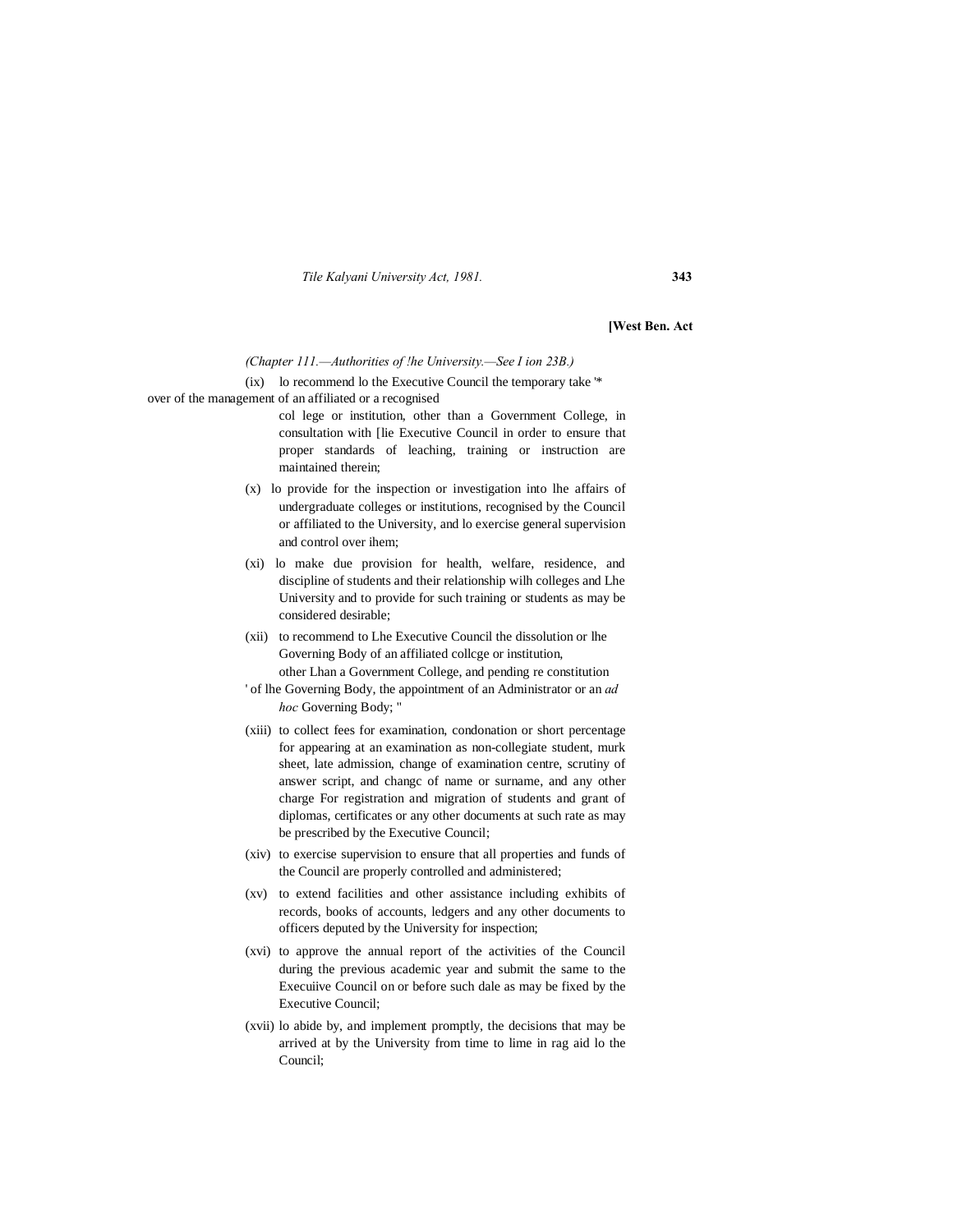#### *The Kalyani University Act, J 981.* 343

#### **XL of 1981.]**

*(Chapter III.—Authorities of the University.—Section 24.)*

(xviii) to follow lhe guidelines and lhe rules framed by lhe Universily From lime to lime;

..... .........................................."""""" " ......................... ....." " .........................................................

- (xix) lo have general responsibility for academic affairs in relation to undergraduate siudies wilh which lhe Council isconcerncd;
- (xx) Lo have general supervision over the Board of Siudies atlached lo lhe Council in accordance wilh the rules framed Tor the purpose;
- (xxi) lo maintain conlaci wilh lhe corresponding Council for postgraduate siudies for the purpose of sharing ideas and ensuring co-ordination:
- (xxi i) to frame rules relating to the courses of undergraduate studies and the division or subjects in regard thereto, and to recommend to the Executive Council the making of Regulations in ihis behalf.

24- '(1) There shall be a Dean for each Faculty Council for post- Dean, graduate siudies who shall be a Professor of lhe University:

Provided thai every Dean of a Faculty Council for post-graduate studies or Council for undergraduate siudies holding office as such Dean on the dale immediately before lhe date of coming into force of the <sup>W</sup>?ix<sup>Cn</sup> Kalyani University (Amendment) Act, 1998 (herinufier referred to as lhe 1598. said Act), shall continue, and shall be deemed lo have continued, lo hold

> his office as such Dean on and from the dale of coming into force of lhe said Act, and shall cease to hold office as such Dean on the expiry of lhe term of his office or till the office of lhe Dean is filled up by election in Lhe prescribed manner, whichever is earlier.

(2) The Dean shall be elected by the members of the Faculty Council<sup>3</sup>[ for post-graduate siudies] and shall acias Vice-Chairman'of lhe Faculty Council. He shall exercise such powers and perform such functions as may be prescribed by Regulations,

 $5(2A)$  The Dean or lhe seniormosi Dean, as the ease may be, shall acl as the Vice-Chairman of the Council for undergraduate siudies concerned.

(3) The Dean shall hold office for such term as may be prescribed by Statutes,

=Thc words wiihin l]ic square brackets were inserted by s, U<2) of lhe Kalyani Universily (Amendment) Acl, I99& (Wesl Ben. Acl IX of 1998),

<sup>&#</sup>x27;Sub-section <l) was firsl subslilulcd for original sub-sec [ion by s. 11(0 Kalyani Universily (Amendment) Act, 1998 (Wesl Ben. A« IX of 1998). Thereafter, lhe sub- sec lion was rc-subsiituicd by s. 11(1} oT ihe Knlv.uu Universily (Amendment) Acl, 1999 (Wesl Ben. Acl XVI] of 1999),

<sup>&#</sup>x27;Sub-section (2A) was inseted by s. 11(3), *ibid,*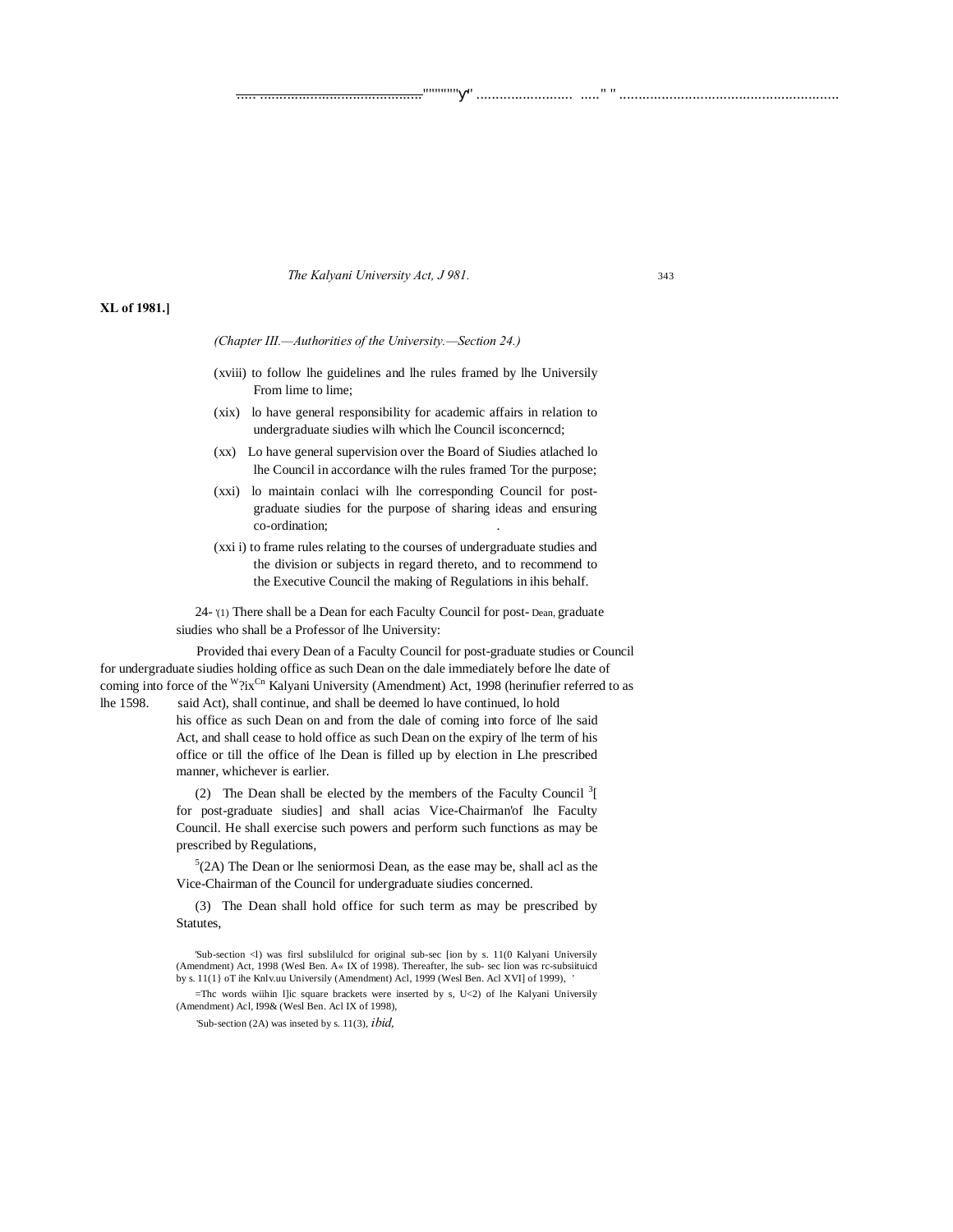#### *The Kalyani University Acl, J9SI.*

#### **[West Ben. Acl**

#### *(Chapter III.—Authorities of lhe University.—Sections 25-27.)*

25. There shall be Boards of Studies attached to every '[Faculty Council for post-graduaie sludies or Council for undergraduate studies.) The constitution of (he Boards of Sludies shall be prescribed by Statutes and the powers and functions or the Boards of Sludies shall be prescribed by Regulations.

26. There shall be a Finance Committee with the Vice-Chancellor as the Chairman. The constitution, powers and functions of lhe Finance Committee shall be prescribed by Statutes and its procedure in Financial mailers, including lhe delegation of its powers, shall be prescribed by Ordinances.

27. (1) A University Professor shall be appointed by Lhe Executive Council on lhe recommendation of a Selection Committee consisting of—

- (i) the Vice-Chancellor as Chairman;
- (ii) the Dean of the Faculty Council concerned;
- (iii) a person, not holding any office of profit under lhe University and having special knowledge of the **subjecL** which the Professor will teach, nominated by **the** Chancellor;
- (iv) two persons, not holding any office of profit under lhe University and having special knowledge of the subject which lhe Professor will leach, nominated by lhe Executive Council.

(2) A University Reader or a University Lecturer shall be appointed by the Executive Council on the recommendation of a Selection Committee consisting ofô

- (i) Lhe Vice-Chancellor as Chairman;
- (ii) lhe Dean of the Faculty Council concerned;
- (iii) the Head of the Department concerned, if any;
- (iv) a person, not holding any office of profit under Lhe University and having special knowledge of lhe subjecL which the Reader or the Lecturer will leach, nominated by the Chancellor;
- (v) two persons, not holding any office of profit under the UniversiLy and hliving special knowledge of the subject which Lhe Reader or the LecLurer will leach, nominated by the Executive Council.

'The words wilhin [lie square brackets were subsiiluled for lhe words "Fatully Council for post-giudu.ile and undergraduate sludies" by s. 12 of lite Kalyani Universiiy (Amendment) Act. 199S (Wcsl Ben. Acl TX of 1998).

S eke! ion Commillec for leaching

posts.

The Boards of Sludies.

The Finance Com mi I icc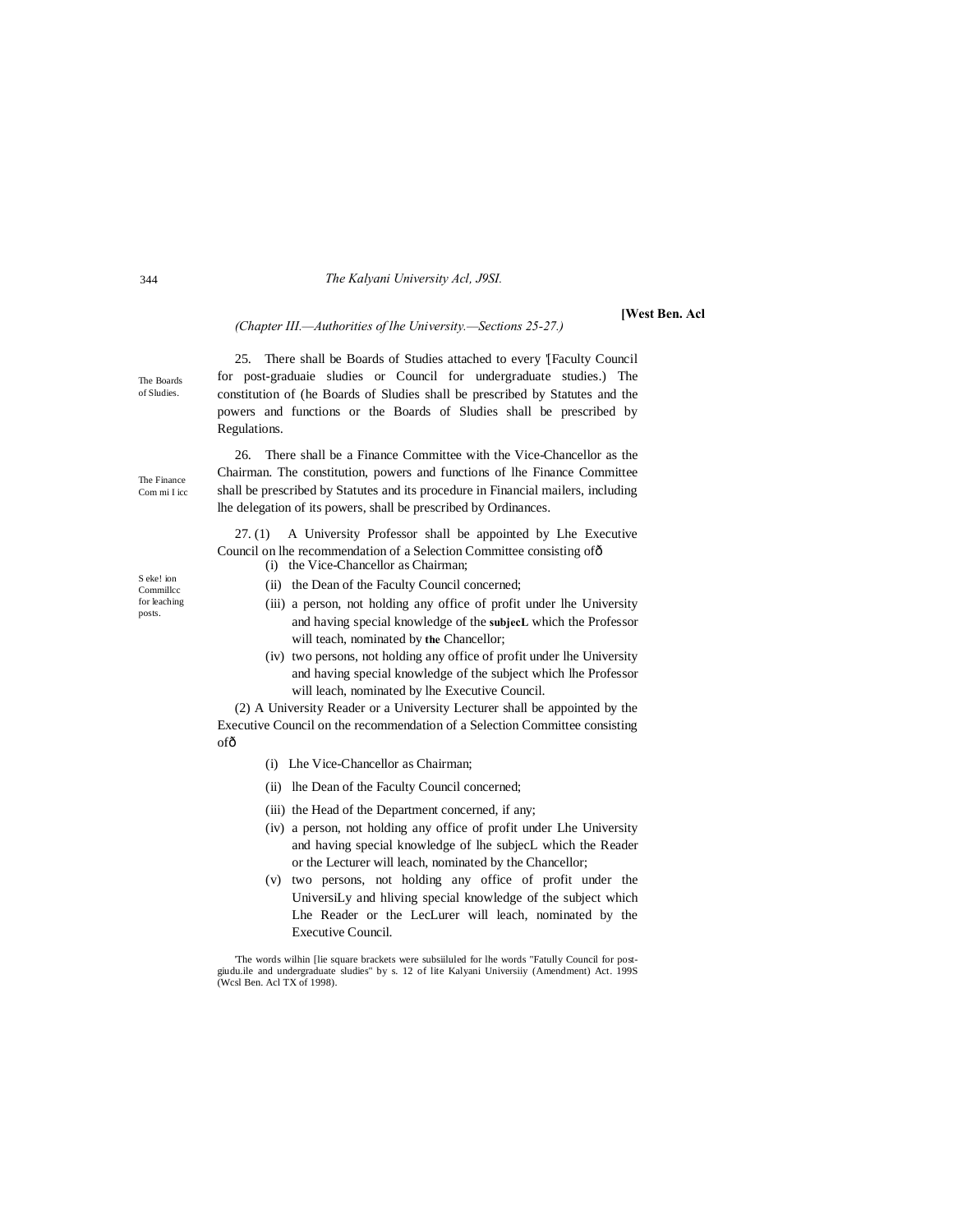#### *The Kalyani University Act, 1981.*

**XL or 1981.]**

#### *(Chapter III.—Authorities of the Universily,—Sections 28-31.)*

28, (1) There members, of whom at Least two shall be persons having special knowledge in [he subject concerned, shall be a quorum for a meeting of a Selection Committee.

(2) If the Executive Council does noL acccpt Lhe recommendation of a Selection Committee, it shall refer ihe recommendation back lo the Selection Committee with reasons for reconsideration and if the Executive Council does not accept the reconsidered views of Lhe Selection Committee, the matter shall be re ferried to the Chancel lor wilh reasons and the decision of Lhe Chancellor .shall be final.

29. (1) Every Teacher, every officer and every employee of the University shall, on appointment as such, be provided with a letter of appointment containing such terms and conditions of appointment as may be prescribed by Ordinances.

(2) A Teacher or an officer or an employee appointed against a permanent vacancy shall be on probation ordinarily for a period or one year from lhe date of such appointment and such period of probation may, at the discretion of the appropriate authority of the University, be extended for a furl her period not exceeding one year.

(3) If, at any time during the period of probation, the probationer's work is nol considered satisfactory, (he probationer shall be discharged by lhe authority concerned.

(4) On satisfactory completion of Lhe period of probation, a Teacher or an officer or an employee, as the case may be, shall be confirmed with effect from lhe date of his appointment on probation by an order in writing made by the University in this behalf and the fact of such confirmation shall be communicaled lo the person concerncd:

Provided that if, on completion or the period of probation, no such order of confirmation is made and communicaled to the person concerned within a period of two months of the completion of the period of probation, Lhe person concerned shall be deemed to have been confirmed wilh effect from the date of his appointment on probation.

30. The services of a temporary Teacher or officer or employee shall not be terminated before Lhe expiration of lhe period for which he is appointed except after serving one month's nol ice or paying him one month's salary in lieu thereof.

'31. The Executive Council may, subject lo the provisions of this Act, prescribe by Ordinances the constitution of a standing committee or standing committees Tor selection of persons for appointment to the posls of officers and to the other non-teaching posls of the University and the procedure and the method of such selection.

'Section 31 was inserted by s. S(c) of the Wesl Beng.il Universily Laws [Amendment) Acl, 19S8 fWcM Ben. Acl VIII of IWRl,

Procedure for holding meetings of Selection **Commitlec** 

345

Letter r>r appointment ol<br>Tr.ichcn,, officers anil employees.

Terminatio n of scrvicc of temporary Teacher, officer or employee.

Standing committee for selection of officers and nonteaching employees,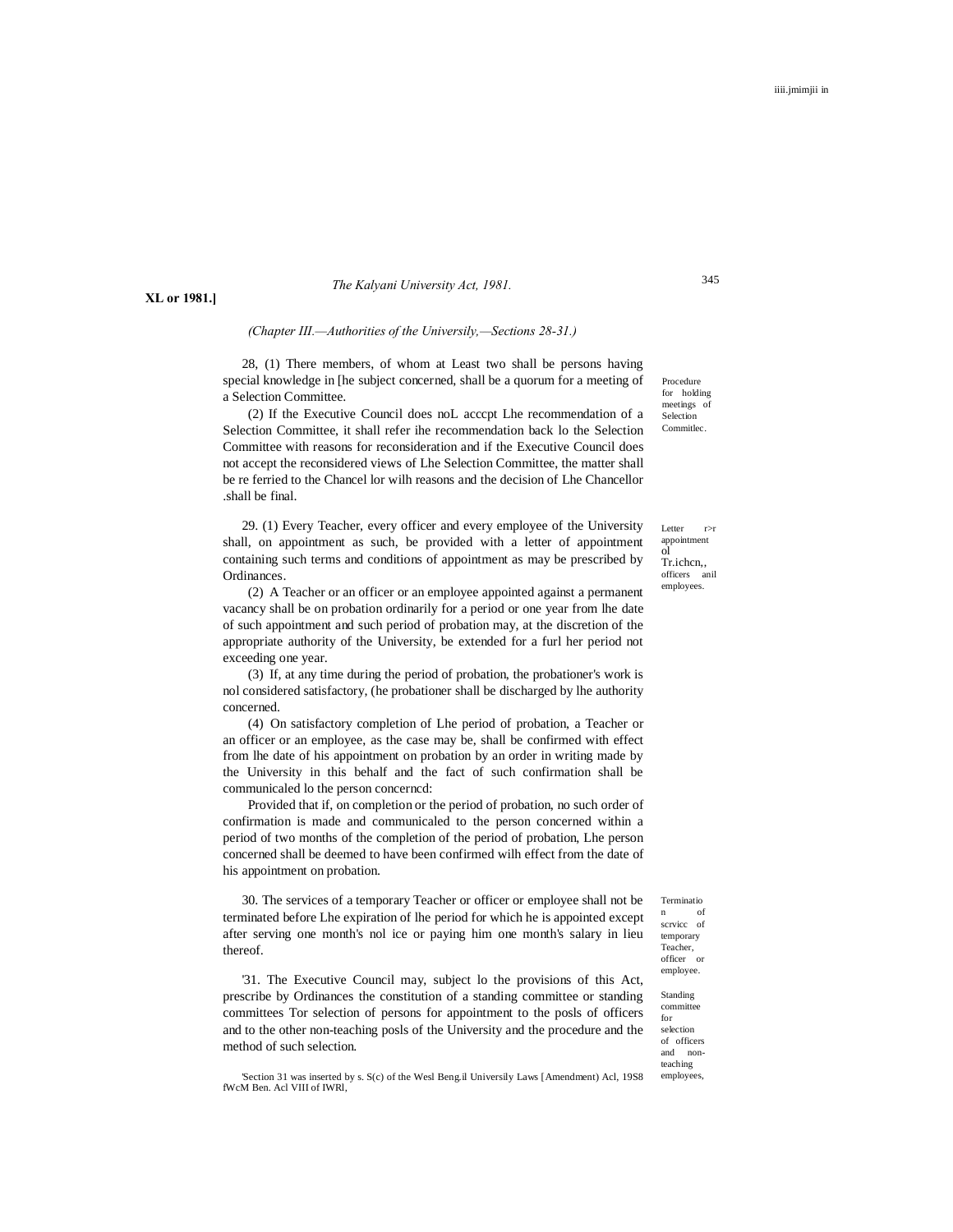*246 The Kalyani University Act, 1981.*

#### **[West Ben. Act**

#### *(Chapter III.—Authorities of the University.—Section 32.—*

*Chapter IV.—General provisions governing all authorities or bodies of lhe University.—Section 33.)*

Tribunal. 32, (I) If in the ease or any dispute between lhe University and any

Teacher, officer or employee of the University no final order has been passed by the University within a period of one year from lhe dale on which the dispute was referred to lhe University by such Teacher, officer or employee, such dispute shall, on the request of such Teacher, officer or employee, be referred lo a Tribunal consisting of lhe folio wing members, **namely:—**

- (i) a Chairman, who shall be nominated by the Chancellor in consultation with the Minister;
- (ii) one person to be nominated by the Executive Council;
- (iii) one person to be nominated by lhe Teacher, officer or employee concerned.

(2) Any appeal from an employee of the University in a disciplinary mailer shall be referred lo the Tribunal and shall be decided and disposed of by the Tribunal.

(3) The Tribunal may call for any rccord. report or other information from lhe UniversiLy if, in iis opinion, such rccord, report or other information is necessary for efficient discharge of ils functions, and Lhe University shall furnish such record, report or other information to the Tribunal.

(4) The deci sion of the Tribunal shal I be final and no suit or proceeding shall lie in any civil court in respect of the matters decided by the Tribunal.

(5) Every request under sub-section (1) shall be deemed to be a submission to arbitration upon the terms of this section, wilhin the meaning of the Arbitration Act, 1940, and all the provisions oFlhal Act ]0ori940. with the exception of section 2 thereof shall apply accordingly.

#### CHAPTER IV

#### **General provisions governing all authorities or other bodies or the University.**

aons<sup>UaliFICa</sup>" 33. (1) No person shall be qualified for election or nomination as a member of any authority or body of the University or shall continue as sudh member if heô

- - (i) is of unsound mind or a deaf-mule, or
	- (ii) is an undischarged insolvent, or
	- (iii) has been con victcd by a coun of law Tor an offence in vol ving moral lurniiude.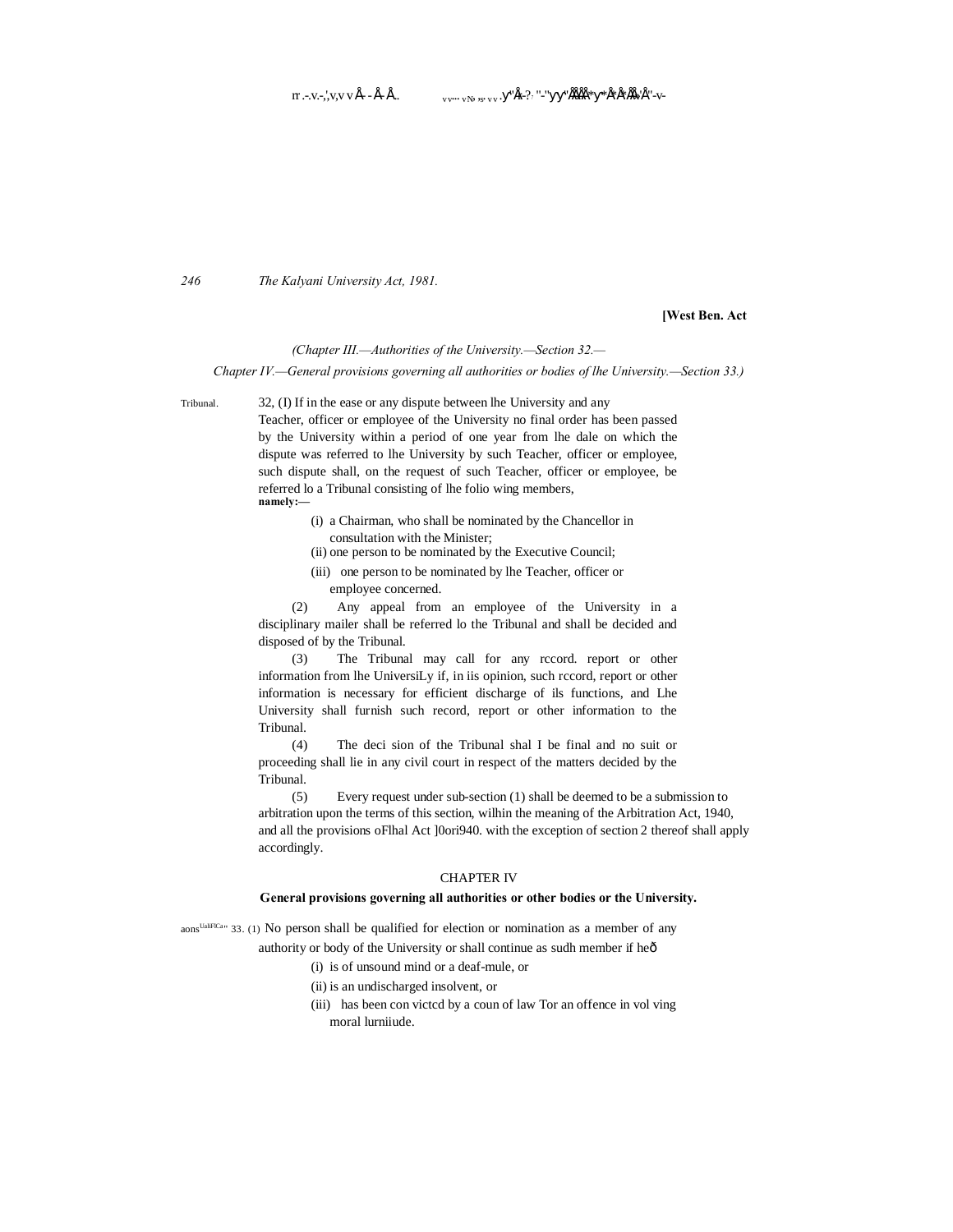#### *(Chapter IV.—General provisions governing all authorities or bodies of the University.—Sections 33A, 34.)*

(2) In case of any doubt or dispute, the Chancellor's decision whether a person is disqualified under lhe provisions or sub-section (1) shall be final.

(3) No person shall be entitled to stand as a candidate Tor election to any authority or body of ihe University from more than one constituency.

(4) No person shall be entitled to be enrolled as a voter Tor, or lo cast his vote at, an election to any authority or body of the Universily from more than one constituency:

Provided that this sub-section shall not apply in lhe case of an election of members of lhe Court to the Executive Counci Is or of members of the '[Faculiy Councils for post-graduate siudies or the Councils for undergraduate siudies] lo the Executive Council.

-33A, Notwithstanding anything contained elsewhere in this Act, no person shall, $\hat{0}$ 

- (a) if he is a Teacher, not holding any whole-time teaching or post, appointed for a specified period, or
- (b) if he is a member of the non-ieaching staff, not appointed on a regular scale of pay, or nol holding any whole-time non-teaching posl,

be entitled to be enrolled as a voter for, or lo cusl his vote at, an election to any authority or body of lhe Universily or or any college or institution affiliated to lhe Universily or to be nominated to any such authority or body.

*Explanation.* $\hat{o}$  "Regular scale of pay" shall mean pay which, subjeci lo any conditions prescribed by lhe Universily, rises by periodical increments from a minimum to a maximum.

34. (1) Save as otherwise provided in sub-section (4), an elecied or nominated member of any authority or body of the University shall hold office for a period of four years from lhe date ofhis election or nomination, as lhe case may be:

Provided that in respeel of lhe first elections and nominations under this Acl, lhe said period of four years shall commcnce from the dale of the first meeting of lhe authority or body held after such elections and nominations.

'The words wiihin (he squire brackets were subsliluted for the words "Faculty Council for posigraduale studies and undergraduate studies" by s, 10 of lhe Kalyani University (Amendment) Acl, 1999 (West Ben. Acl XVJt or 1999).

Pan-lime teachers or pan-lime non-icaching staff nol to be entitled lo be enrolled as volcrs or lobe nominated.

Term of office of members.

<sup>-</sup>Scclion 33A WIS inserted by s. B(c) ofthe Wesl Bengal University Laws (Amendment) Act, 1966 (West Ben. Act XX of J9-36).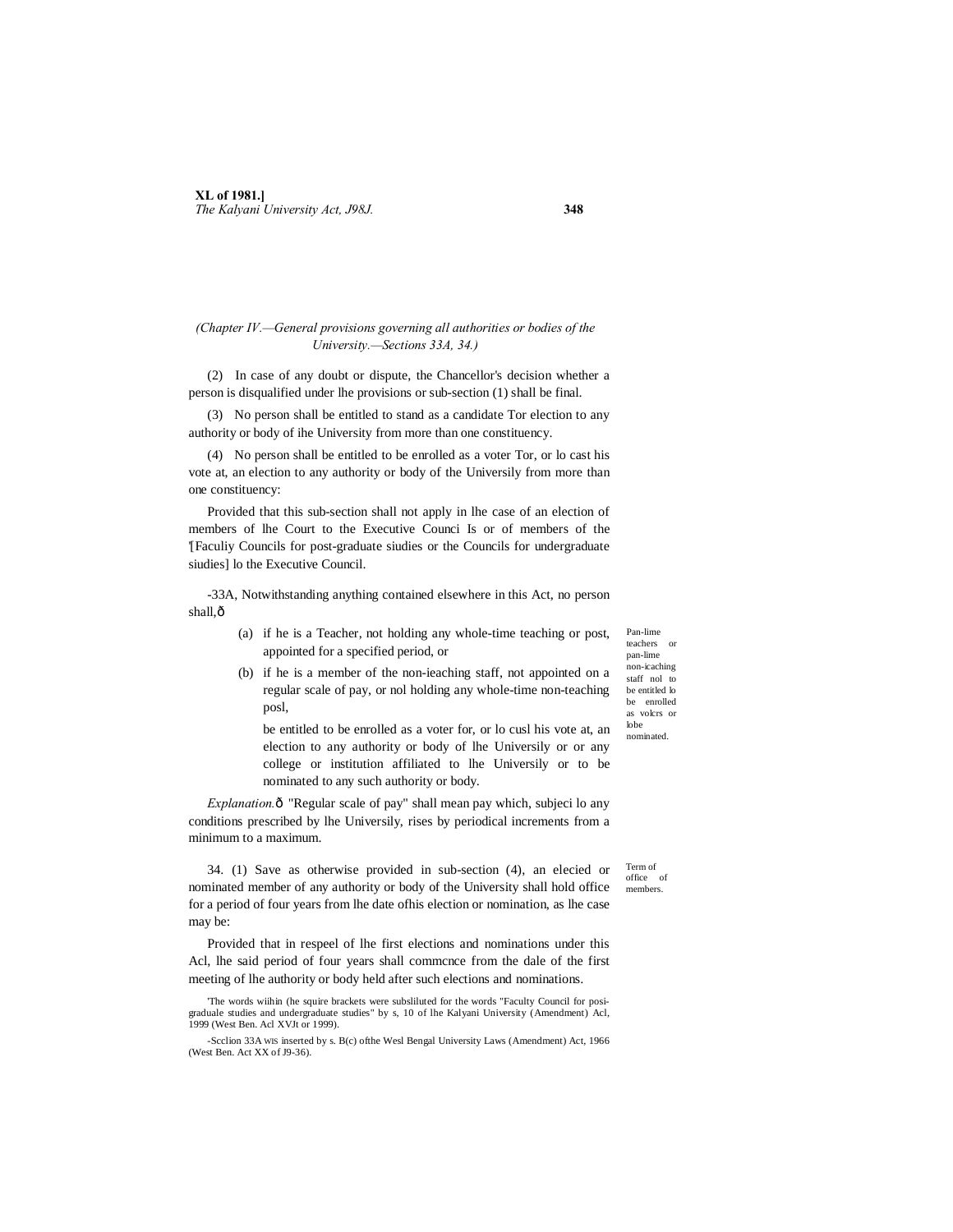#### *The KalvLiiii University Act, 1981.*

#### **[West Ben. Acl**

*(Chapter IV,—General provisions governing all authorities or bodies of the Universiiy.— Sections 35-37.)*

> (2) The term of office of members other Lhan *ex officio* members of any authority or body of the Universiiy shall be held Lo include any period which may elapse between the expiry of lhe said lerm and lhe dale of election of new members to such authority or body to fill vacancies arising by efflux of Lime.

-......................................................... .................................................................................. ' <sup>1</sup> ....... ............................................................ ................. .................. ... <sup>1</sup>

(3) When elections are held on more than one date, the last of such dates shall be taken to be the date of election for ihe purposes of this section.

(4) Any member elected or nominated to fill a casual vacancy shall hold office for the unexpired portion of Lhe term of office of the member in whose seat he is so elected or nominated.

Cessation of membership in certain eases. 35. (1) When a person is qualified lo be a member of any aulhority or body of the Universiiy by virtue of liis membership of any other authority or body, he shall cease Lo be a member of the aulhoriiy or body of Lhe University when he ceases lo be a member of lhe other.

> (2) When a person is elected or nominated as a member or any aulhority or body of the Universiiy from any constituency, he shall cease to be such a member when he ceases to belong to that constituency.

Filling or 36, (l) Any casual vacancy among Lhe elected members of any

vacancies. authority or body of the University shall be filled, in such manner and wilhin such lime as may be prescribed, by election by such authority or body of a person representing the interest which lhe member, whose seat has become vacanL, represented.

> (2) Any vacancy among lhe nominated members of any authority or body of the University shall be filled, within such time as may be prescribed, by nomination by Lhe person or aulhoriiy that nominated Lhe member whose seal has become vacant.

> (3) Vacancies arising by efflux of time in the scats of elected members of any authority or body of the UniversiLy shall be filled by election to be held on such date or dales, not laLer Lhan six months or such extended period as the Chancellor may, by order made in this behalf, specify so however that lhe aggregate period shall not exceed one year, from the dale on which the vacancies arise, as the Vice-Chancellor may fix.

> 37. No Act or proceedings of lhe University or of any authority or body of Lhe University shall be deemed Lo be invalid merely by reason of the existence of a vacancy or vacancies among its members or Ihe invalidily of the elcciion of any of the members.

Proceedings of University or the authorities or bodies of the University nol invalidate d by vacancies.

348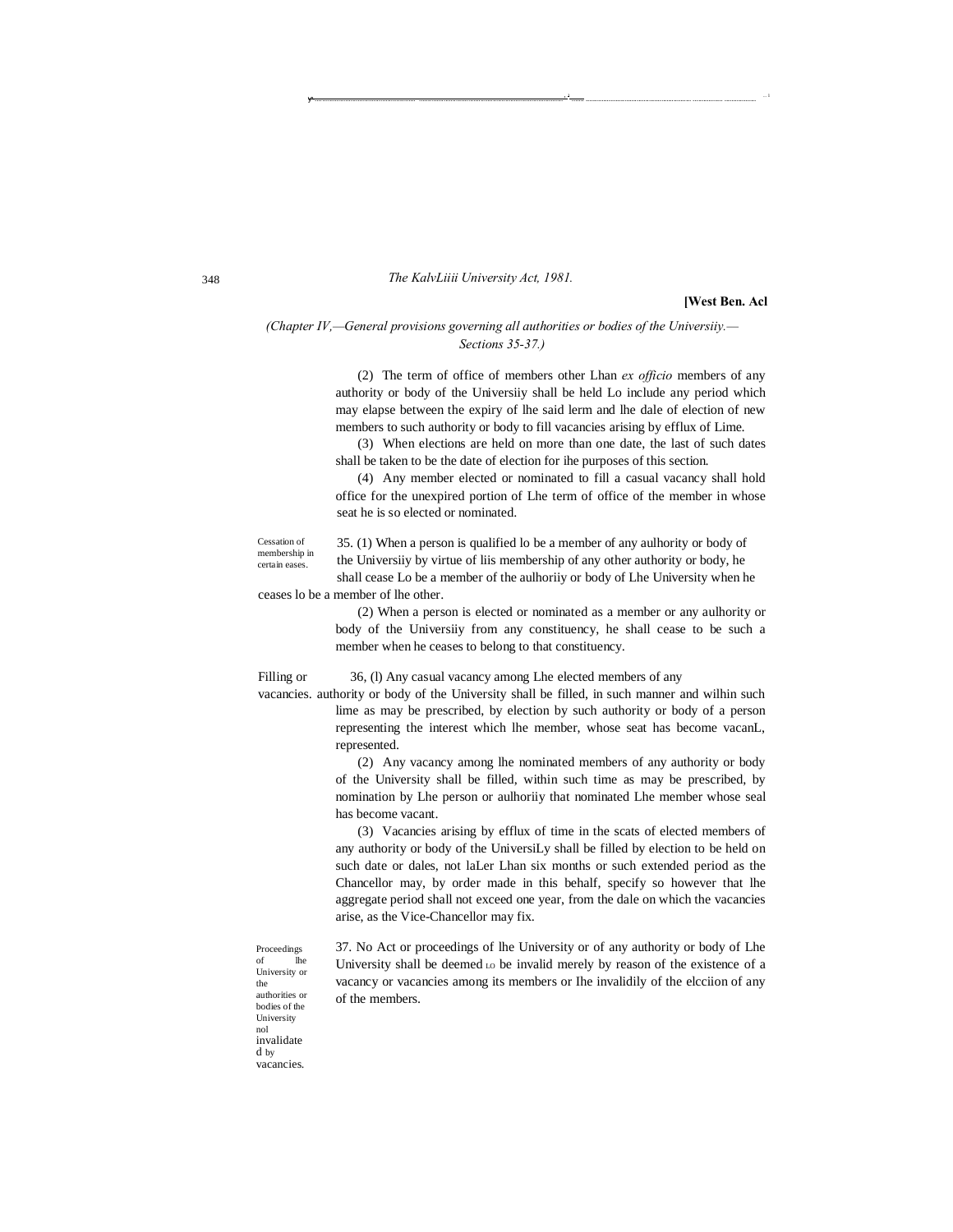# **[West Ben. Acl**

-

#### **350** *The Kalyani University Act, J98I.*

*(Chapter IV.—General provisions governing all authorities or bodies of the University.— Sections 38, 39.)*

<sup>1</sup> *Explanation.*—For [he avoidance of doub[, it is hereby declared [hat when lhe office uf any member of any aulhoriiy or body of [he Universiiy canno( be filled up, when [here lias been an addition to (he number of members of any existing authority or body or when such authority or body is created or constituted for lhe first lime, on account of an election or appointment not being feasible for any reason whatsoever, there shall be deemed [o be a vacancy in the office of such member until such election lakes place or such appointment is made, provided that the term of office of any member or any authority or body of the Universiiy filled up by election in the manner prescribed by Statutes or otherwise shall,

when such authority or body is created or consiituted for (he first lime, be coterminous with the term of office of any other member of lhe Coun or the Execuiive Council, as lhe case may be, filled up by election or otherwise.

38. **(1)** There shall be **an** Election Tribunal to which shall be referred **Election** any question as lo whether any person is eligible under this Acl for ' election or nomination or has been duly elected or nominated as, or is entitled to be, a member of any authority or body of the University, and

the decision of the Election Tribunal on such question shall be final.

(2) The constitution of the Election Tribunal shall be prescribed by Statutes.

(3) If, during the progress or any election or members lo any aulhoriiy or body or Lhe Universiiy, the Election Tribunal is satisfied that such election is vitiated by fraud or corrupt practice, the Election Tribunal may make an order annulling the proceedings in respect of such election or any part thereof and directing fresh proceedings to be started, in accordance with the provisions of this Act and the Statutes, the Ordinances and lhe Regulations, from such stage as may be specified in the order and such order of lhe Election Tribunal shall be final.

(4) No suit or proceeding shall lie in any civil court againsl a decision or an order of the Election Tribunal under sub-seclion (1) or sub-section (2), as lhe case may be.

39. At a meeting of the Court, the Execuiive Council,  $\frac{7}{1}$  (he Faculty Casting voic Council for post-graduale studies, lhe Council for undergraduate sludies] chairman or any other authority or body of the University, the person presiding at the meeting shall not voic in the first instance, but shall have and exercise a casting vote in the case of an equality or voles.

'This *'Explanation'* was subsliluled Tor original *'Explanation'* by s. 13 of lhe Kalyani Universiiy (Amendment) Act, 199\*3 (Wot Ben, Act XVU of 1999).

7 Notwithstanding anything to the contrary contained in this Acl, the University shall not, except with the prior approval of the Slate Government, incur any expenditure on any account in excess of the amount specified in the budget on that account.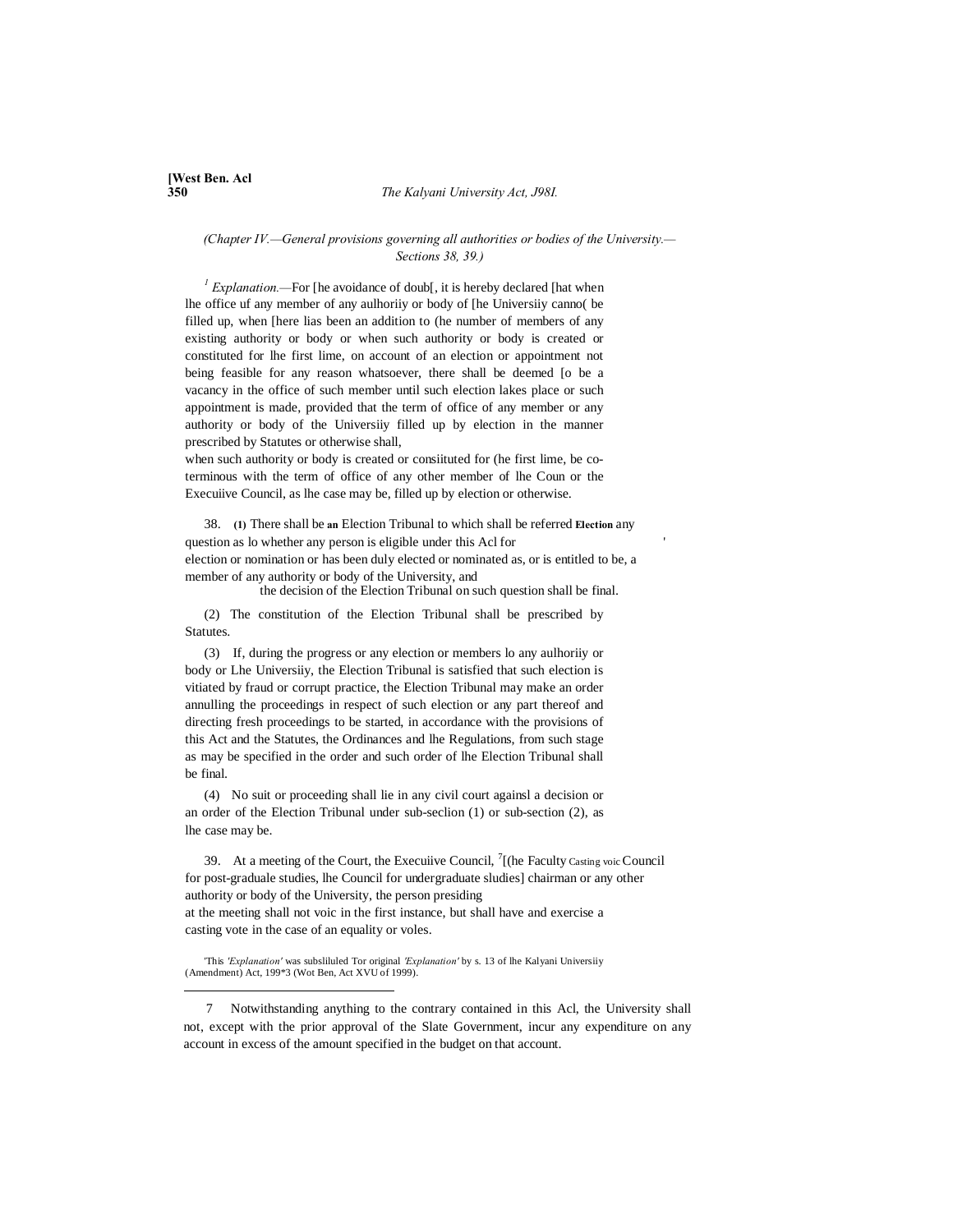# **XL of 1981.]**

*The Kalyani University Act, J98J.* **351**

The words within the square brackets were subslilulcd for ihe words "Llic Faculty Councils for posl-graduate studies and undergraduate sludies" by s. 14, *ibid.*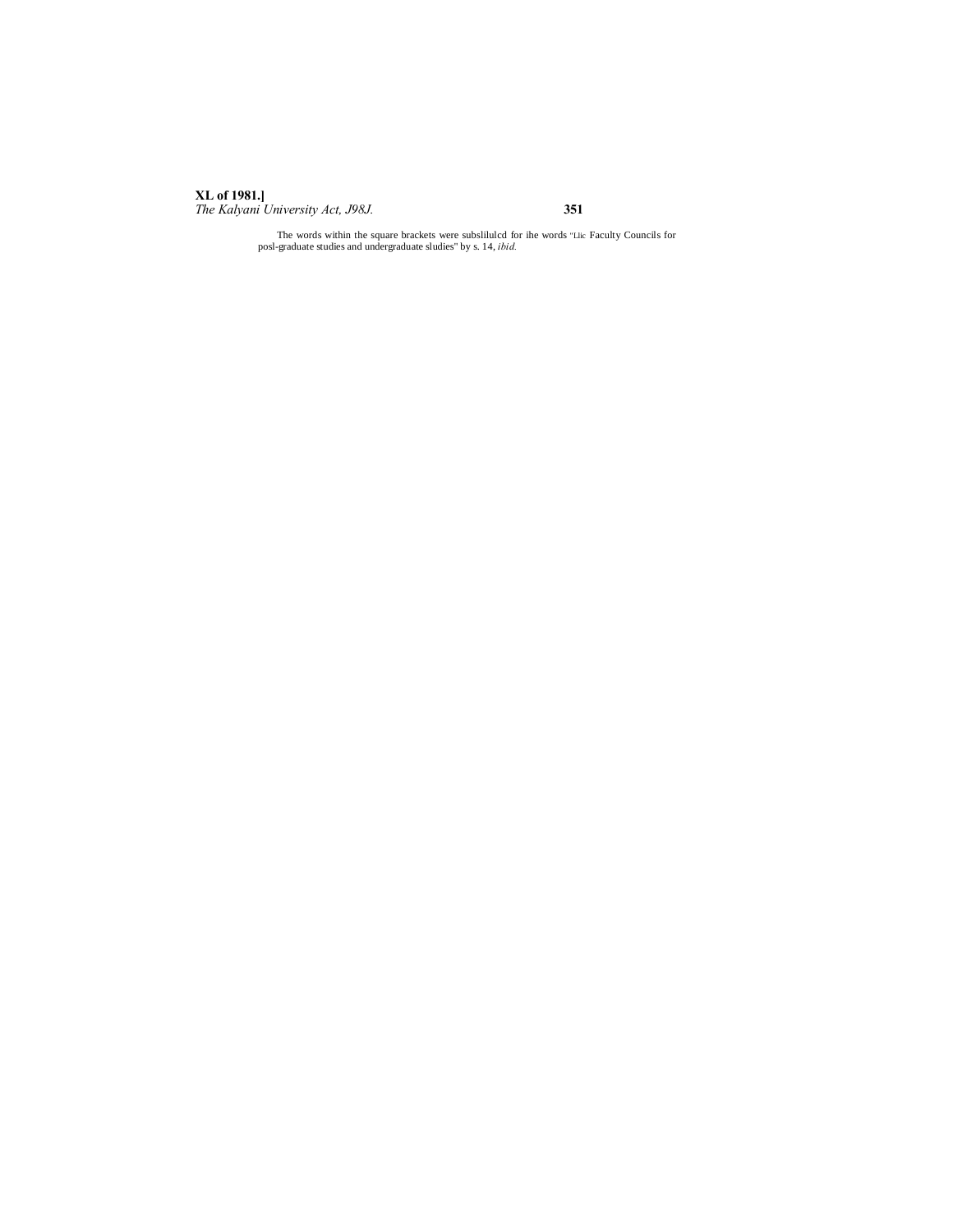**[West Ben. Acl**

#### **352** *The Kalyani University Act, J98I.*

*(Chapter V.—Funds of rite University, Accounts, Audit and Inspection.—Sections 40-43.)*

#### CHAPTER V

#### **Funds of Lhe University, Accounts, Audit and Inspection**

Tlie Universily Fund.

40. The Universily shall have a fund lo be known as the UniversiLy Fund lo which shall be credited all ils income from fees, fines, contributions, grants, donations, loans and advances and from any other source whaisover. The University may also create, by Ordinances made in this behalf, separate spccial funds for the administration of endowments, trusts or specific grants or grants for other special purposes.

General limilalion of financial powers of lhe Universily.

41. (I) The budget of the University showing the receipt and expenditure of the Universily on different accounts for a financial year shall be submitted to the State Government for approval al least four months before lhe beginning of such financial year in such form as may be specified by the Stale Government.

(2) The Slale Government shall, wiihin '[three months] of commencement of the financial year to which the budget relates, communicate its approval or otherwise of the budget to Lhe University:

Provided that the State Government shall, from time to lime, release grants to the University to incur expenditure till the budget is approved.

Provident

Fund.<br>
employees shall be governed by the provisions of the Provident Funds Act,  $\frac{19 \text{ of}}{1025}$ 42. Any Provident Fund instituted by lhe UniversiLy for the benefit of iis 1925, as if such Fund were a Government Provident Fund and the Executive Council shall have power to frame Ordinances, not inconsistent with the provisions of that Act, for the adminislralion or the **Fund.**

1925,

Annual **Accounts** nnd Audil.

43. (1) The Annual Statement of Accounts of the University shall, after examination by the Executive Council, be subjected lo such audit as the Stale Government may direct.

(2) Such Annual Statement of Account shall, logelher wilh copies of the audit report ihereon, be submitted lo the Court and to the Stale Government and shall thereupon be published by the UniversiLy.

'The words wiihin Lhe square brackcLs were subiuiulcd far lhe words "Jifiecn days" by s. 13 of llic Kalyani Universily (Amendment) Acl. 1998 (Wesl Ben, Acl IX of 1998).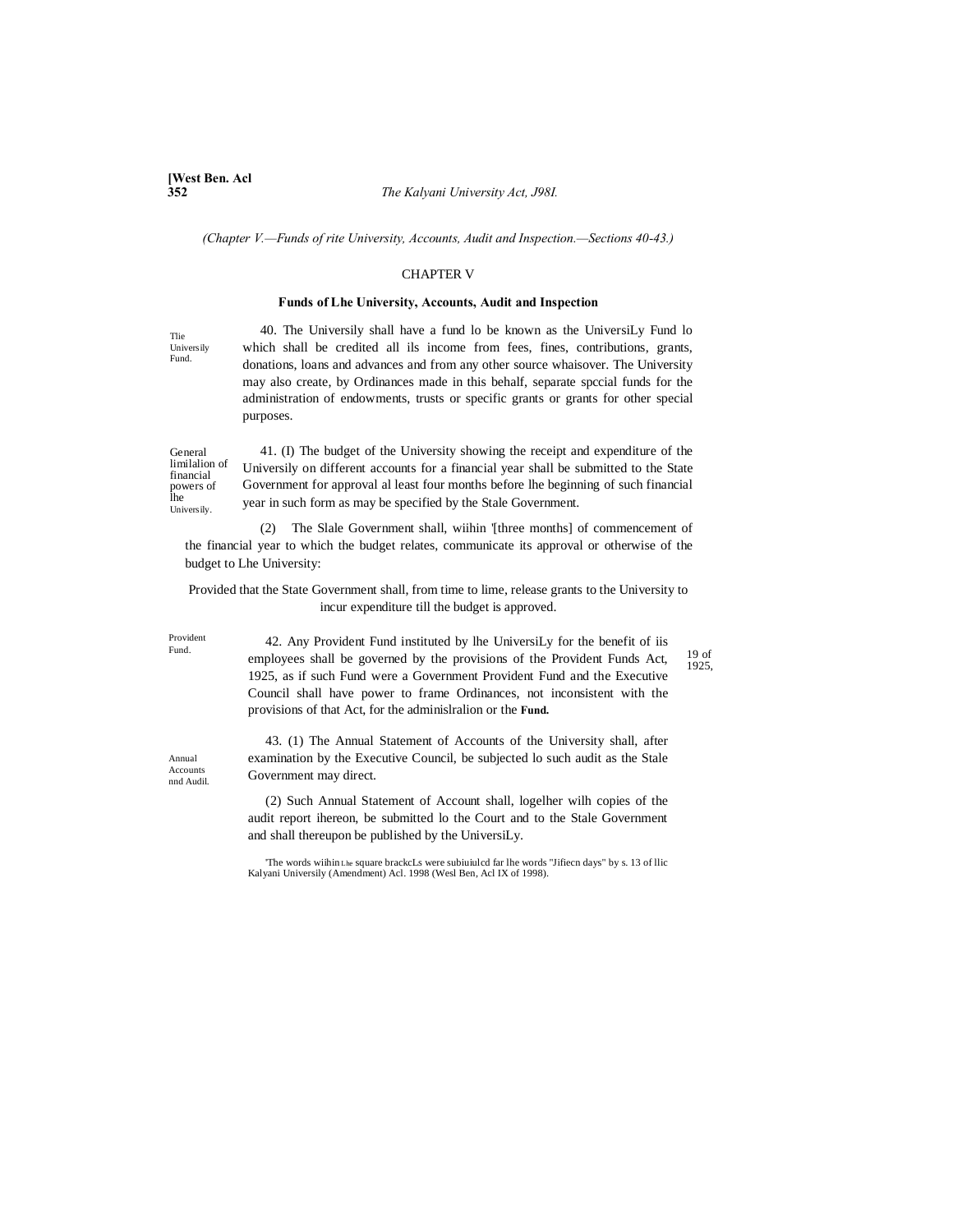### **XL of 1981.]** *The Kalyani University Act, J98J.* **353**

#### *(Chapter V.—Funds of the University, Accounts. Audil and Inspection,—Section 44.)*

(3) The Universily shall have a continuous internal audil, and the i- report of such audit shall be submitted **Lo Lhe** State Government as soon as possible after the end of every financial year.

- 44. (1) The StaLe Government shall have the righlô Inspection,
	- (a) lo cause an inspection to be made, by such person or persons as it may direct, $\hat{o}$ 
		- (i) of the University, its buildings, laboratories, libraries,
			- museums, press establishment, workshops and equipment,
		- (ii) of any college or institution maintained by or affiliated to the Universily, and
		- (iii) into all affairs of the University and of such college or institution including examination and other work conducted or done by Ihe University or such college or institution, and
	- (b) to cause an enquiry to be made into the income, expenditure, properties, assets and libi lilies of the UniversiLy and of any college or institution maintained by or affiliated Lo the Universily. \_

(2) The Slale Government shall, in every such case of inspection or enquiry, give previous notice to the Universily, and, if the inspection or enquiry relates lo such college or institution, both lo the University and the college or the institution, as lhe case may be, of ils intention **Lo** cause such inspeciion or enquiry.

(3) The State Government shall communicate to lhe Courl and the Executive Council or to such college or institution, as the case may be,

its views on the results of such inspection or enquiry and may, after considering the opinion of the Court and the Executive Council or of such college or institution thereon, advise the University or such college or institution regarding the action which the Stale Government considers fit to be taken by the University or by such college or institution in the matters concerned and the University or such college or institution shall report to the Slate Government, within such time as Lhe Slale Government may direct, the action which is proposed **Lo** be taken or has been taken by the Universily or by such college or institution to give effect to such advice of lhe State Government.

(4) The State Government may, after considering the report referred lo in sub-section (2), advise the Universily or such college or institution,

as the case may be, to take such further action in the mailers concerned as may, in lhe opinion of the Stale Government be necessary, and the University or such college or institution shall Lake or cause to be taken such further action within such time as may be specified in that behalf by lhe Stale Government.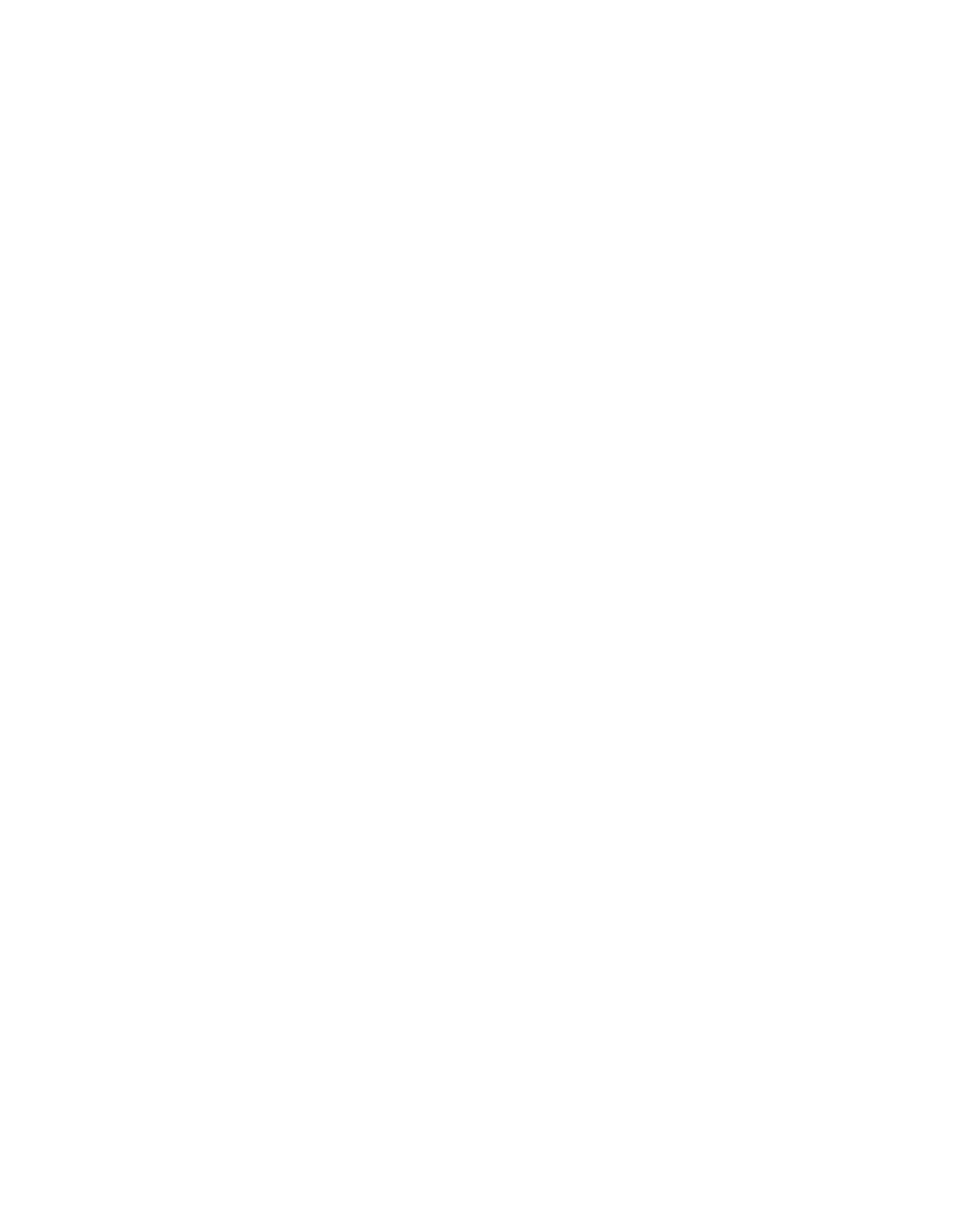#### 352 *The Kalyani University Aa, J98L*

**[West Ben. Act**

#### *(Chapter Vf.—Statutes, Ordinances, Regulations and Rides.— Section 45.)*

#### **CHAPTER VI Statutes, Ordinances, Regulations and Rules**

- **Siatuiis. 45.** Subject to lhe provisions of this Acl, Statutes may be made to provide Tor all or any of the following mailers; $\hat{o}$ 
	- (a) the declaration oT posts as posls of officers or the University referred lo in clausc (4) of section 7;
	- (b) the eslablishmcm of authorities of lhe University referred to in clause (6) of section 16;
	- (c) the powers, duties, and terms and conditions of service of the olTicers of the University in so far as ihesehave not been specifically provided for in this Act;
	- (d) the constitution, powers and duties of Lhe authorities of the University in so far as Ihese have not been specifically provided for in this Acl;
	- (e) the rules and procedure for holding elections Lo the Court, lhe Execuiive Council and other authorities and bodies of the University;
	- (0 the terms and conditions of affiliation or recognition of colleges or institutions, including terms and conditions for continuance of such affiliation or recognition and rules for disaffiliation or withdrawal of recogniiion of such colleges or institutions;
	- (g) lhe lernis and conditions of recognition of colleges as professional colleges;
	- (h) the constitution, powers and functions of the Governing Bodies of colleges, other than Government Colleges;
	- (i) the terms and condition of service and the minimum emoluments for posts of Principals, Teachers and such other employees as Lhe University may deem fit, of alt affiliated colleges, other lhan Government Colleges;
	- (j) the rules for Provident Funds for Teachers of colleges, oilier than Governmeni Colleges;
	- (k) the rules for the grant of pension (including gratuity) to the Teachers of the University;
	- (1) the holding of convocations lo confer degrees, lilies, diplomas, certificates and other academic distinctions, including honorary degrees and distinctions;
	- (m) the conditions for lhe registration of graduates of the University and for the maintenance of a Register for registered graduates;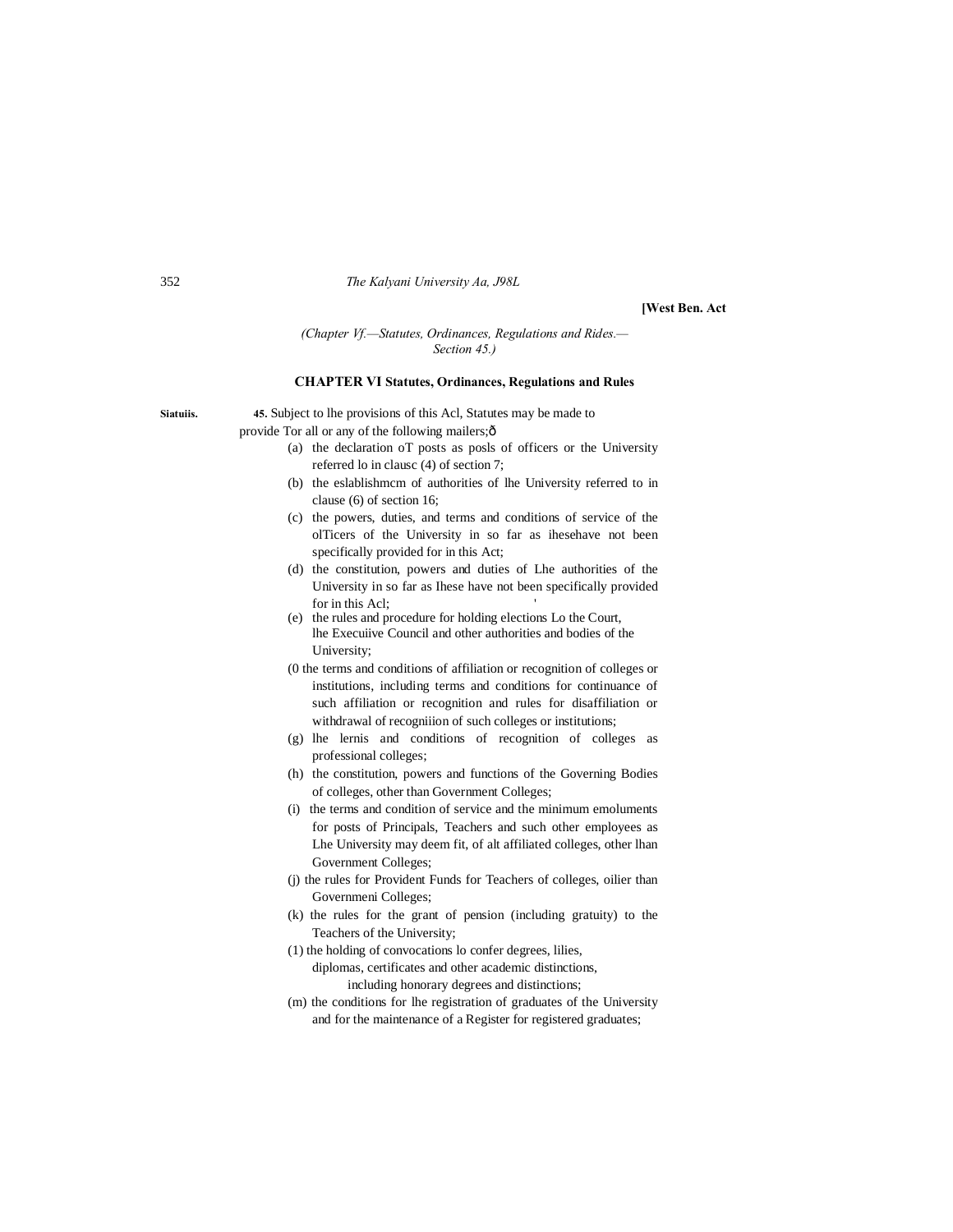#### *The Kalyani University Act, 1981.* **1981.]**

#### *(Chapter VI.—Statutes, Ordinances, Regulations and Rules.— Sections 46, 47.)*

(n) all other mailers which under this Acl are required to be or may be prescribed by Slalutes.

46. (1) The Executive Council may of ils own motion, and shall, when required by lhe Courl, make a draft of any Slatute and submit the same lo the Court. The draft so submitted shall be considered by the Court at a meeting or meetings to be held within a period of six weeks from the date of sucli submission (hereinafter referred lo as the said period), and the draft so submitted shall, unless rejected or amended by lhe Court before lhe expiry of the said period by a majority of lhe total number of ils members existing at lhe lime, be deemed to have been passed by lhe Court. If lhe Court, so rejects or amends lhe draft, of any Statute, iL shall be sent back lo lhe Execulivc Council wilh lhe views of lhe Court for reconsideration. Thereuopn, the Executive Council shall reconsider the draft and resubmit it lo the Court with such changes as it may deem necessary. On such resubmission of the draft, il shall again be considered by lhe Court at a meeting or meetings lo be held within a period of six weeks from the dale of such submission (hereinafter referred to as the latter period) and lhe drafi so resubmitted shall, unless rejected by the Courl before lhe expiry of the latter period by a majority of lhe total number of ils members existing al the time, be deemed lo have been passed by lhe Court without any amendment, or be passed by the Court wilh such amendments as il may deem fit lo make therein within lhe latter period and by Ihe same majority as aforesaid.

(2) A Statute, passed in lhe manner provided in sub-section (1), shall be presented to the Chancellor for assent and shall come into force on being assented lo by the Chancellor in consultation with lhe Minister.

(3) A Statute shall remain in force until repealed or amended by a now Statute similarly passed and assented to by the Chancellor.

47. Subject to the provisions of this Acl and the Statutes, Ordinances may be made lo provide for all or any of lhe following matters: $\hat{o}$ 

- (a) lhe admission of sludents lo lhe Universily and lhe colleges affiliated to or recognized by it and iheir enrolment as such;
- (b) Ihe levy of fees in Universily Laboratories;
- (c) the conditions of residence and rules of discipline of lhe students of the Universily, including students of the colleges affiliated to or recognized by it, and the levy of fees for residence in Halls;
- (d) the appointment of Teachers, officers and other employees of the Universily, Iheir emoluments, their dulies and olher lerms and conditions of their service, in so far as these have nol been specifically provided for in Ihis Acl or in the Statutes;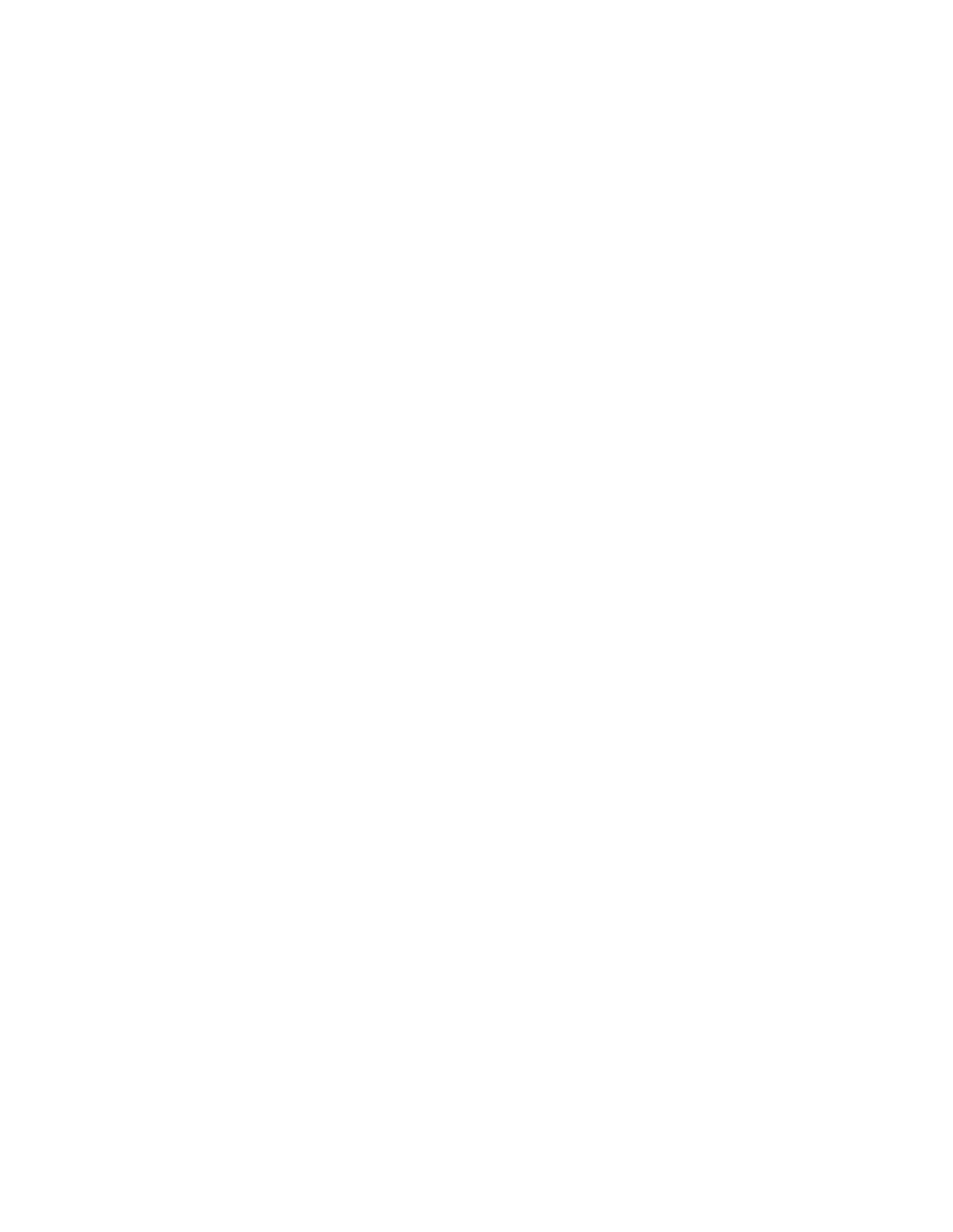# **[West Ben. Acl**

.

## **354** *The Kalyani University Act, J98I.*

| (Chapter VI.-Statutes, Ordinances, Regulations 'and Rules,-<br>Section 48.)                                                                                                                                                                                                                                                                                                                                                                                                                                                                                                                        | Ţ         |
|----------------------------------------------------------------------------------------------------------------------------------------------------------------------------------------------------------------------------------------------------------------------------------------------------------------------------------------------------------------------------------------------------------------------------------------------------------------------------------------------------------------------------------------------------------------------------------------------------|-----------|
| (e) rules for The institution of Providem Fund or other funds for                                                                                                                                                                                                                                                                                                                                                                                                                                                                                                                                  |           |
| the benefit of the employees of the Universily;                                                                                                                                                                                                                                                                                                                                                                                                                                                                                                                                                    | j         |
| (0 rules for the establishment, maintenance and management                                                                                                                                                                                                                                                                                                                                                                                                                                                                                                                                         |           |
| of Universily Libraries, University Museums, Halts and olher                                                                                                                                                                                                                                                                                                                                                                                                                                                                                                                                       |           |
| Universily Institutions for sludy, research and residence;                                                                                                                                                                                                                                                                                                                                                                                                                                                                                                                                         |           |
| (g) rules for the recognition of libraries, laboratories, museums,                                                                                                                                                                                                                                                                                                                                                                                                                                                                                                                                 |           |
| hoslels, and institutions Tor study, research and residence,                                                                                                                                                                                                                                                                                                                                                                                                                                                                                                                                       |           |
| other than those established, maintained and managed by the Universily;                                                                                                                                                                                                                                                                                                                                                                                                                                                                                                                            |           |
| (h) rules for the taking over of the management or an affiliated or a                                                                                                                                                                                                                                                                                                                                                                                                                                                                                                                              |           |
| recognized college or institution, olher than a Government                                                                                                                                                                                                                                                                                                                                                                                                                                                                                                                                         |           |
| College or institution, in order to ensure thai proper standards of                                                                                                                                                                                                                                                                                                                                                                                                                                                                                                                                |           |
| teaching, training and instruction ore maintained therein <sup>1</sup> ,                                                                                                                                                                                                                                                                                                                                                                                                                                                                                                                           |           |
| (i) ruins for lhe exercise of general supervision and control over affiliated or recognized                                                                                                                                                                                                                                                                                                                                                                                                                                                                                                        |           |
| colleges or institutions and for                                                                                                                                                                                                                                                                                                                                                                                                                                                                                                                                                                   |           |
|                                                                                                                                                                                                                                                                                                                                                                                                                                                                                                                                                                                                    |           |
| : the giving of financial aid to them;<br>(j) rules for the inspection or investigation into the affairs of colleges<br>or other institutions, affiliated lo or recognized by the University,<br>to ensure that proper standards of leaching,                                                                                                                                                                                                                                                                                                                                                      |           |
| training and research are maintained therein;                                                                                                                                                                                                                                                                                                                                                                                                                                                                                                                                                      |           |
| (k)<br>rules<br>Tor<br>the<br>imposition<br>collection<br>and<br>of<br>fines<br>Tees.                                                                                                                                                                                                                                                                                                                                                                                                                                                                                                              | and       |
|                                                                                                                                                                                                                                                                                                                                                                                                                                                                                                                                                                                                    |           |
|                                                                                                                                                                                                                                                                                                                                                                                                                                                                                                                                                                                                    |           |
| other dues payable to [he University;                                                                                                                                                                                                                                                                                                                                                                                                                                                                                                                                                              |           |
| (1) the duties and functions or the teachers or the University                                                                                                                                                                                                                                                                                                                                                                                                                                                                                                                                     |           |
| including lhe Heads or Department;                                                                                                                                                                                                                                                                                                                                                                                                                                                                                                                                                                 |           |
| for<br>registration<br>(m)<br>rules<br>the<br>of                                                                                                                                                                                                                                                                                                                                                                                                                                                                                                                                                   | students: |
| (n) the appointment, duties and remuneration of examiners;<br>(o) rules for the administration of gifis, endowments and<br>benefactions, and for ihe institution and award oTfellowships,<br>scholarships, studentships, stipends, bursaries, exhibitions,<br>medals and prizes;<br>(p) rules and procedure for accepting grants and for realising or<br>accepting loans other than loans from [he Central or any Slale<br>Government or the UniversiLy Grants Commission;<br>(q) all olher matters which under this Act or the Statutes arc required lo be or may be<br>prescribed by Ordinances. |           |
| 48. (1) The Executive Council shall lake into consideration drafis                                                                                                                                                                                                                                                                                                                                                                                                                                                                                                                                 |           |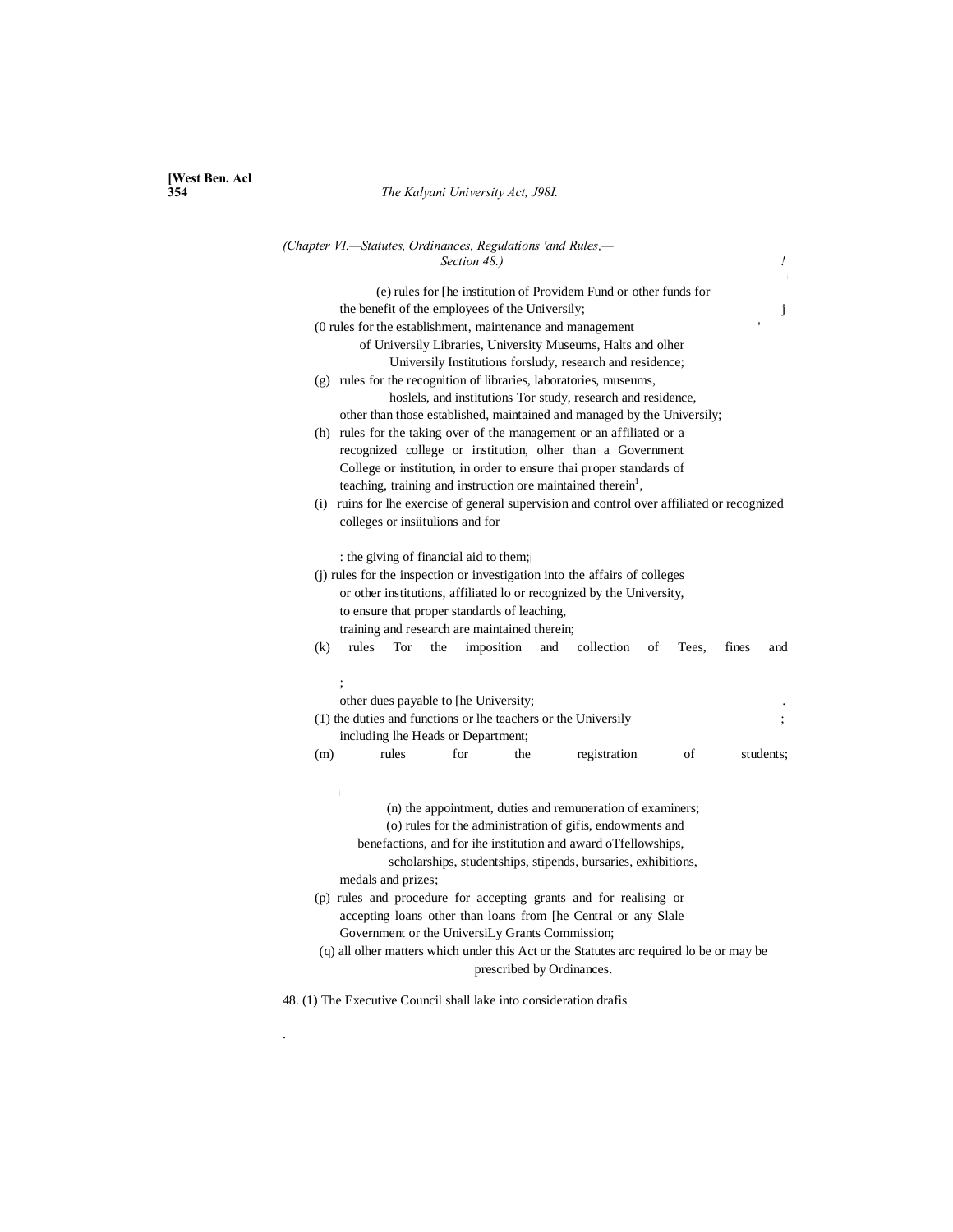| <b>XL</b> of 1981.]               |     |
|-----------------------------------|-----|
| The Kalyani University Act, J98J. | 355 |

of Ordinances proposed lo be passed, afler notice thereof has been given to lhe members of the Executive Council al least three weeks in advance of ihe dale fixed for consideration of the same by lhe Executive Council, The Vice-Chancllor may direct a shorter notice in a matter which in his opinion is of an emergent nature.

How to make Ordinances.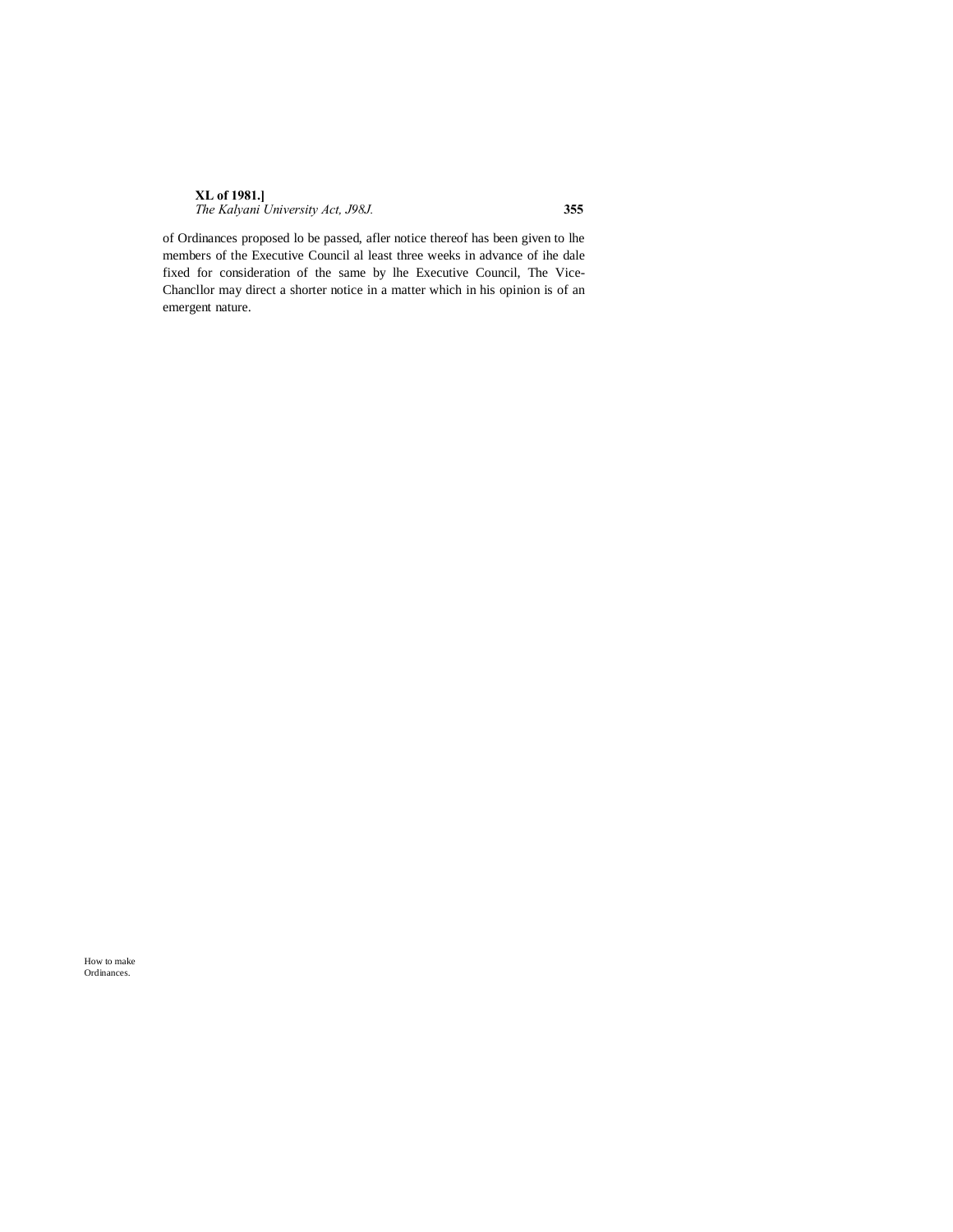#### **[West Ben. Act 356** *The Kalyani University Act. 1981. (Chapter VJ.—Statutes, Ordinances, Regulations and Rules.— Sections 49, 50J*

(2) An Ordinance shall be deemed lo be passed by the Executive Council if it is agreed to by a majority of the lolal number of members or Lhe Executive Council existing ai Lhe lime.

(3) An Ordinance passed by (he Execuiive Council in Lhe manner provided hereinbefore in this section shall be submitted Lo the Chancellor for assent and shall come into force on being assented lo by the Chancellor and shall be reported to the Court at its next meeting.

(4) The Chancellor may direct that the operation of any Ordinance shall be suspended until such time as the Court has had an opportunity of considering lhe same.

(5) An Ordinance shall, unless cancelled or modified by the Chancellor, remain in force until repealed or amended by a new Ordinance similarly passed and brought into force.

49. SubjecL lo the provisions of this Act and the Statutes and the Ordinances, Regulations may be made to provide for all or any of lhe following mailers: $\delta$ 

(a) lhe powers and functions of the Boards of Studies;

lhe functions and duties of Teachers' Councils in Universities and in Colleges and institutions other lhan Government Colleges and institutions;

Regulations. the conditions for admission to the different courses or study and examinations of students;

the rules for the conduct oF Universiiy examinations; the courses of study and the division of subjects upon the recommendations of '[the respective Faculty Council for post-graduate

|                | studies or | (b) | Council for undergraduate studies, as the case may be;                                        |               |
|----------------|------------|-----|-----------------------------------------------------------------------------------------------|---------------|
| the minimum    |            |     | qualifications for Principals, other Teachers and Teachers of the                             |               |
| University;    |            |     |                                                                                               |               |
| all other      |            | (c) | matters which under this Acl or the S La Lutes or the Ordinances are                          |               |
| required Lo be |            |     | or may be prescribed by Regulations.                                                          |               |
|                |            | W)  |                                                                                               |               |
| 50. $(1)$ The  |            | (e) | Executive Council or a CommiLLec appointed by it shall lake                                   |               |
| into           |            |     | consideration drafts or Regulations, consistent will this Act and                             | How iu . nuke |
|                |            |     | Lhe Statutes and lhe Ordinances after notice of lhe proposed Regulations has been given       | Regulations,  |
|                |            |     | lo the members of the Execuiive Council at least Ihree weeks in advance of the date fixed Tor |               |
| consideration  |            | (0) | or Lhe same by the Executive Council or the Committee appointed by it.                        |               |
| The            | Vice-      | (g) | Chancellor may direct a shorter notice in a matter which in his opinion is or                 |               |
| an             | emergent   |     | nature.                                                                                       |               |
|                |            |     |                                                                                               |               |

1999).

'The words wilhin the square hrackets were substituted for the words "llic Faculty Council for posl-graduale and undergraduate studies:" by s. 15 or ihe Kalyani Universiiy (Amendment) Act, 1999 (West Ben. Acl KVJJ of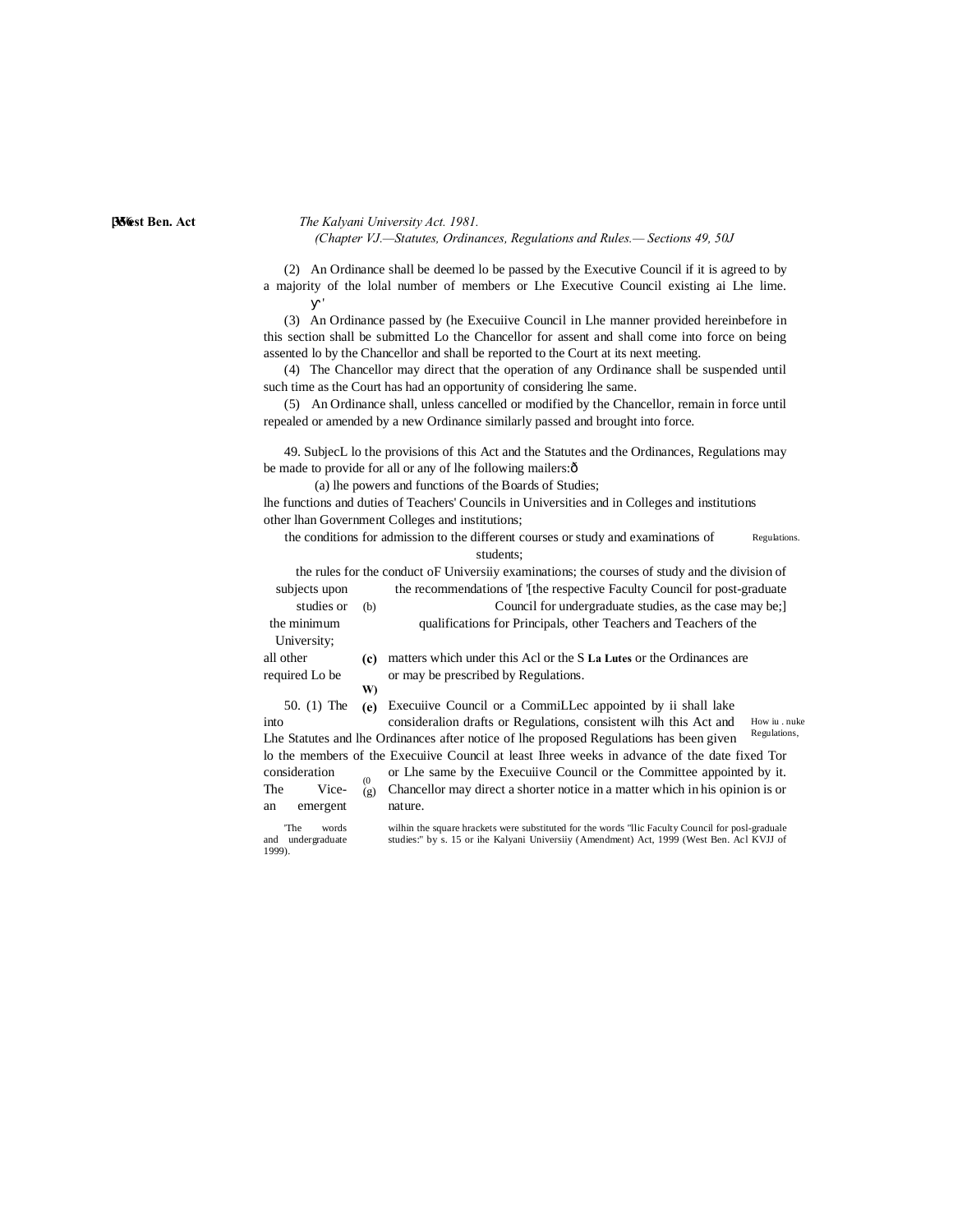#### **XL of 1981.]**

*The Kalyani University Act, J98J. (Chapter VI.*—Statutes, Ordinanc<sup>35</sup>, Regulations and Rules.— *Section 51.—Chapter VII.—Miscellaneous and Transitory Provisionj. —Secthn 52.)*

> .. (2) A Regulation shall be deemed lo be passed by ihe Executive Council if it is agreed to at a meeting of the Executive Council by a majoriiy of the total number of members of the Execuiive Council existing aL the time. A Regulation shall come into force immediately on being passed unless otherwise directed by lhe Chancellor.

> (3) The Court shall have the power, by a resolution passed by a majoriiy of its total number or members existing at the time, to cancel or modify any Regulation.

> (4) A Regulation shall, unless cancelled or modified by the Coun under subsection (3), remain in force until repealed or amended by a now Regulation similarly passed and brought into force.

> 5i, Subjcct to the provisions of this Acl and the Statutes, the Ordinances and the Regulations, Rules may be made for the purpose of duly carrying out the provisions of, or exercising the powers conferred by, liiis Actor to provide for matters which, by the Statutes, the Ordinances or lhe Regulations, arc required to be prescribed by Rules.

#### CHAPTER VII

#### **Miscellaneous and Transitory Provisions**

Dciqpiiun. 52. (1) The Vice-Chancellor or, wilh the approval, of the Vice- Chancellor, the Registrar, may, subjecL Lo the provisions of this Act,

delegate such of his powers or duties conferred or imposed by or under this Act as may be prescribed by the Statutes Lo an officer of the University under his direct administrative control.

(2) Subject to the provisions of this Act, $\hat{\text{o}}$ 

(a) the Court may delegate any of its powers or duties, conferred

**or imposed by or under this Act, to—**

- (i) the Vice-Chancellor,
- (ii) the Execuiive Council,
- (iii) a committee constituted from among its own members,

or

(iv) a committee appointed in accordance with the Statutes; (b) the Executive Council may delegate any of its powers or

**duties conferred or imposed by or under this Act, to—**

- (i) the Vice-Chancellor,
- (ii) **a committee consliluicd from among its own members,**
- (iii) a committee constituted in accordance with the Statutes or the Ordinances,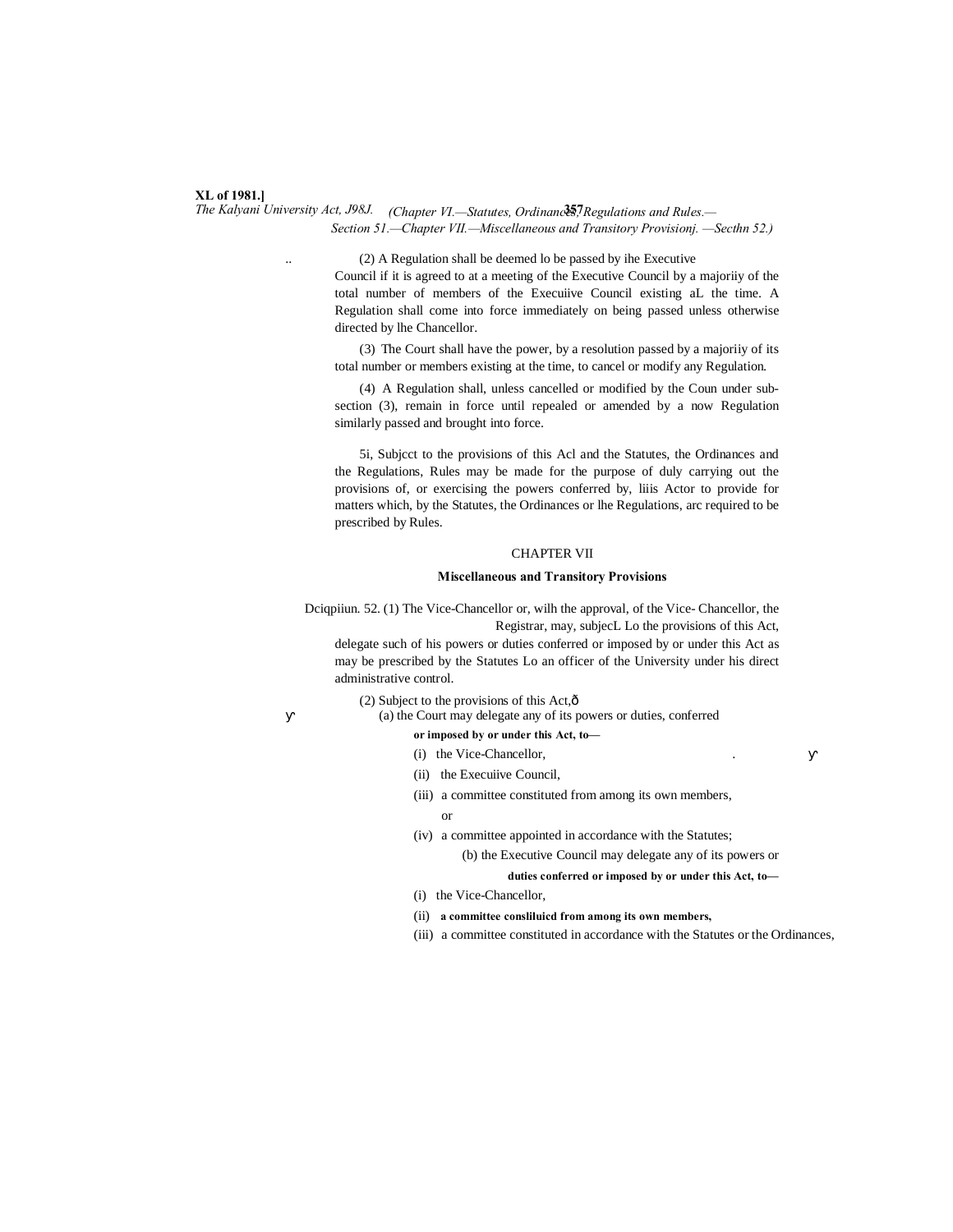*The Kalyani University Act, 198!.* 357

XL of 1981.]

**W-- V- - -.•-V- -- -.V-.-.-.- v^-...-.-.-^-..---**

# *(Chapter Vll.—Miscellaneous and Transitory Provisions.— Sections 53, 54.)*

'(iv) any of lhe Faculty Councils for post-graduate studies or Councils for undergraduate studies, or (v) the Finance Committee;

- (c) : [ the Faculty Council for posi-graduale studies or lhe Council for undergraduate studies] may delegate any of its powers or duties, conferred or imposed by or under this Act, loô
	- **(i)** the Vice-Chancellor,
	- **(ii)** a committee constituted from among its own members,
	- **(iii)** a committee constituted in accordance with the
	- Regulations, or
	- **(iv) any of lhe Boards of studies;**
- (d) the Finance Committee may delegate any of ils powers or duties, conferred or imposed by or under Ihis Acl, idô
	- (i) the Vice-Chancellor, or
	- (ii) a committee constiiuied from among ils own members.

53. All proper!ies and all rights of whatever kind used, enjoyed or Pawing of possessed by, and all interests of whatever kind owned by or vested in and'righis or held in trust by or for, the Universily of Kalyani as constituted prior etc, ' to lhe appointed day (hereinafter referred io as lhe former Universily) as well as all liabilities legally subsisting against the former University shall pass lo the University as constituted under this Act.

54. -(1) Notwithstanding any thing contained in ihis Act, lhe Statutes, lhe Ordinances and lhe Regulations, any student of a college affiliated lo lhe former Universily , who was studying for any examination of lhe former University, shall be permitted to complete his course in preparation therefor and the Universily shall hold, for such students, examinations in accordance wilh the curricula of study in force in the former Universily for such period as may be prescribed.

'(2) Notwithstanding anything contained in sub-section (1) or elsewhere in this Act, or lhe Statutes, or lhe Ordinances, or the Regulations, made under this Act, or the Calcutta Universily Act, 1979 (hereinafter referred to as the said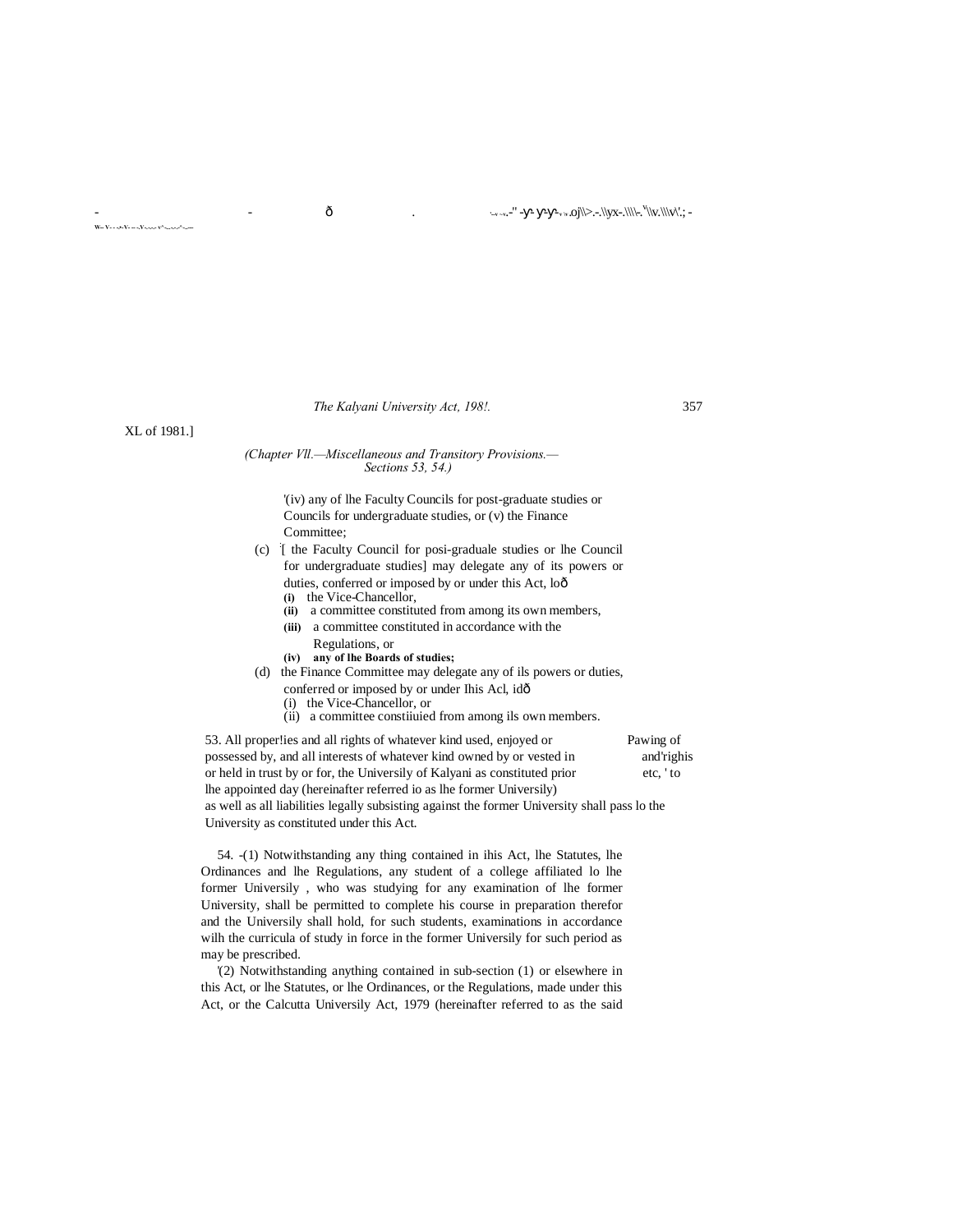Act), or Lhe Statutes, or lhe Ordinances, or the Regulations, made under the said Act, any student of a collcge in lhe district of Murshidabad or Nadia, affiliated to lhe University of Calcutta as constituted under the said Act (hereinafter referred lo as the said University), before the date referred to in the notification published in the *Official Gazette* under sub-section (4) of section 5

**XL of 1981.]** *The Kalyani University Act, J98J.* **359** of ihis Acl, who<br>
XL **66t498ds** (iv) was subsliluted for original sub-clause by s. 16(1) of the Kalyani University<br>
Were the Summer of the Words within the square brackets were substituted for the words "the Faculty Counc

Completion or courscs af siudies in colleges affiliated to lhe former University.

WcM [Jen, Aci XXVII! of 1979.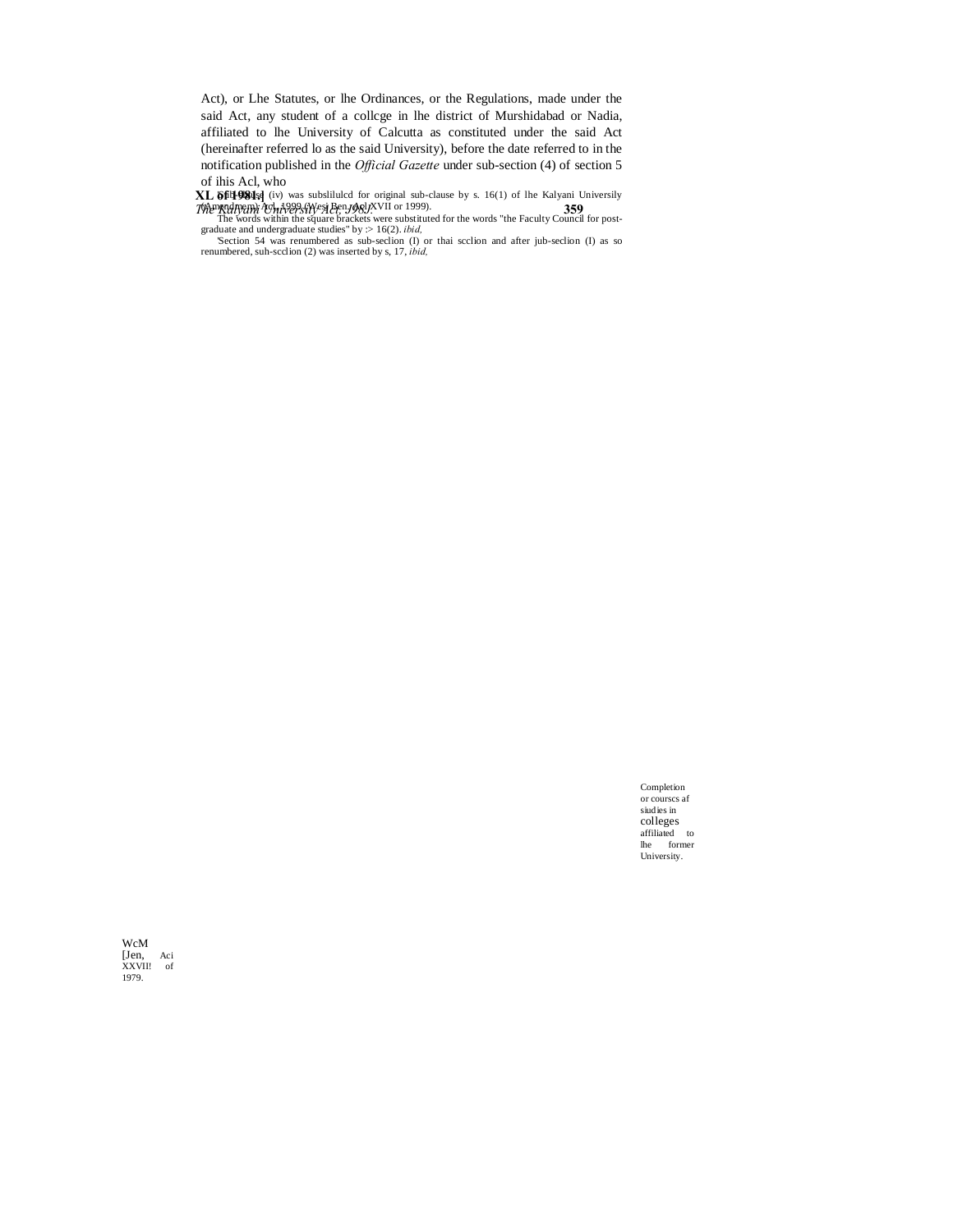#### **360** *The Kalyani University Act, J98I.*

# **[West Ben. Acl**

#### *(Chapter VH.—Miscellaneous and Transitory Provisions.— Section 55.)*

was studying for any examination or lhe said University, shall be permitted 10 complete his course in preparation therefor, and the said University shall hold, for such students, examinations in accordance wilh lhe Regulation in force in ihe said Universiiy, and shall declare results and conrcr degree, diploma or oilier academic distinction of lhe said Universiiy upon the qualified students on the results of the examinations.

Tmnsimry 55. (I) The Vicc-Chancellor holding office ai Lhe date of publication provisions of this Act in Ilie *Official Gazelle* shall be the first Vice-Chancellor of jnti repeal. j|le Universiiy and lie shall be deemed Lo have been appointed under this Acl and he shall hold office for a period oF two years from the date of publication uf this ACL in the *Official Gazette*

or lill he attains the age of 65 years, whichever is earlier. (2) The first Vice-Chance I lor shall, with the approval of the Chancellor and with the assistance of a committee consisting of not less than nine members nominated by lhe State Government, cause the SlaiuLes, the Ordinances and lhe Regulations of the former University to be reviewed and, iT he considers it necessary, cause Lhem<sub>LO</sub> be amended.

<sup>1</sup>(3) The firsL Vicc-Chancellor shall, within six months from lhe date of publication of this Acl in the *Official Gazette* or within such longer period as lhe Slate Governmeni may, from time to time, by notification .

dircct, cause arrangements to be made so as to complete, within the period of his officc as the first Vice-Chancellor appointed under subsection (1), the constitution of the Court, the Execuiive Council, the Faculty Councils for poslgraduale and undergraduate studies and Lhe Boards of Studies in accordance with the provisions of the Statutes, the Ordinances and the Regulations of lhe former University as reviewed or amended under sub-section (2), as if they had already come into force.

 $(4)$  If, for any reason, $\hat{0}$ 

(a) the constitution uf the Court, lhe Execuiive Council and other bodies referred Lo in sub-seclion (3) cannot be completed within lhe period or office or the first Vicc- Chancellor appointed under sub-seclion (1), then, on the expiry of such period, lhe Chancellor may, in consultation with the Minister, on such terms and conditions as he thinks fit, appoint the firsL Vice-Chancellor whose period of office has expired or another person lo be the Vice-Chancel lor for the purposes of this section for such period "[not exceeding two years] as the Chancellor ihinks fit, or

'Sub-section (3) was substituted for original sub-section by s. 2(u) of the Kalyani Universiiy (Amendment) Ach 1983 (West Gen, Acl XXIII oF 1983),

The words wilhin the: square brackets were substituted for ihe words "not cxcecding eighteen monihs\* by 5, 2(1) uf ihir Kalyani Universiiy (Second Amendment) Act. 1985 (Wcsl Ben. Act XX V or 19K5>. Prior lo this substitution, ihe words "noi cjcecding eighteen months<sup>4</sup>\* were suhtiiiuied for the wurds "not exceeding one year" by *s.* 2( 1) of the Kalyani University (Amendmeni) Act, 1935 (West 13en. Acl VIT of 19S5).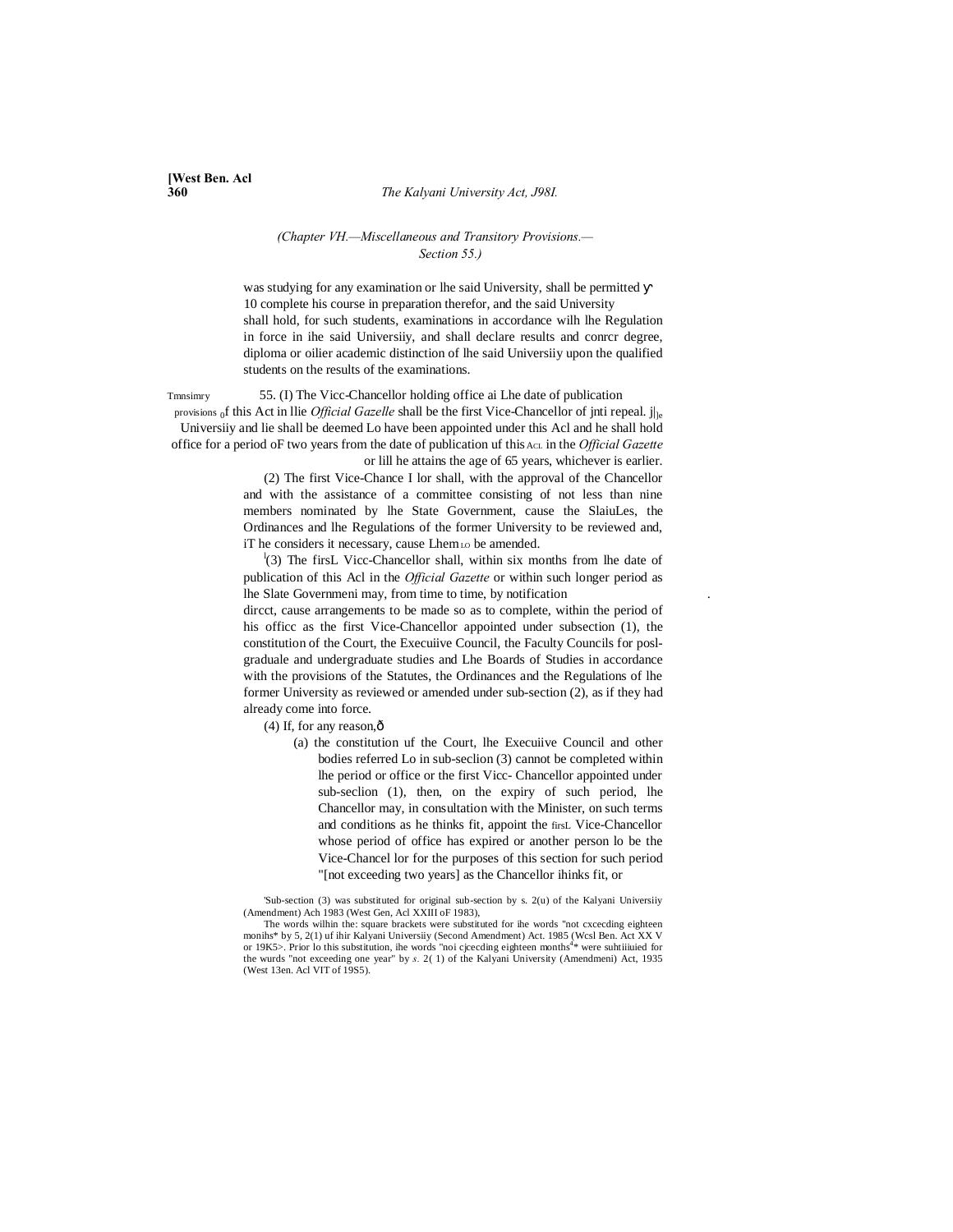#### **XL of 1981.]** *The Kalyani University Act, J98J.* **361**

#### *(Chapter VII.—Miscellaneous and Transitory Previsions.— Section* 55.)

(b) a vacancy occurs in Lhe office of the firs! Vicc-Chancellor before lhe expiry of Ihe period of his office, ihen, lhe Chancellor may, in consullation wilh lhe Minisler, on sucii Icrms and conditions as he thinks fil, appoint another person [o be Lhe Vice-Chancellor for lhe purposes of this section for Lhe unexpired portion of such period or such further period '[nol exceeding two years] as Lhe Chanceilor Chinks fil, and references in this Acl lo lhe first Vice-Chancellor shall be deemed to include references lo lhe Vice-Chancellor appointed under this sub-sec Lion.

(5) The State Government **shall,** by notification in **Lhe** *Official Gazette,* appoint a date and on and from such date the Couri, lhe Execuiive Council, **Lhe** Faculty Councils for post-graduate and undergraduate studies **and** lhe Boards of Studies shall commence to exercise iheir respective functions **and** the Statutes, the Ordinances **and** the Regulations of the **former** University as reviewed or amended under sub-sec **Li** on (2) **shall come** into force : [and **shall** be **the** firsL Statutes, **lhe** first Ordinances and the first Regulations or **the** University.]

(6) (a) The Kalyani University (Temporary Supersession) Act, 1978 (hereinafter referred to in this sub-section as lhe said Act) shall stand repealed wilh erfeci from the dale of publication of this Acl in the *Official Gazette.*

(b) Nolwiifistanding such repeal, $\hat{o}$ 

| (i) until the appointed day, the Kalyani University Council, referred to in clause (b) of section |
|---------------------------------------------------------------------------------------------------|
| 4 of the said Act, shall continue to exercise all lhe powers and perform all Lhe duties in        |
| the manner and on lhe terms and conditions provided in the said Acl, and (ii) anything            |
| done or any action taken under the said Act shall be deemed Co have been validly done or          |
| taken under ihis Acl.                                                                             |
|                                                                                                   |

(7) -'[The first SlaLutes, the first Ordinances and lhe first Regulations] of the University shall remain in force until new Statutes, new Ordinances and new Regulations are made under the provisions of this Acl.

'The wonJs wilhin the square brackets were subsliluted for the words "not exceeding eighteen months" by s. 2(2) of the Kalyani University (Sccond Amendment) Acl, 1985 (Wesi Ben. Act XXV ol" 19H5). Prior lo Uiis substitution, the words "nol eacceding eighteen months" were substituted for the words "nol exceeding one year" by s. 2(2) uf the Knlynni Universiiy (Amendment) Acl, 1985 (West Ben. Acl Vll of (985).

T"hc words wilhin the square brackets were substituted for the wunls "and shall be the Slnlules, lhe Ordinances and lhe Regulations of the University," by s. 2(b) of lhe Kulyani University (Amendment) Act, 1983 (Wcsl Ben. Acl XX11] of 19S3). 3 Thc words wilhin [he square brackets were substituted for die words 'Tlic Statutes, the Ordinances and lhe Regulations'" by s. 2(c). *ibid.*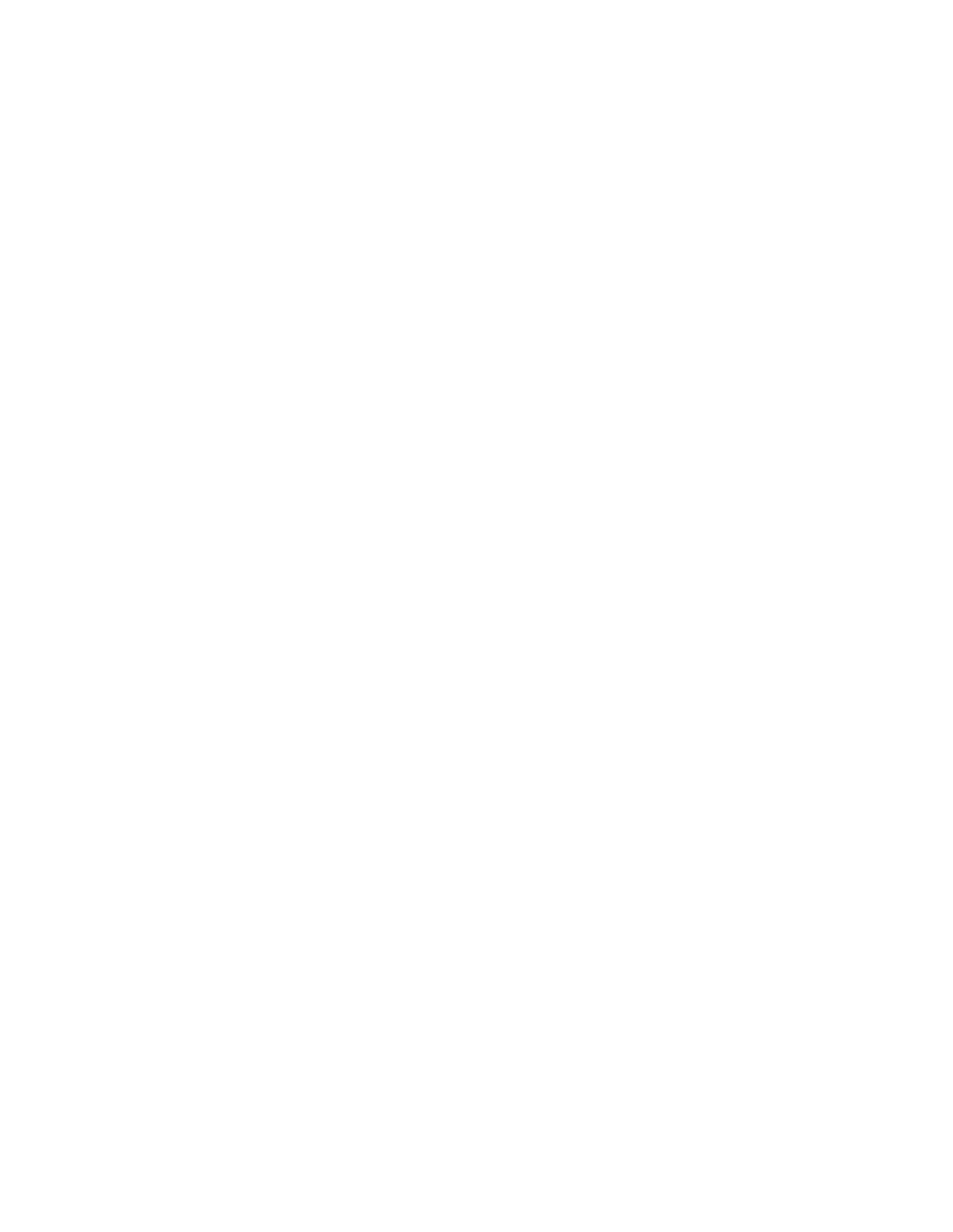#### *The Kalyani University' Act, 198!.* **[West**

#### *(Chapter Vll, —Miscellaneous and Transitory Provisions.— Section 55.)*

(8) The First Vice-Chanccllor may, subject to the approval of the Chancellor, appoint such administrative, clerical and other staff as he deems necessary for giving effect to lhe provision.<sup>1</sup>: of this section,

(9) On and from the appointed day the Kalyani University Act, 1960 shall stand repealed and thereuponô -

- (a) the Statutes, the Ordinances and the Regulations of the former University shall, **subjecL** 1o the provisions of subsection (5), stand repealed and all authorities or bodies of the former University shall cease to function;
- (b) all colleges and institutions affiliated lo or recognised by the former UniversiLy and continuing as such immediately before the appointed day shall be deemed to be affiliated lo, or recognized by the Universily;
- (c) all colleges or institutions of whatever kind established, maintained **or** managed by **the** Former University **prior** lo the appointed day shall be deemed to be colleges **or** institutions established, maintained or managed by the Universily **under** this **Act;**
- (d) all affairs, functions or activities of the former University including studies and examinations, commenced and in progress before the appointed day, shall be deemed to be in progress as if ihey had been commenced by the University under this Act;
- (e) all things done or deemed to have been done, and all action taken or deemed to have been la ken and all appointments made by the former University under the Kalyani University Acl, 1960 shall be deemed to be things done or actions taken or appointments made by the University under Ihis Act as if this Act had been in force when such things were done or such actions were taken ar such appointments were made:

Provided that until such repeal, references to the Vice- Chancellor under the said Act shall be deemed to be references lo the first Vice-Chancellor under this Act.

(10) In construing the provisions of section 17, secLion 20 and section 22 and in construing the provisions of the Statutes, lhe Ordinances and the Regulations of the Universily in relation lo lhe Constitution, under this section, of the Court, the Executive Council, Lhe Faculty Councils for postgraduate and undergraduate studies and the Boards of Studies, references to the heads of departments of teaching of the Universily, the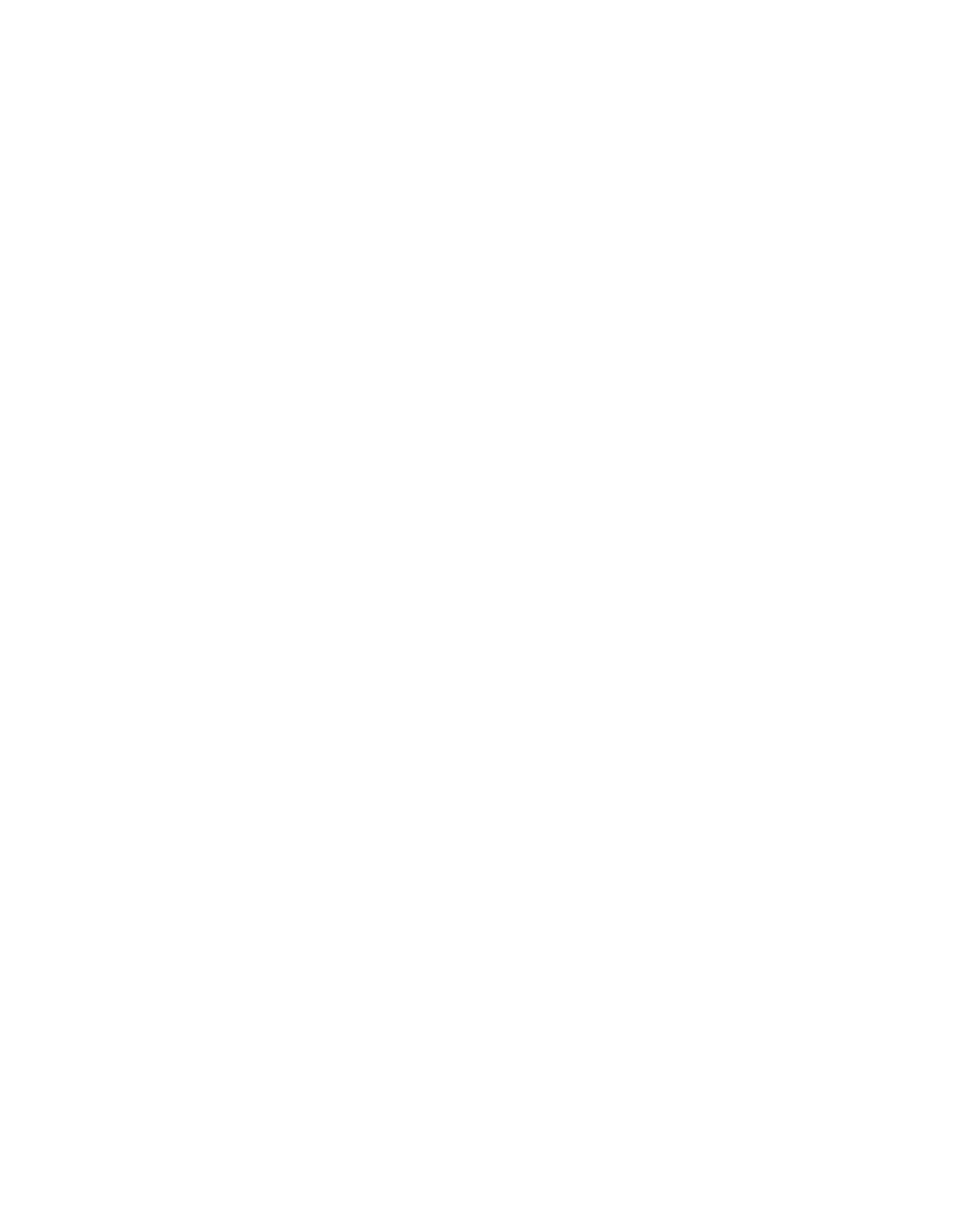### **XL of 1981.]** *The Kalyani University Act, J98J.* **361**

#### *(Chapter VII.—Miscellaneous and Transitory Provisions.— Sections S5A, 56.)*

Universily Professors, Universily Readers and University Lecturers, and Teachers of lhe Universily shall be deemed Lo be references to Lhe persons holding offices respectively as Lhe heads of departments of leaching, Professors, Readers, Lecturers and Teachers of the University of Kalyani, immediately '[before the dale of publication of final list of voters for election yuder the Acl and the Statutes lo the Court, the Execulive Council, (he Faculty Councils for posl-graduate and undergraduate siudies or Boards or Studies, as the case may be.]

(11) The provisions of ihis scction shall have effect notwithstanding anything lo the contrary contained elsewhere in this Act or in any other law.

: 55A. Notwithstanding anything contained in this Act or in any olher law for the lime being in force, any person who was a member of any authority or body of the UniversiLy on the date immediately before Wcsi Ben. lhe dale of coming into force of the Kalyani Universily (Amendment)

Special provision lor continuance in office.

 $\mathfrak{L}^{\mathfrak{C}}$ gg<sup>Xof</sup> Acl, 1998, shall conlinue, and shall be deemed lo have continued, to be a member of such authority or body till he ceases to be a member of such authority or body on Lhe expiry of the term of his office as such member or, upon lhe crealion of any office of member of any Faculty Council for posL-graduaie studies or Council for undergraduate studies by virtue of coming into existence thereof, lill lhe office of such member is filled up in the prescribed manner, whichever is earlier,

> 56. If on account of any lacuna or omission in lhe provisions of ihis Removal of Act, or for any other reason whatsoever, any difficulty arises as to lhe firsi constitution of any authority of the UniversiLy under this Act, or otherwise in giving effect lo the provisions on this Acl, the Slate Government, as occasion may require, may by order do anything which appears lo il lo be necessary for Lhe purposes of removing lhe difficulty noiwiihsianding anything to lhe contrary contained elsewhere in ihis Acl or in any other law.

Sec(ion 55A was inserted by s. IS of the Kalyani University (Amendmenl) Acl, 1999 (West Ben. Act XVI] of 1999).

'Clause (xvi) was subslilulcd by s. 5(2)(d) of lbs Kalynni University (Amendment) Acl,

1999 (Wesl Ben. Acl XVII or 1999). Prior lo ihis substitution, llicrc weru fallowing changes in original clause (svi), namely:ô

> 'Words within (he square brackets were substituted for llic words "Faculty Councils for post-graduate and undergraduate studies;" by s. 7(1) of llic Kalyani University (Amendment) Acl. 1999 (WeM Bin. ,4ci\_\_XVI] of 1999). 'Clause (iii) was substituted for previous clause (iii) by s. *6* of the Kalyani University (Amendment) Acl, 199S (West

<sup>&#</sup>x27;The words wiihin lhe square brockets were subslilulcd for lhe words "before lhe dale of appoimmem or lhe first Vicc-Chanccllor." by s. 2(d) of lhe Kalyani Universily (Amendmenl) Acl, 1983 (Wesl Ben. Acl XXltt of 1933).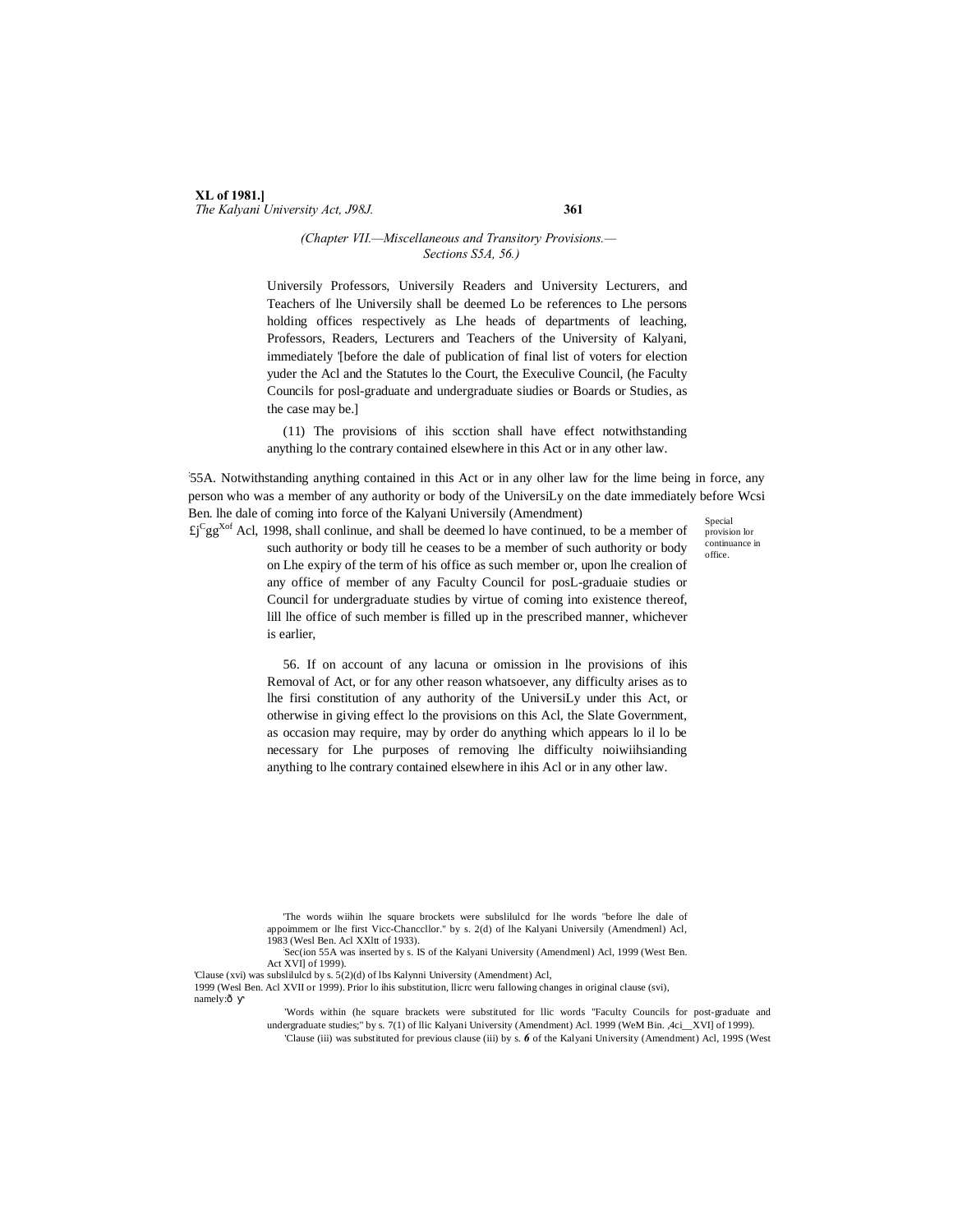## **XL of 1981.]**

*The Kalyani University Act, J98J.* **362**

Ben, Acl IX or 1998). Prior lo ihis substitution, [he words "or his nominee not below the rank of Deputy Secretary lo lhe Governmeni of Wcsl Bengal"' were inserted, in original clause {iii), by s, 8(b) or the West Bengal University Laws (Amendment) Acl, 1986 (Wcsl Hen. Acl XX of 1986).

'Clause (vj) was substituted for previous clausc (vi) by s. 7(2)(n) of llic Kalyani Universiiy (Amendment) Act, 1999 (Wcsl 13cn. Acl XVII of 1999). Prior to this substitution,

there were some amendments in original clausc (vi), namely: $\hat{o}$ 

'The words within lhe square brackets were subsliluted for I lie words '"Jive postgraduate Tcnchers" by s. 4(2)(a) of the Kalyani

Universily (Amendment Acl, 1999 (Weil Ben. Act XVII or 1999), The words within the square brackets were subslilulcd for the words "Fafully Councils for post-graduate and undergraduate siudies" by s,

7(2)(b)(i). *ibiit.*

The proviso was first substituted by s, 4(2){b) or the Kalyani Universily (Amendment) Acl. 1995 (Wesl Ben. Act XII of 1995). Thereafter. the same was ^substituted by s, 7(2)(b)(ii) of the Kalyani Universily (Amendment) Aei, 1999 (Wesl Hen. Acl XVII of 1999).<br>Clause (viii) was subsliluled for original clause by s. 4(3) of lhe Kalyani Universily (

1995).

<sup>3</sup>Words within lhe square brackets were subslilulcd for lhe wards "frailly Council for posl-grnduale and undergraduate siudies." by s. ?(2)(c) of the Kalyani University

(Amendment) Acl. 1999 (West Beil. Acl XVJ1 or 1999).

'Clause (ii) was substituted fur original clausc by s. 3(1) Cif the Kalyani University (Amendment) Act. 1999 (West Ben. Acl XVII of 1999), Prior lo tliis substitution, Uier<: occurred some changes in the original clause (ii), namely: ô (ii) the word ", workshops" was inserted by s, S(l)(b). *ibid.* 

EThe words wilhin the square brackets were inserted by s,  $5(I)(b)$ ,  $ibid$ .

-'Clause (va) was inserted by s. 7(1} of lhe Kalyani University (Amendment) Acl, 199H (Wcsl Ben. Acl JX of 1998).

HVnrdK wilhin the square brackets were substituted fur the words "Faculty Councils for post-graduate and undergraduate studies." by s. S(2) or the Kalyani University (Amendment) Act. 1999 (Wcsl Ben. Acl XVII of 1999).

The words wiiJiin lhe square brackets were subs tinned for the words "Faculty Councils for post- ^rudu:iic and undergraduate studies," by s. 8(3). *ibid.*